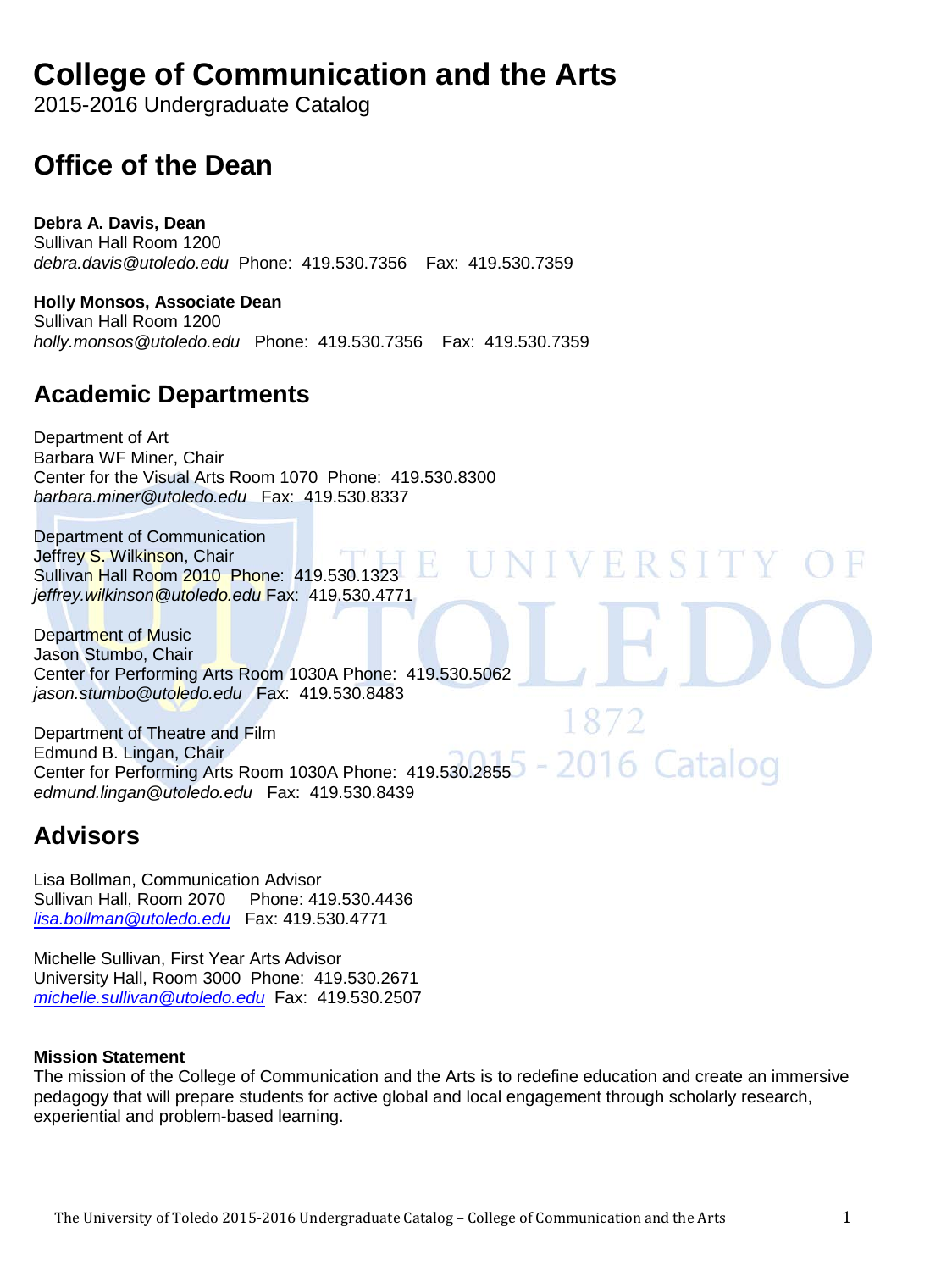#### **Admission Policies**

New first-year students must (1) submit a college test score (ACT or SAT) and (2) have either a 2.5 high school GPA or ACT composite or 20 (SAT combined reading and math score of 950) to be admitted to the College of Communication and the Arts. Applicants not meeting these standards will be admitted to the Department of Exploratory Studies.

To be considered for admission to the premed, predent and prevet programs, students will need a minimum high school cumulative GPA of 3.2 and an ACT composite score of 25 (or minimum SAT combined reading and math score of 1150). Students should also have successfully completed a minimum of three years of high school mathematics (algebra I, algebra II and geometry) and high school chemistry. Applicants not meeting these standards but meeting the Communication and the Arts college admission standards will be admitted to the College of Communication and the Arts.

#### **Change of College**

Students in good standing (i.e., with a cumulative GPA of 2.0 or higher) who wish to change from another college of The University of Toledo to the College of Communication and the Arts should make an appointment with a college Advisor in the Tri-College Student Services Office to discuss their transfer and have their academic records reviewed. Any external transfer course work previously evaluated by other UT colleges that could apply to the new major may need to be re-evaluated. All college requirements, including General Education, distributive, major and related requirements, must be fulfilled as specified in the catalog for the year in which the student enters the College of Communication and the Arts. Credit restrictions and level requirements for Communication and the Arts students will apply. Continuing UT students seeking admission to pre-medical, pre-dental and pre-veterinary programs must have a 3.0 cumulative college GPA and have completed CHEM 1090 or 1230 and MATH 1320 or higher with a B or better.

#### **Admission with Transfer Credit from Another Institution**

No more than 94 semester hours of credit earned at other institutions may apply toward a degree in the College of Communication and the Arts. Course work from other institutions is accepted at the level evaluated by UT equivalencies. Students with transfer credit are generally expected to fulfill all University and college course requirements for a degree in the College of Communication and the Arts as specified in the catalog for the year in which they enter the College of Communication and the Arts. In some cases, not all the credits that transfer into The University of Toledo will apply toward a degree in the College of Communication and the Arts, e.g., developmental courses and excess credits in the major and in technical subjects. Transfer students from other institutions must take at least 30 semester hours at The University of Toledo, including 12 semester hours of work in their major field and 9 semester hours in their minor field, regardless of the number of hours transferred. 2015 - 2016 Cataloo

Students transferring to the University of Toledo in Spring 2007 or later, including transfer readmits, must meet minimum GPA requirements in their Communication and the Arts majors and minors with both (1) the grades of all courses attempted at UT and (2) in a second calculation, the grades of all courses attempted at all institutions (including UT). The grades of all courses (from all institutions) which are used by those students to satisfy UT Gen Ed requirements must be used in the calculation of the UT Gen Ed GPA.

UT students who attend other institutions as guests or transient students in Fall 2008 or later must also meet minimum GPA requirements in their Communication and the Arts majors and minors with (1) the grades of all courses attempted at UT and (2) in a second calculation, the grades of all courses attempted at all institutions (including UT). The grades of all courses (from all institutions) which are used by those students to satisfy UT Gen Ed requirements must be used in the calculation of the UT Gen Ed GPA.

For the purposes of meeting minimum cumulative GPAs in a student's major(s) and/or minor(s) and the UT Gen Ed, the grades of all courses attempted at all institutions will be included in the GPA calculation(s).

Transfer students should note that The University of Toledo will include all course work taken at all institutions of higher education in the calculation to determine if a student will graduate with honors. All college course work ever taken is computed in determining eligibility for graduation with honors, although no student will be awarded a level of honors above that indicated by The University of Toledo cumulative grade point average (GPA). Note: The University of Toledo requires a minimum of 30 semester hours of standard letter graded courses from UT in order to qualify for graduation with honors.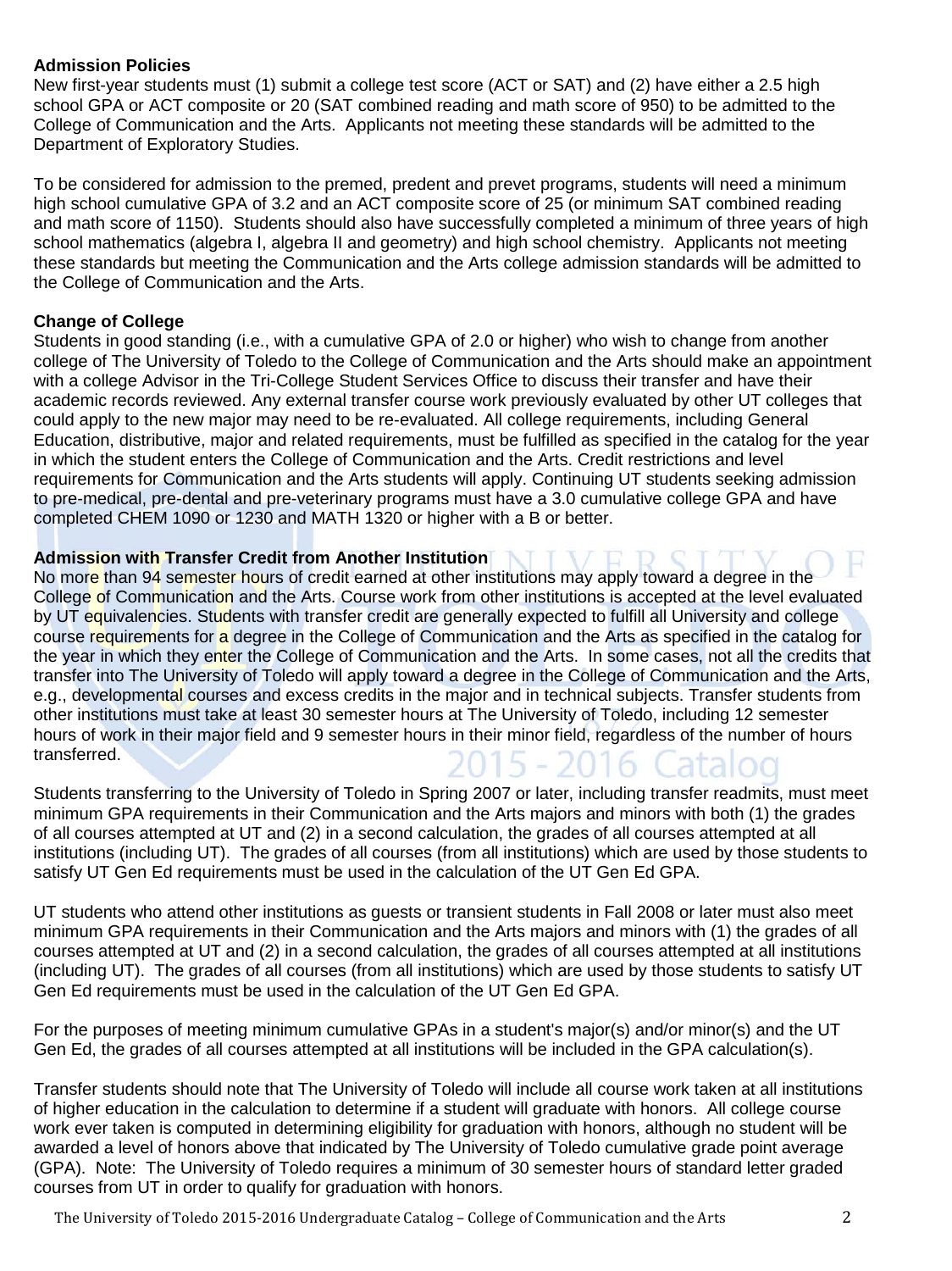An applicant who has undertaken courses at a regionally accredited college or university and who submits through the Office of Undergraduate Admission for Adult, Transfer and International Students an official transcript listing courses and grades and giving evidence of good standing will be admitted to the College of Communication and the Arts, provided the student has maintained a minimum GPA of 2.0 on a 4.0 scale.

Exceptions to this minimum admission requirement are rarely made and require the applicant to demonstrate, in a written petition to the Academic Affairs committee, that there are special circumstances that warrant waiver of the requirement. Approval of the petition is not automatic, and those students who are admitted by petition will be placed on special probationary status and must meet certain conditions to remain enrolled.

If the college from which the applicant transfers lacks proper accreditation, the student may be denied transfer credit on the basis of the transcript, but may be allowed to obtain credit by passing advanced standing examinations with at least a C grade. Official transcripts of records from all schools previously attended must be on file with the Office of Undergraduate Admission for Adult, Transfer and International Students before the student will be permitted to register.

#### **A Second Degree within CoCA**

A student earning a degree at The University of Toledo in the College of Communication and the Arts may earn a second degree in the college by completing the requirements of both degrees. General education courses that meet the requirements of both degrees will count for both. The two degrees must be of a different type (BFA and BM, BFA and BA, or BA and BM), and both must be offered by CoCA.

#### **A Second Major within a Bachelor of Arts degree in CoCA**

A student earning a Bachelor of Arts in the College of Communication and the Arts may earn a second major in the same degree by completing the requirements of both majors. The choices for dual major Bachelor of Arts in CoCA are Art, Art History, Communication, Media Communication, Film, Music, and Theatre. The second major may serve as a replacement for the "Related Area" requirement in the Bachelor of Arts degree. It is important to understand that completing this pathway will result in the achievement of a single degree, but with dual majors, from the College of Communication and the Arts.

#### **Earning A Second Degree – Non-CoCA students**

A student earning another degree in another college at The University of Toledo can earn a second degree in the College of Communication and the Arts by satisfying all requirements for both degrees.

#### **Requirements for Students with an Associate's Degree**

Students holding an associate of arts or associate of science degree from an accredited college are encouraged to enroll in the College of Communication and the Arts and, in many instances, may expect to earn an appropriate baccalaureate upon completion of two years of full-time study. Students with an associate's degree in a technical program will likely require more time to complete a bachelor's degree. The following regulations apply:

- Students must complete the equivalent of the specified University Gen Ed and college distributive requirements for a bachelor's degree.
- In all baccalaureate programs, a minimum of 64 hours must be taken at the 2000 to 4000 levels; of these, a minimum of 32 hours must be taken at the 3000 to 4000 levels in baccalaureate degree - granting colleges. Course work from other institutions is accepted at the level at which the University of Toledo determines an equivalency.
- Students may enroll in any departmental, interdepartmental or interdisciplinary program for which they meet the admission criteria. All of the usual major and related area requirements must be fulfilled as specified in the catalog for the year in which the student entered the College of Communication and the Arts.
- For students with an associate's degree in a technical program, no more than six additional hours of credit outside the college may apply toward graduation.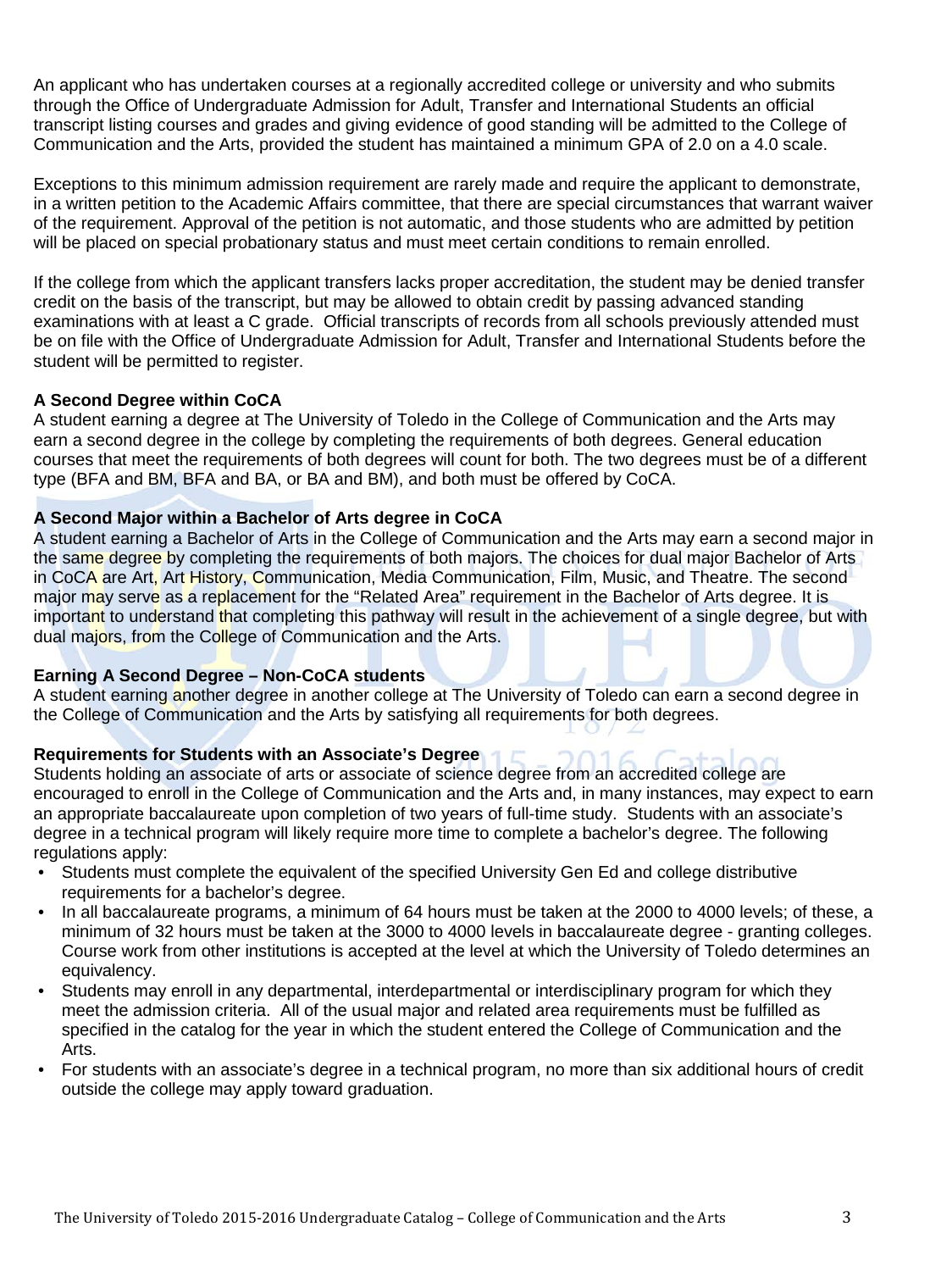#### **Readmission of Former Students**

Students who have withdrawn from the College of Communication and the Arts (or a previously existing college containing a major currently offered in the College of Communication and the Arts) and The University of Toledo and who have not attended any other institution in the interim may be readmitted, provided they were eligible to continue enrollment in the college at the time they discontinued attendance. Such students should readmit at the Tri-College Student Services Office. Students who have been suspended from any University of Toledo college must submit a written letter of petition. Students who readmit after more than 24 consecutive months' absence must comply with existing college requirements at the time of readmission.

#### **Academic Policies**

*Refer to [UT Policy website](http://utoledo.edu/policies/) for academic policies that apply to all students.*

#### **Academic Advising**

Academic advising is a process intended to help students derive as many benefits as possible from their educations. This occurs when Advisors help students develop and reach academic and career goals. While the ultimate responsibility for making personal and educational decisions rests with the student, Advisors assist by helping to identify and assess alternatives and the consequences of decisions. Advising can be much more than selecting courses. The more frequently students arrange to meet with their Advisors; the better their needs can be served. New students, transfer students, and students changing colleges are initially advised in the Tri-College Student Services Office, University Hall, Room 3000, by college staff Advisors. They provide essential information; help students select courses to meet University Gen Ed and college distributive requirements; suggest courses for the exploration of majors and minors; and help students evaluate academic progress and adjustment to university life. Students with declared majors and/or minors are advised by departmental major or program Advisors, faculty who provide general information as well as more specialized information about majors and minor programs, departmental course offerings, and career and graduate opportunities. They help students select courses for general, major, related, and other requirements. Departmental major advisors will be assigned within the department; contact the Department Chair for assignments.

#### **Student Responsibilities**

Students are responsible for correctly selecting courses for their programs of study each semester and for fulfilling all degree requirements. Although Advisors will assist wherever possible, the final responsibility rests with the student. Students are expected to make sure that they are fulfilling all degree requirements, as published in the issue of the college catalog under which they entered. Students who have been out of the College of Communication and the Arts for 12 consecutive months are responsible for the requirements in the University catalog under which they reenter University catalog under which they reenter.  $\Box$ **ZU** 

#### **Transcripts and Degree Audit Reports**

A transcript is a complete chronological list of a student's academic course work (including all courses attempted and grades earned). It does not show how specific courses apply or do not apply to University and college requirements as stipulated in this catalog. For example, developmental, non-repeatable and certain other courses are not counted toward minimum credits for degrees, but appear on transcripts. The Degree Audit Report (DAR) details all requirements applicable to a student's academic program (degree, major, minor) and applies the student's courses on the transcript (including transfer credit) to those requirements. The DAR should be used to identify requirements remaining when all registered courses are completed. Students may view their transcript and DAR through the myUT portal with Student Self-Service.

#### **Declaring or Changing a Major or Minor**

To declare a CoCA major or minor or to change to a CoCA major or minor from what was previously declared, students must fill out a form that is available in the Tri-College Student Services Office, UH 3000.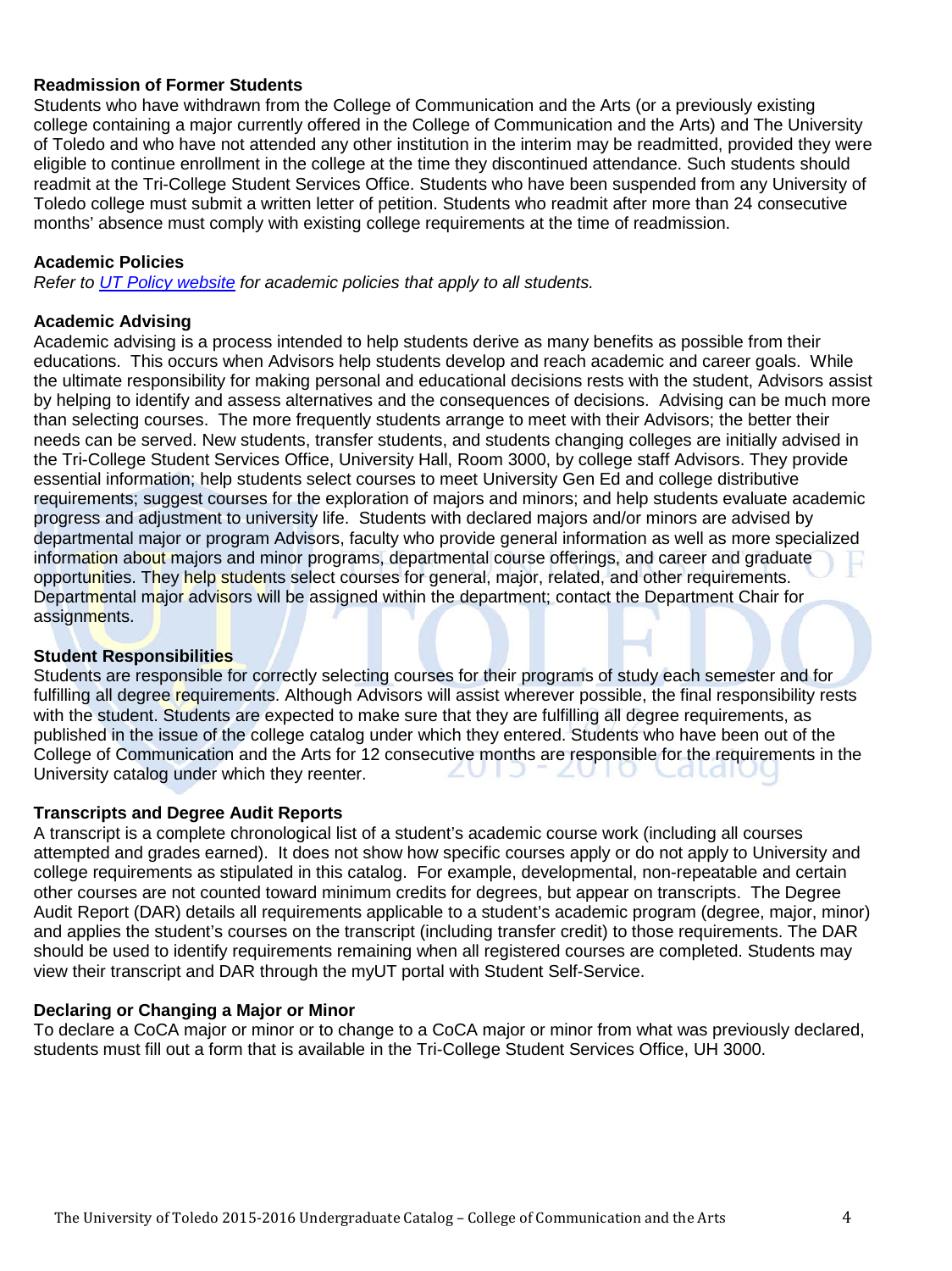#### **Sequence of Courses**

There is a recommended pathway through each major, which the Academic Advisor will help each student follow, or will modify as needed. In general, all first-year students should take COCA 1000 Orientation, Math and College Composition I and II. Students should consult the later sections of this catalog devoted to programs of study and course offerings, and they should review their programs with their academic Advisors to ensure they complete courses in the proper sequences. In addition, students should use their Degree Audit Reports to track their progress. In particular, during the first two years, they should be sure to take those courses in the general requirements that are prerequisite to courses they wish to take as juniors and seniors.

#### **Study Abroad**

Students who plan to study abroad must be sure that their proposed course of study is properly accredited. Before departure, the home college should verify a student's proposed course of study. Students should consult with their Advisors as to whether or not the course work will count toward their general requirements, majors, or related areas or only be regarded as elective. Information about study abroad programs is generally available from Advisors in many college programs and departments and from the Center for International Studies and Programs.

#### **Transient (Guest) Enrollment at Another Institution**

Communication and the Arts students must have advance permission both to enroll elsewhere as a guest and to take specific courses. The Transient Student form for this purpose is available in the Tri-College Student Services Office and on the office's Web site

(http://www.utoledo.edu/offices/studentservices/facultystaff/faculty\_forms.html). Students enrolling without permission will be considered transfer readmits upon their return to UT. Communication and the Arts students enrolled as transients or guests at another institution must submit an official transcript to the UT Office of Admission at the conclusion of the enrolled term. Grades of all courses attempted in the major, minor, and UT Gen Ed will be used in cumulative GPA calculations.

#### **GPA Recalculation for Repeated Courses**

The College of Communication and the Arts permits a maximum of 12 semester hours or the equivalent of 18 quarter hours of course work to be deleted from the GPA calculation. Students who have had their GPAs recomputed under the Academic Forgiveness Policy are not eligible for grade deletions. Criteria governing this policy are given in the Undergraduate Policy 3364 71 07: GPA Recalculation:

[http://www.utoledo.edu/policies/academic/undergraduate/index.html.](http://www.utoledo.edu/policies/academic/undergraduate/index.html) Students should check with the Tri-College Student Services Office for more specific information on this policy. Students may not use repeat courses taken at other institutions to qualify for a GPA recalculation.

#### **Withdrawal Policy (W, IW, DR Grades)**

The number of credit hours of W, IW and DR is limited to 22 hours for all undergraduate students in degree programs in the College of Communication and the Arts. Once a student has accumulated 22 hours of W, IW or DR, further withdrawals will be counted as F's in computation of the student's GPA for purposes of probation or suspension. In addition, students who receive financial aid risk the loss of aid if they accumulate excessive hours of W, IW and DR. Students who transfer into the College of Communication and the Arts from another college at The University of Toledo will bring with them the number of W's, IW's and DR's accumulated in their previous work. **Note**: Assignment of the IW and DR grades has been discontinued. A student wanting to be withdrawn from a course must file a petition in the Records Office by the deadline in the term of enrollment.

#### **Academic Probation**

A student whose cumulative GPA is less than 2.0 is automatically placed on probation until a 2.0 cumulative GPA is achieved (see Withdrawal Policy above). It is recommended that a student on probation not enroll for more than 12 to 14 credits per semester.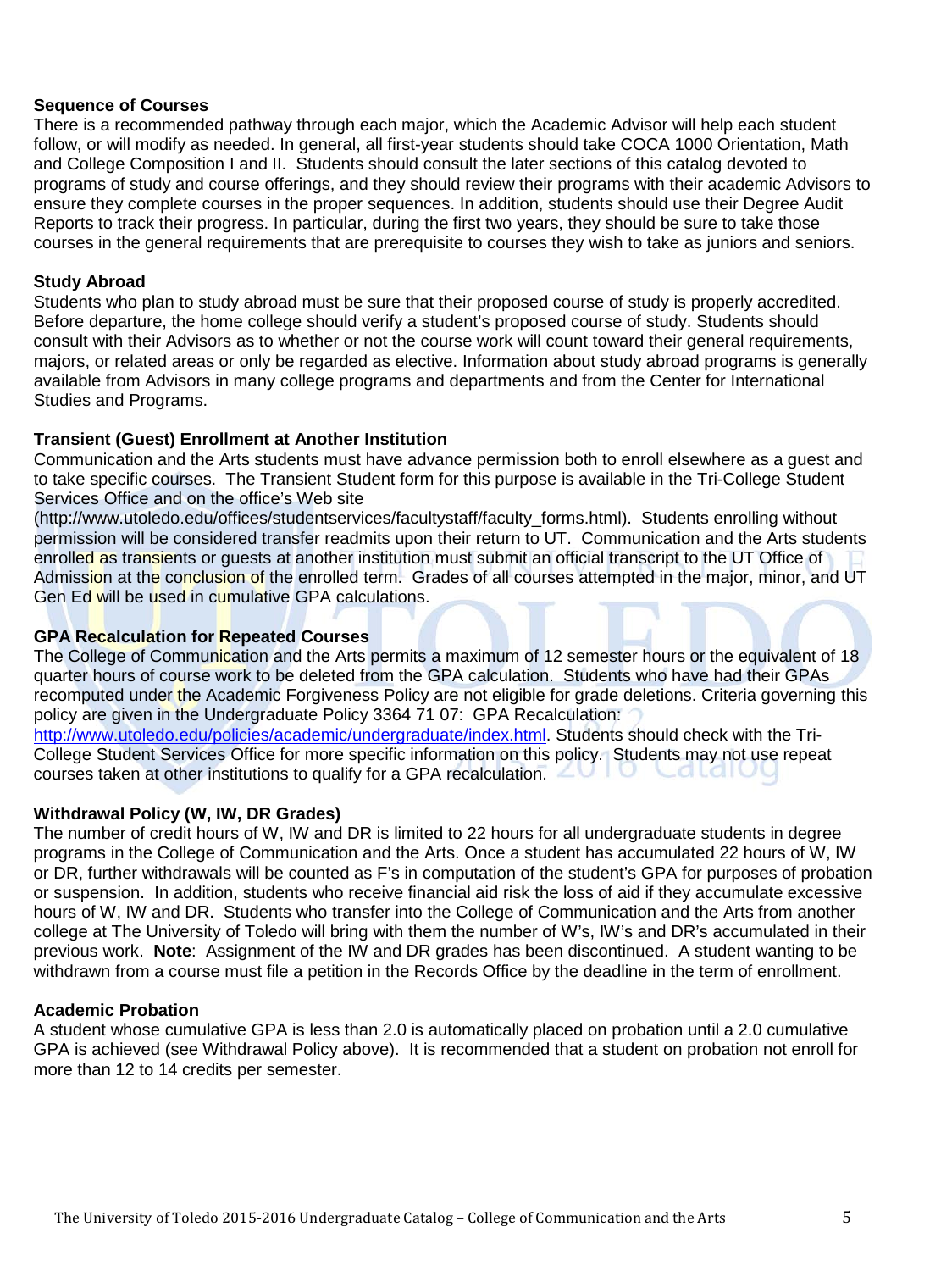#### **Academic Suspension**

Academic suspension means that a student is prohibited from registering at The University of Toledo for a period of at least one semester. Students are subject to academic suspension if their GPA falls below the minimum GPA listed below or if they fail to make sufficient progress toward attainment of the degree. (See Withdrawal Policy above.) Students may remove Incompletes while under suspension. A student is subject to academic suspension if the cumulative GPA is less than: 1.0 for 10 to 19 hours attempted; 1.5 for 20 to 29 hours attempted; 1.7 for 30 to 39 hours attempted; 1.8 for 40 to 49 hours attempted; 1.9 for 50 to 59 hours attempted; and 2.0 for 60 or more hours attempted. After accumulating 60 credit hours without suspension, a student may be suspended if the cumulative GPA falls below 2.0 for two consecutive semesters.

#### **Trial Readmission Policy**

After the required suspension period, a student may petition for readmission to the Tri-College Student Services Director. The petition must be received at least one month before the beginning of the semester in which the student wishes to readmit. If the petition is accepted, the college committee will determine the terms of the conditional registration agreement, under which the student will be permitted to re-enroll. Suspended students who are granted readmission must maintain the designated GPA for each semester thereafter and meet the conditions of their readmission agreement. Students failing to meet these conditions are subject to a one-year suspension.

#### **Dismissal Policy**

Students who fail to meet the conditions for readmission after their second suspension are subject to dismissal and are not eligible for readmission to the College of Communication and the Arts for at least three years. Criteria governing this policy are detailed in the undergraduate policy 3365 71 06: Academic Forgiveness: [http://www.utoledo.edu/policies/academic/undergraduate/index.html.](http://www.utoledo.edu/policies/academic/undergraduate/index.html)

#### **Academic Grievance**

A student has the responsibility and right to call to the attention of an instructor any grade that the student believes to be in error or unfair. A student may appeal the decision of the instructor, in order, to the department Chair, the Dean, then to the college appeals committee if the problem is not resolved. If the problem is not resolved at the college level, the student may appeal to the student grievance council. (*See also The University of Toledo Student Handbook at [http://www.utoledo.edu/studentaffairs/index.html.](http://www.utoledo.edu/studentaffairs/index.html)*) A student must begin the appeals process no later than the end of the semester following the one in which the grievance arose.

#### **Statement on Academic Dishonesty**

A student found to be academically dishonest by a faculty member may appeal, in order, to the department Chair, the Dean, the college appeals committee and the University student grievance council. The procedures for making an appeal to the student grievance council may be found in The University of Toledo Student Handbook. Criteria governing this policy are detailed in undergraduate policy 3364 71 04: Academic Dishonesty: [http://www.utoledo.edu/policies/academic/undergraduate/index.html.](http://www.utoledo.edu/policies/academic/undergraduate/index.html)

#### **College Level Examination Program (CLEP)**

The College of Communication and the Arts will accept a maximum of 21 semester hours of CLEP through successful completion of the four general examinations. Additional credit may be earned through satisfactory scores on individual subject examinations. Required minimum scores and credits awarded are as follows:

#### **General Examinations**

**Humanities:** For a score of 50, a student will receive six hours credit for College of Communication and the Arts core requirements in the humanities.

**College mathematics:** For a score of 65, a student will receive three hours credit for MATH 1180. **Natural sciences:** For a score of 50, a student will receive six hours credit for College of Communication and the Arts core requirements in the natural sciences.

**Social sciences and history:** For a score of 50, a student will receive six hours credit for College of Communication and the Arts core requirements in the social sciences.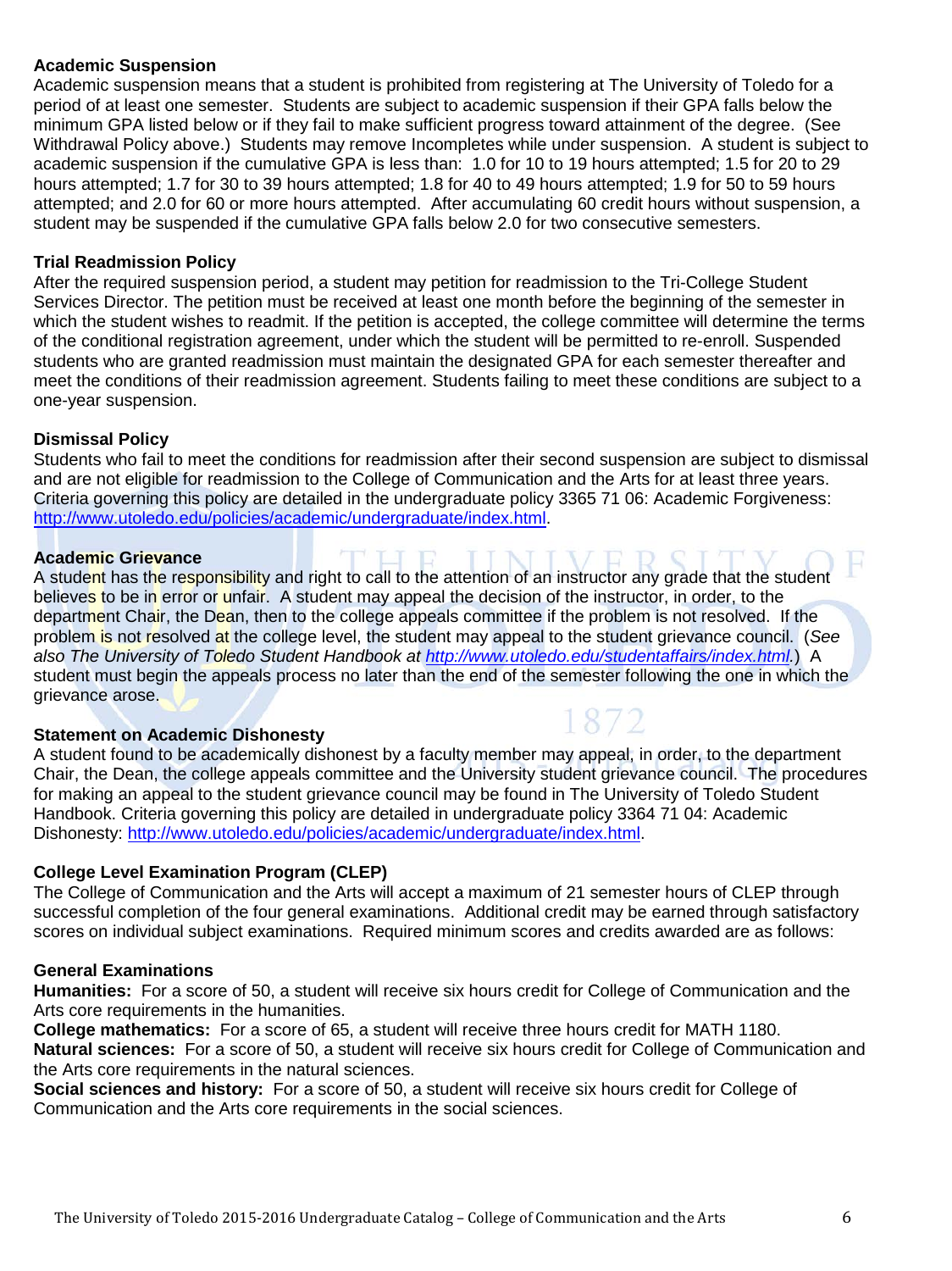#### **Subject Examinations**

**American government:** For a score of 50, a student will receive three hours credit for PSC 1200. **Biology:** For a score of 50, a student will receive three hours credit for BIOL 1120.

**Calculus:** For a score of 65, a student will receive four hours credit for MATH 1850.

**Chemistry:** For a score of 50, a student will receive eight hours credit for CHEM 1230 and CHEM 1240.

**College algebra:** For a score of 65, a student will receive three hours credit for MATH 1320.

**College algebra** – Trigonometry: For a score of 65, a student will receive four hours credit for MATH 1340. **French language:** For a score of 50, a student will receive four hours credit for FREN 1500. For a score of 62, a student will receive seven hours credit for FREN 1500 and FREN 2140.

**German language:** For a score of 50, a student will receive four hours credit for GERM 1500. For a score of 62, a student will receive seven hours credit for GERM 1500 and GERM 2140.

**Human growth and development:** For a score of 50, a student will receive three hours of credit for PSY 2510. **Introductory psychology**: For a score of 50, a student will receive three hours of credit for PSY 1010. **Introductory sociology**: For a score of 50, a student will receive three hours credit for SOC 1010. **Principles of macroeconomics:** For a score of 50, a student will receive three hours credit for ECON 1150. **Principles of microeconomics:** For a score of 50, a student will receive three hours credit for ECON 1200. **Spanish language:** For a score of 50, a student will receive four hours credit for SPAN 1500. For a score of 66, a student will receive seven hours of credit for SPAN 1500 and SPAN 2140.

**Trigonometry:** For a score of 65, a student will receive three hours credit for MATH 1330.

#### **Advanced Placement Program**

Refer to the Registrar's website (http://www.utoledo.edu/offices/registrar/student\_records/advan\_credits.html) for specific information on minimum scores and credits awarded for Advanced Placement examinations administered by the College Board Advanced Placement Program.

#### **Pass/No Credit Option**

Students may elect to enroll in certain undergraduate courses for Pass/No Credit rather than an A-F grade. Students must complete a petition to take a class Pass/No Credit and obtain the approval of their college before the end of the 15th calendar day of the term. Grades of C or better will be changed to PS, and grades of C-, D+, D, D- and F will be changed to NC. The grades of PS and NC do not affect the grade point average. Students should consult their college regarding any limitations that may exist for this option. Refer to programs of study in the College of Communication and the Arts section of this catalog for the limitations on pass/no credit grading in effect for different majors. Undecided students, as a general rule, should not elect pass/no credit grading in major-level courses.

#### **Graduation Evaluation Requirement**

Two or three semesters before a student intends to graduate, the student and the student's major Advisor should meet to review the student's remaining requirements and progress toward degree. Students with more than one major or one or more minors should review progress with an advisor in each major and minor. This process must be initiated by the student. The student is also responsible for making sure that any substitutions or exceptions are approved by the major department and forwarded to the Tri-College Student Services Office, UH 3000. Detailed instructions on graduation procedures are available at the Tri-College Student Services Office or website (http://www.utoledo.edu/offices/studentservices/faq/grad\_steps.html).

#### **Field Experience/Internship**

Policies and procedures for incorporating field experiences or internships in academic programs vary from major to major. Some majors require a field experience or internship; for other majors, they are optional. Students should seek information from their major departments and obtain advance approval for all field experiences or internships.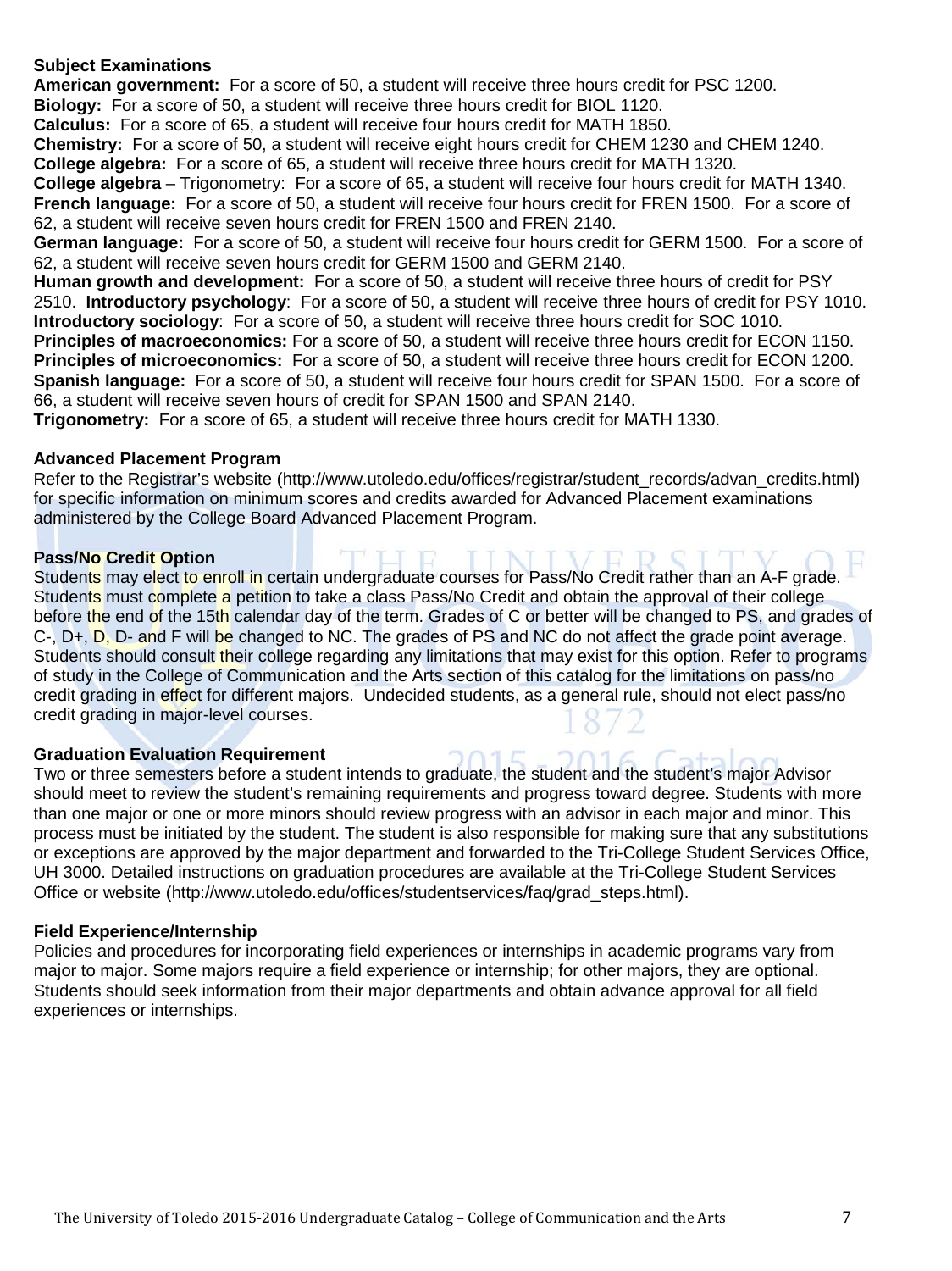#### **Degree Requirements**

#### **A. Grade Point Averages**

A cumulative grade point average (GPA) reflects all grades earned, including grades of F and grades in repeated courses. Candidates must earn a minimum overall cumulative GPA of C (that is, a 2.0 GPA on a 4.0 scale) for all UT course work, and for the UT core, which is calculated separately. In addition, candidates must earn a minimum cumulative GPA of C in the major, with the grades of all courses attempted at all institutions included in the GPA calculation. Some programs require a higher GPA in the major. Criteria governing this policy are given in the Undergraduate Policy 3364 71 07: GPA Recalculation: [http://www.utoledo.edu/policies/academic/undergraduate/index.html.](http://www.utoledo.edu/policies/academic/undergraduate/index.html)

#### **B. Residency Requirement**

Students transferring from other institutions must earn at least 30 hours of credit at The University of Toledo; at least 12 of these must be in the major area, and for students pursuing a minor, at least 9 hours must be earned at The University of Toledo. Full-time students must take their last semester, and part-time students their last 12 hours, in residence, unless alternative arrangements have been made in advance with the Dean of the College of Communication and the Arts.

#### **C. Credit Hours and Levels**

1. Students must complete a minimum of 124 hours of course work that must include the University Gen Ed and college distributive requirements, and either an area of concentration (major) and course work related to the major, or an interdisciplinary program.

2. In all baccalaureate programs, a minimum of 64 hours must be taken at the 2000 to 4000 levels; of these, a minimum of 32 hours must be taken at the 3000 to 4000 levels.

3. Students are cautioned to make use of their degree audit and review remaining requirements with their Advisor before every registration in order to make progress toward completion of their requirements in an orderly, timely manner.

4. Insofar as a student can complete the basic courses and the courses required for a chosen major (as outlined in sections E - K below) in fewer than the 124 hours required for a degree, the student must choose elective courses to complete the total of 124 hours, subject to the restrictions outlined below.

#### **D. Credit Restrictions**

Total earned hours shown on a student's transcript may not all be applicable to the minimum 124 credits required for a degree, as follows:

1. Students with entrance deficiencies in mathematics and other students who have been required or have chosen to take developmental course work will not be able to count those hours toward the degree.

2. No more than four hours of credit in performing ensembles (MUS 2010/3010 - 2190/3190) will apply toward the degree.

3. No courses in typing, shorthand or keyboarding will apply toward the degree.

4. No more than two hours in skill courses in physical education or recreation courses at the 1000 level will apply toward the degree.

5. No more than two hours in Student Leadership Development I and II will apply toward the degree.

6. Duplicate credit – except for courses identified as repeatable courses, students will not receive credit for repeated courses (taking the same course twice), whether taken at The University of Toledo or elsewhere.

7. The college reserves the right to deny credit for other specific courses (including most SKLS courses) and for blanket technical credit not applicable to a student's specific program.

#### **E. University General Education Requirements**

Students earning baccalaureates in all colleges and programs are required to complete between 27 and 30 credit hours of courses that comprise the University General Education Curriculum. Those courses are distributed in the areas of English composition, humanities/fine arts, social sciences, natural sciences and mathematics, and multicultural studies. Some colleges and programs require courses in these areas above those required to fulfill University Gen Ed requirements. Students should consult their degree audit and/or their advisor for specific details.

#### **F. Orientation (CoCA 1000) - 1 hour**

All new first-year students are required to take CoCA 1000. The course is optional for transfer students.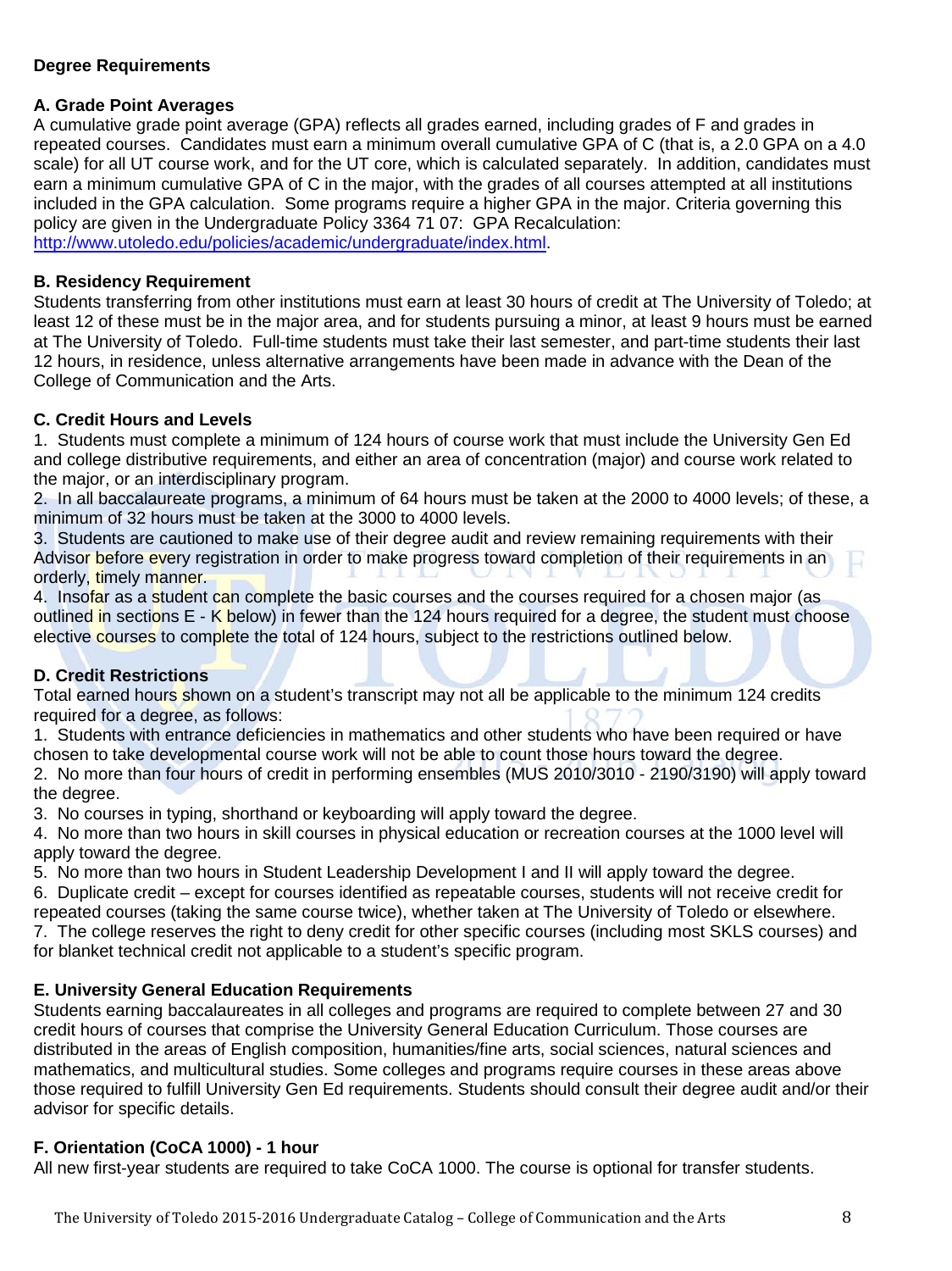#### **G. Communication and the Arts Skill Areas Requirements**

Students pursuing a BM in Music Performance should follow the BM degree requirements for non-Music courses. (See Program of Study for Music in this catalog.) Students are placed into mathematics courses by ACT scores or placement test. Students are placed into foreign language courses through placement testing.

1. **English Composition** (University of Toledo Gen Ed and College of Communication and the Arts requirement) – 6 hours. Students must pass Composition I and Composition II with a grade of C or better.

a. Native speakers track (for students for whom English is a first language).

**ENGL 1110 – 3 hours** College Composition I

**ENGL 1130 – 3 hours** College Composition II

b. Nonnative speakers track (for students for whom English is a second language) Students will take an English placement test to determine appropriate level.

**ENGL 1020 – 3 hours** Writing and Grammar for English as a Second Language

**ENGL 1110 – 3 hours** Composition I

**ENGL 1130 – 3 hours** Composition II

2. **Mathematics 1180** or higher depending on placement (UT Gen Ed and College of Communication and the Arts requirement) – 3 hours.

**For students pursuing a BA in Visual Art, Art History, Communication, Media Communication, Film, Music, or Theatre** (not required for the BM in Music or BFA in Studio Art):

3. **Foreign Languages** (College of Communication and the Arts requirement) – 0 to 14 hours **a. Option #1 - Complete LANG 2150 or SPED 3700..............0-14 hrs**

Every student is required to demonstrate proficiency in a single foreign language (Arabic, Chinese, French, German, Japanese, Latin or Spanish) through the intermediate (foreign languages 2150) level by successfully completing a foreign language course at this level or by achieving an appropriate score on a proficiency/placement test administered by the department of foreign languages that reflects the equivalent. The College of Communication and the Arts also allows completion of SPED 3700 to fulfill this requirement.

Students beginning a foreign language should enroll in their chosen language at the elementary 1110 level and will take four semesters of foreign language. Those continuing a foreign language or attempting to demonstrate competency by examination should take a proficiency/placement test. Students with two or more vears of French, German or Spanish in high school who place below an intermediate course may enroll in an intensive review course (foreign languages 1500) that covers the material in the first two semesters (foreign languages 1110 and 1120), and then complete the second-year courses (foreign languages 2140 and 2150).  $\Box$ 

 **b. Option #2....................................................................................................6-15 hrs Complete LANG 1120 or 1500** (see placement/testing information above.) **(0 - 8) AND**

 **Complete one semester in a study abroad program or designated foreign culture courses approved by advisor from list …........................ (6 - 9)**

LANG1080, 1090, 1100, 2190, 3440

#### **H. Communication and the Arts Skills Requirements**

Students should consult with their Advisors in selecting courses that will meet distributive requirements. With their Advisor's approval, students may select higher-level courses for which they have the prerequisites. With careful planning, students will be able to satisfy UT Gen Ed and College of Communication and the Arts requirements by taking the minimum required hours. A student may take no more than one course (or one course and one lab for natural sciences) under each departmental code in satisfying the general education distributive requirements.

1. **Humanities and Fine Arts** (UT Gen Ed requirement is two courses for six hours; College of Communication and the Arts requires 6 hours, depending on student's major). Students will be required to complete one history course and one literature course. Students may select humanities courses that also will satisfy a UT Gen Ed humanities or multicultural requirement.

#### **Required Courses** – 6 - 12 hours

a. **English Literature** – 3 hours, choose one from:

The University of Toledo 2015-2016 Undergraduate Catalog – College of Communication and the Arts 9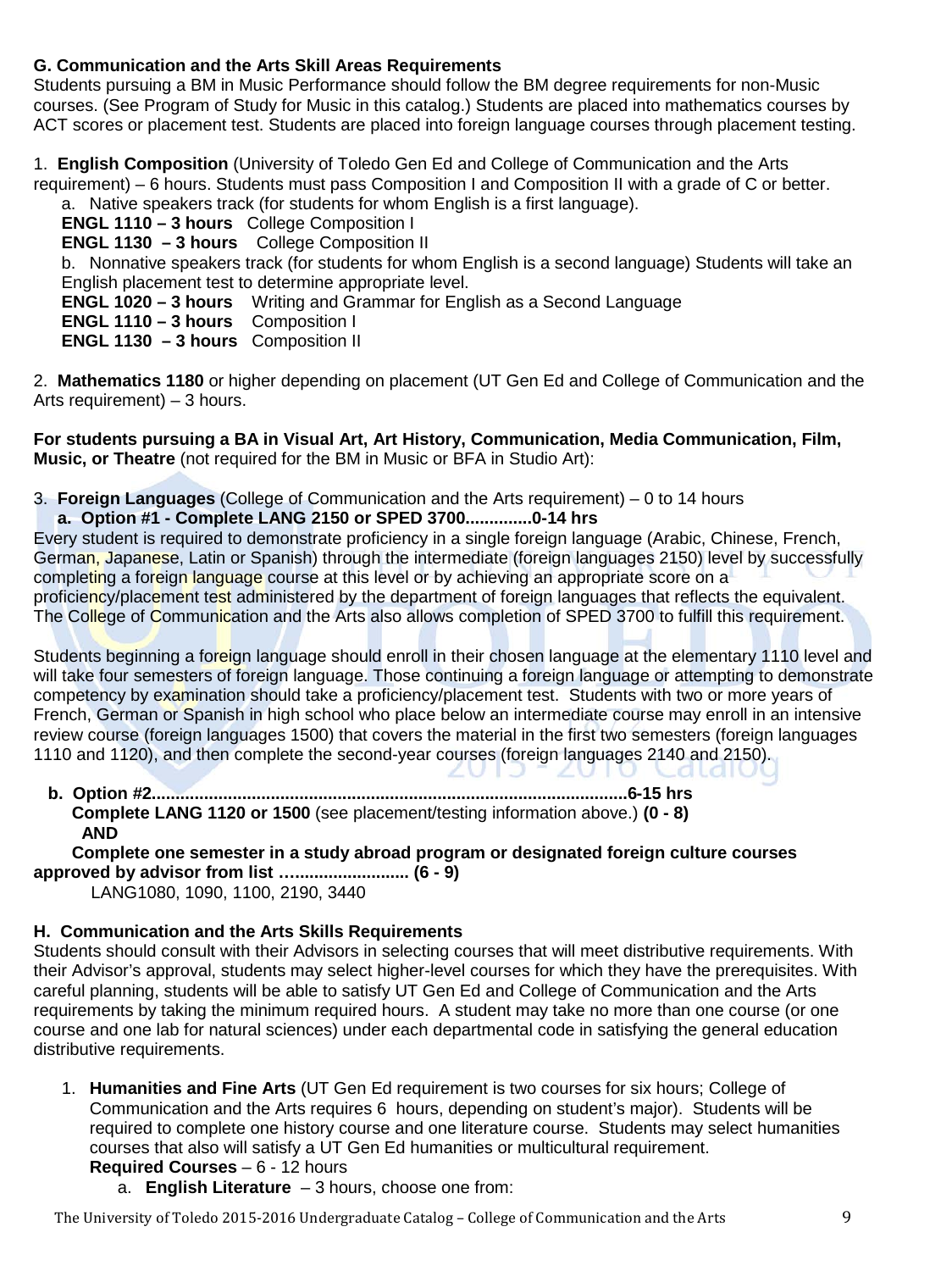- ENGL 2710 1730, 2800 (WAC)
- b. **History** (Course must be from a discipline other than student's own major. Art majors may not select ARTH courses) – 3 hours, choose one from:
	- HIST 1010 1200, 1130 (WAC), 2040 2060 (various)
	- ARTH 1500 Art in History
	- ARTH 2050 History of Western Art I
	- ARTH 2060 History of Western Art II
	- ARTH 2080 History of Modern Art
	- FILM 2350 Cinema History
	- MUS 2220 History of Jazz (also US Diversity course)
	- MUS 2240 History of Rock and Roll
- 2. **Natural Sciences** (UT Gen Ed requirement is two courses for 6 hours from different

departments/disciplines which must include one laboratory course). Students will take a minimum of 6 hours of courses in natural sciences

Students may select courses from astronomy, biology, chemistry, geology, and physics. Consult DARS and/or advisor for courses to fill this requirement.

- 3. **Social Sciences** (UT Gen Ed requirement is two courses for six hours). Students may select social science courses from different departments/disciplines that also will meet a UT Gen Ed social science requirement and one multicultural requirement. Students may select courses from anthropology, economics, geography, political science, psychology, social work and sociology. Consult DARS and/or advisor for courses to fill this requirement.
- 4. **College Required Elective** (This course is taken in addition to UT Gen Ed requirement.) 3 hours

Students in Art, Art History, Film, Music, and Theatre should choose 1 course from this list:

- COMM 1010 Communication Principles and Practices
- COMM 2000 Mass Communication and Society
- COMM 2050 Media and Society
- COMM 2210 Audio Production I
- COMM 2160 Television Production I
- COMM 2300 Photojournalism
- COMM 2400 Information Analysis
- COMM 2600 Public Presentations
- COMM 2810 2890 (various)

Communication students choose 1 course from this list:

- ART 1050 Fundamentals of Surface
- ART 1060 Fundamentals of Form
- ART 1070 Fundamentals of Digital Media
- ART 1080 Perceptual Drawing
- ART 1110 Art Journey
- ARTH 2100 Asian Art (also Non-western multicultural course)
- ARTH 2200 Ethnographic Art (also Non-western multicultural course)
- ARTH 2300 Introduction to Architecture
- ARTH 2700 Women Artists in History
- FILM 1310 Introduction to Film
- FILM 2340 Critical Approaches to Cinema Studies
- MUS 2200 Music Theory for the Non-Major
- MUS 2210 Introduction to Music
- MUS 2250 Musical Diversity in the US (also US Diversity course)
- MUS 2420 Cultures & Music of Non-Western Styles (also Non-western multicultural course)
- THR 1010 Creative Process
- THR 1100 Introduction to Theatre
- THR 2200 Perspectives on Theatre

1872 2015 - 2016 Catalog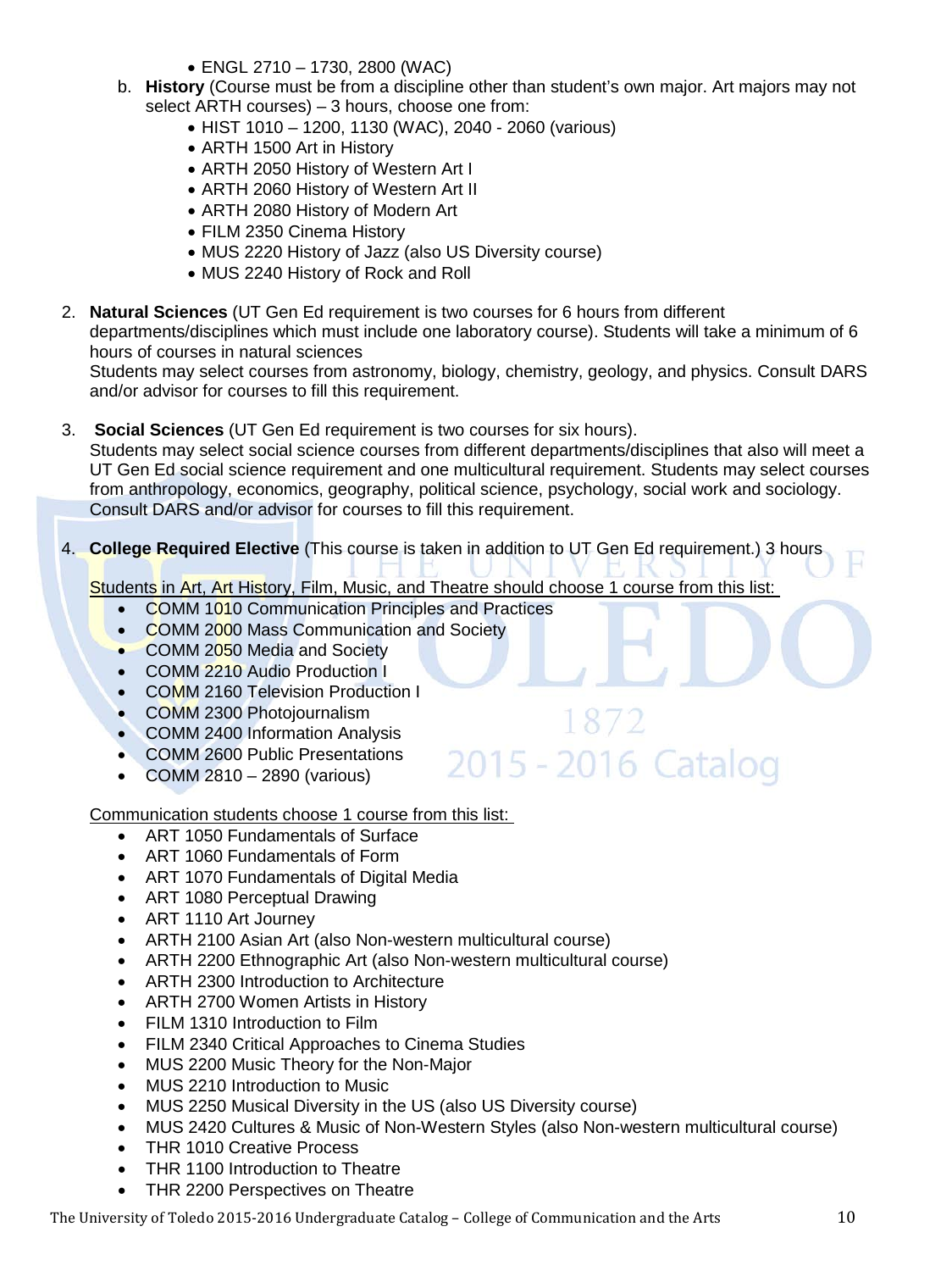#### **I. Writing Across the Curriculum (WAC) Requirement**

1. To earn a degree in the College of Communication and the Arts, students must pass both Composition I and II with a C or better. (Students jointly enrolled in the Honors College will pass HON 1010 and 1020 with a C or better to meet the Composition I and II requirements.) The College of Communication and the Arts recommends that these requirements be met before completing 45 credit hours.

2. Students must pass two writing intensive courses approved by their Advisor. Many courses will require completion of Composition I and II (or HON 1010 and HON 1020) as pre-requisites. The College of Communication and the Arts recommends that the first of these writing intensive courses be completed within the first 65 hours and the second within the first 90 hours. One of these courses must be taken within the student's major. In consultation with their Advisors, students with dual or interdisciplinary majors will meet this requirement by selecting a course within one of their chosen majors.

3. Advisors will monitor students' progress to help them complete these requirements in a timely fashion.

4. Whenever possible, departments should incorporate a significant writing component in upper-division courses.

5. Transfer students from institutions that have required writing intensive courses should have their former institution certify that they have completed a series of writing intensive courses comparable to those required in the College of Communication and the Arts. Transfer students who have not taken writing intensive courses must meet the College of Communication and the Arts Writing Across the Curriculum requirements.

#### **J. Major Area**

Every student must complete either a departmental major or interdisciplinary major. Courses given in other colleges of the University may be credited to the major only with the approval of the Dean of the College of Communication and the Arts upon recommendation of the department Chair. Waiver of a required course or the substitution of a course from another department does not necessarily reduce the minimum credits required in the major.

#### 1. **Departmental Major**

#### **See the complete list of departmental majors under "Degrees Offered" in the College of Communication and the Arts section of this catalog.**

The minimum number of semester hours a student must complete for a departmental major is prescribed by the department. The maximum number of hours a student may elect for the major within the total 124 hours for a Bachelor of Arts degree varies by program – see the listing under the appropriate department. For a bachelor of music degree, see the listing under the department of music. For the bachelor of fine arts degree, see the department of art.  $\Box$ 

A student may have two majors from two different departments within CoCA provided the requirements of both programs are satisfied. Work in the second major may be accepted as fulfilling the related course requirement upon the approval of the Advisors in both departments. A student cannot use courses from the first major to satisfy the second and vice-versa. See section on "A Second Degree within CoCA" for statement on requirements when two or more desired major programs in CoCA are offered as different degrees.

2. **Interdisciplinary Majors** A student completing a departmental major and a second major in an interdisciplinary major cannot use courses from the first major to satisfy the second or vice-versa. See the complete list of interdisciplinary majors under "Degrees Offered" in the College of Communication and the Arts section of this catalog.

#### **K. Related Courses**

Every student who chooses a departmental major also must complete a minimum of 18 hours in courses related to the major. These 18 hours must be in addition to courses taken to fulfill the basic requirements listed above. Each department defines the areas from which courses may be chosen by its majors, and these listings are reflected in the student's online Degree Audit. Related courses must be chosen from courses acceptable for credit in a University of Toledo major. Generally, these are upper-level courses.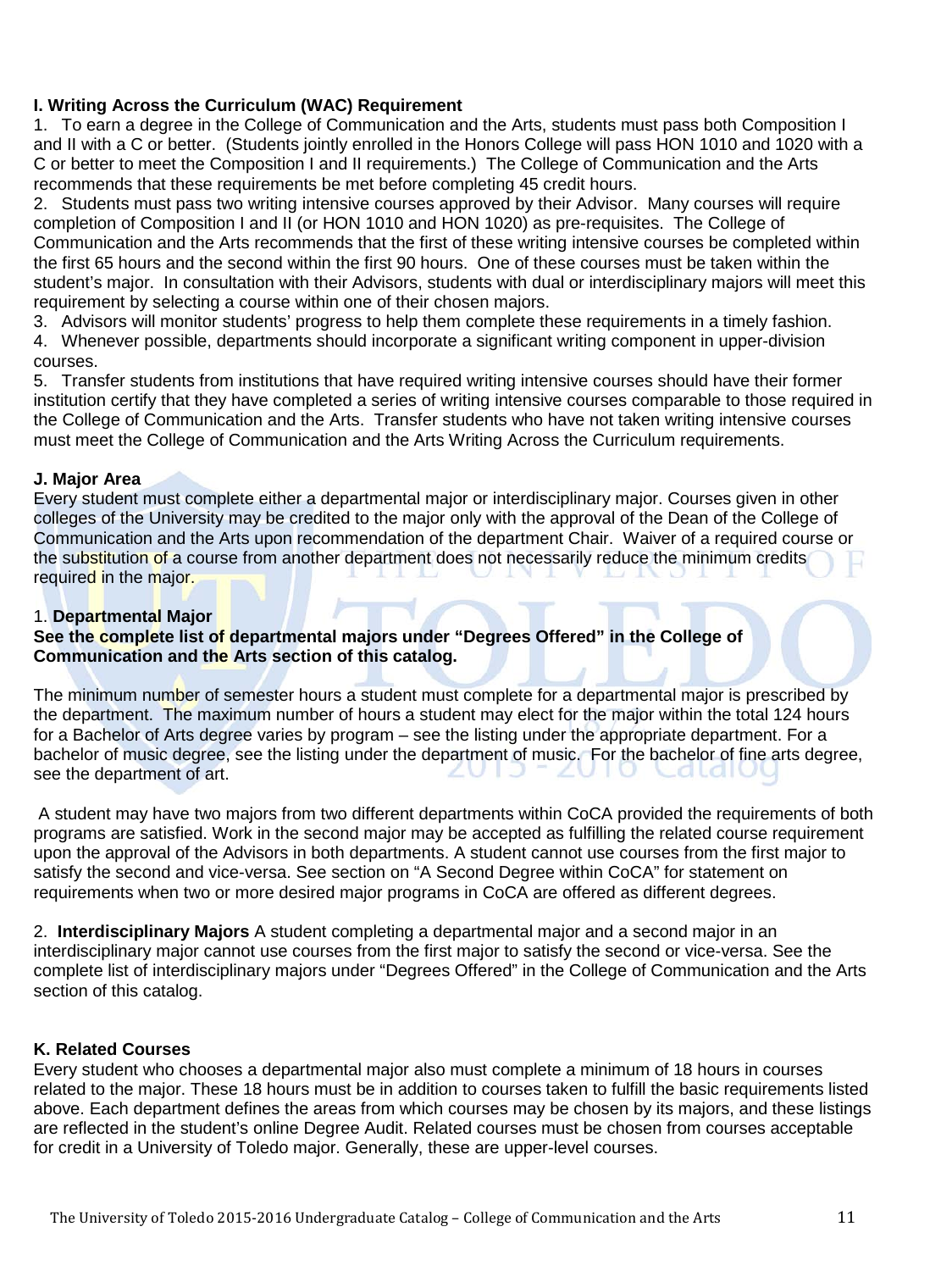#### **L. Minors**

Many College of Communication and the Arts departments offer minors, and there are interdisciplinary minors in the College as well. Departmental requirements for particular minors are given in later sections of the catalog under Programs of Study. Students wishing to pursue minors should consult with their primary program Advisors and then with an Advisor in the Tri-College Student Services office. Not all minors can be added to all degree programs. Courses selected for the minor must be chosen from courses acceptable for credit toward a major in that department. In meeting requirements for some majors, work in the minor may be accepted as fulfilling the 18 hours of related courses, but only with the approval of the student's major Advisor. Students completing a minor cannot use courses from their minor to satisfy requirements in the major. No more than six hours of courses taken for minor credit may be applied to the total College of Communication and the Arts distributive requirements. A minimum GPA of 2.0 is required in the minor. Students must complete a minimum of 18 hours for a minor; at least nine of those hours must be completed at The University of Toledo.

#### **Premedical, Predental and Preveterinary Program**

#### Sharon L. Schnarre, Advisor

Students interested in professional medical, dental or veterinary careers may choose to apply for the premedical, predental and preveterinary programs. **Students choosing this option must also complete the requirements for a major in a specific discipline or in an interdisciplinary baccalaureate program.**  Because admission to a professional school is very competitive, students need to maintain high GPAs, both cumulative and in the sciences. The premedical/predental Advisor will continually monitor a student's academic performance and make recommendations as to whether this program should be continued. If at any time a student's GPA drops below a 3.0, the student will be dropped from the program, unless extenuating circumstances exist, in which case the student will be placed on a probationary status until the grades improve.

The premedical/predental Advisor will assist the student in determining the entrance requirements of the professional school being considered, since these requirements vary among schools. In general, these professional schools specify for entrance a core set of science courses that include one year (two semesters) each of biology, general chemistry, organic chemistry, physics and mathematics. Most schools recommend that candidates plan a broad course of study leading to either a B.A. or a B.S. degree in any discipline.

#### **Honors**

Honors in the College of Communication and the Arts, which is available to its academically talented and highly motivated students, is offered in conjunction with the Jesup Scott Honors College. A departmental Honors curriculum is also offered by individual departments within the College of Communication and the Arts.

#### **Student Selection and Admission Criteria**

Admission to the Honors College is competitive and limited to academically talented students.

#### **Honors College Requirements**

- High school GPA and ACT test score indicative of a well-prepared student, or
- High school GPA and ACT test score combined with a significant high school leadership and/or work experience that indicates a high level of motivation and performance that could translate into high academic performance at the university, or
- High school GPA and ACT scores combined with a full-time semester at The University of Toledo foundational courses and an earned university GPA of 3.5 or better.

Students are admitted to the Honors College on a space-available basis.

#### **Program Requirements**

In order to graduate with the Honors College diploma, a student must:

- Complete all requirements for an approved degree program within the CoCA.
- Complete a minimum of 33 semester hours of honors courses. Honors courses are of two kinds those offered by the Honors College and those offered by various departments and colleges. Of the 33 hours required, the following must be completed by all Honors College students:
	- a. Six semester hours of Honors Readings Conference (HON 1010 and HON 1020).
	- b. A minimum of three semester hours selected from HON 2020 (Multicultural Literatures: The North American Experience) or HON 2030 (Multicultural Literatures: The Non-European World).

The University of Toledo 2015-2016 Undergraduate Catalog – College of Communication and the Arts 12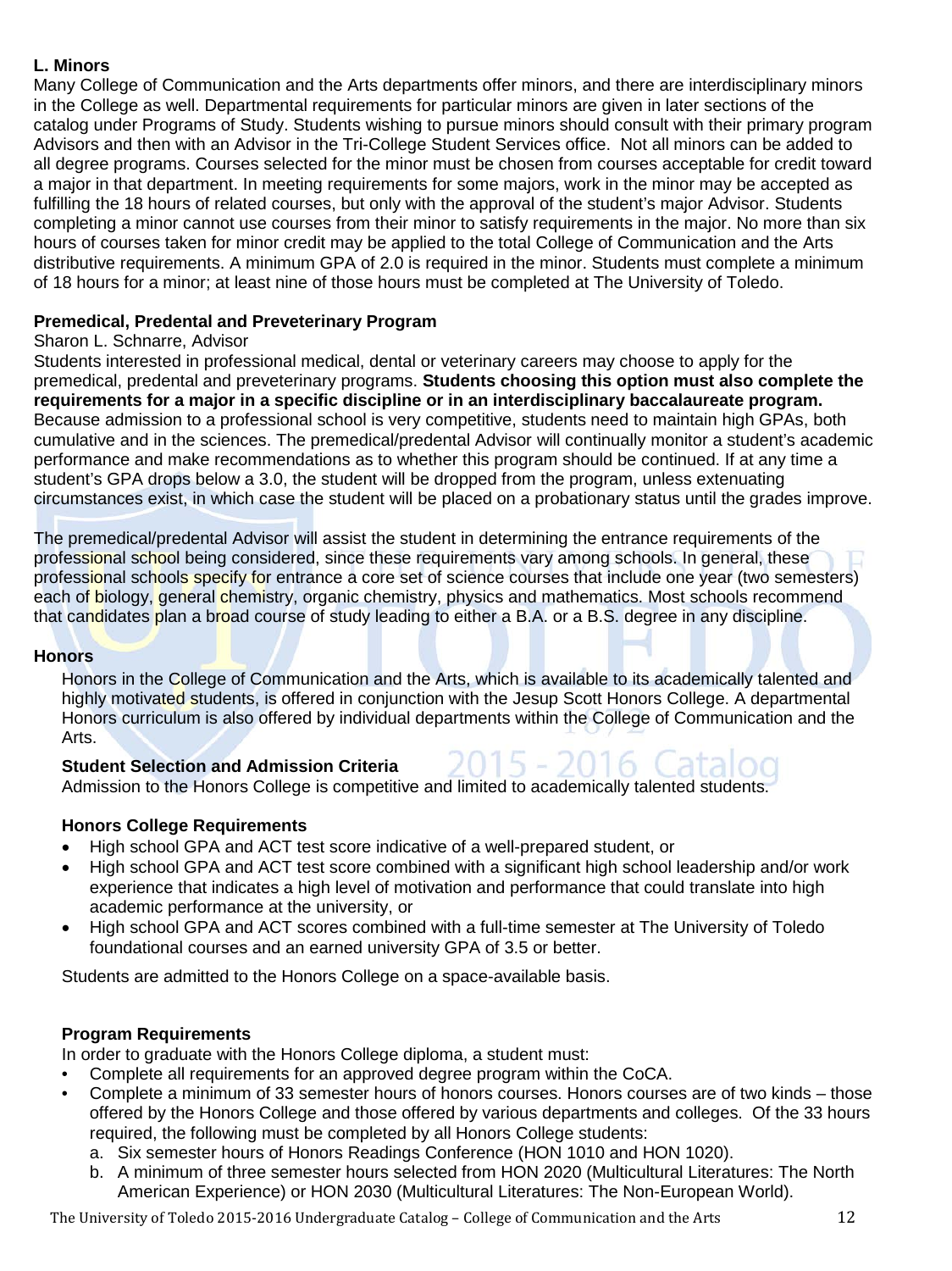- c. A minimum of six semester hours of two upper-division interdisciplinary seminars offered through the Honors program (HON 4950 and/or 4960).
- d. All of the requirements for departmental honors in their major. This includes the completion of an honors thesis or project supervised by a faculty member in the major department.
- Earn a minimum overall GPA of 3.3.

Note: For a student pursuing more than one major, or an interdepartmental major, the Honors College's departmental honors requirement may be fulfilled through meeting requirements for one of the majors.

#### **Retention Standards**

To remain in good standing in the Honors College, a student must:

- Earn a minimum overall GPA of 3.0 by the end of the first year (typically at least 30 semester hours); 3.1 by the end of the second year (typically at least 60 semester hours); and 3.2 by the end of the third year (typically at least 90 semester hours).
- Make satisfactory progress toward fulfillment of the requirements for a degree with honors in the college.

#### **Departmental Honors**

Requirements for departmental honors designations are set by the various departments of the College of Communication and the Arts and are described under the departmental entries in this catalog. All departments, however, require successful completion of an honors thesis or project supervised by a faculty member in that department. It is possible for a student to fulfill all departmental requirements and earn the departmental honors citation upon graduation without participating in the Honors College. The reverse is not possible, however, as departmental honors is required to earn the Honors College diploma.

#### **Undergraduate Programs of Study Degrees Offered Departmental Majors**

Art (B.A., or B.F.A. with concentrations in 2D Studies (drawing, printmaking, painting), 3D Studies (sculpture, ceramics), Digital and Photographic Art (photography, digital arts) and New Media Design Practices). Art history (B.A.) with optional concentration in Art Museum Practices Communication (B.A.)

Film/Video (B.A.)

Media Communication (B.A.) (PENDING APPROVAL FROM OHIO BOARD OF REGENTS) Music (B.A., B.M. with concentrations in voice, piano, guitar, string, wind and percussion, instrumental jazz, vocal jazz and instrumental and vocal jazz with emphasis in music business and recording arts) Theatre (B.A. with optional concentrations in performance, design tech and theatre studies available)

2015 - 2016 Catalog

#### **Minors**

Art Art history **Communication** Film (film/video, cinema studies) Music (music theory, music history and literature, jazz, instrumental, vocal, keyboard, music business and recording arts, music technology) Theatre (theatre, history and criticism of drama) Interdisciplinary Minors Digital Arts and Design Documentary Production and Practice Sound Production and Design Visual Effects and Animation

#### **Programs of Study**

#### **Department of Art**

Barbara WF Miner, Chair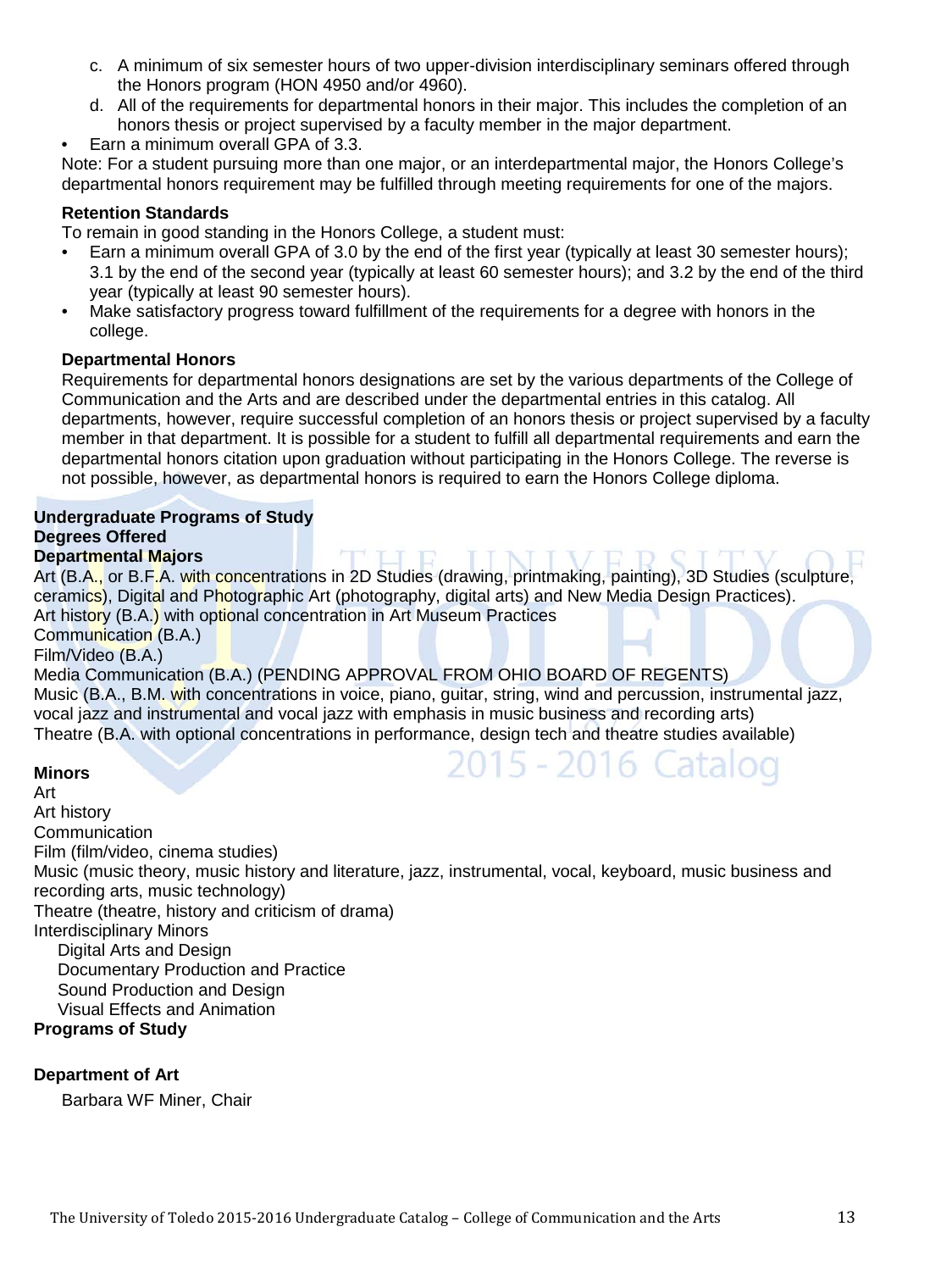#### **Degrees Offered**

The Department of Art, located on the Toledo Museum of Art campus, offers courses of study leading to four undergraduate degrees and one graduate degree – the B. A. in Visual Art, the B.F.A. in Studio Art (with concentrations in 2D Studies, 3D Studies, Digital and Photographic Art, and New Media Design Practices); the B.A. in Art History (with an optional concentration in Art Museum Practices); the B.Ed. in Art Education; and the M.Ed. in Art Education. The Department of Art, housed in the Center for the Visual Arts, and the Center for Sculptural Studies on the museum campus, features new instructional facilities with state-of-the-art studios and classrooms. With the exception of some introductory courses in art and art history, all instruction takes place at the museum campus, where day and evening courses are regularly scheduled. The museum campus is connected with the Main Campus by regularly scheduled student shuttle buses. Parking at the museum campus is available to students and faculty who have valid UT I.D.s.

#### **Advanced Placement**

Please see Registrar's website for information on Advanced Placement [\(http://www.utoledo.edu/offices/registrar/student\\_records/advan\\_credits.html\)](http://www.utoledo.edu/offices/registrar/student_records/advan_credits.html).

#### **Art Education**

David Guip, Head, Art Education & graduate studies in art education, undergraduate and graduate Advisor. For details on the baccalaureate program in art education, see The Judith Herb College of Education section of this catalog.

#### **Art History**

Mysoon Rizk, Head, Art History; Thor Mednick, Head, Art Museum Practices concentration Mysoon Rizk, Thor Mednick: undergraduate Advisors **IVERSITY** 

#### **Bachelor of Arts Degree in Art History**

The bachelor of arts program provides a foundation in the history of art and architecture through introductory course work in the styles, subjects and social history of Western and non-Western art and architecture, and through advanced course work and optional directed study in art, architecture, theory and criticism. The program makes extensive use of the collections and research facilities of the Toledo Museum of Art. Internships for credit may be arranged with the Toledo Museum of Art and with other local arts organizations.

The Art History program also offers a BA in Art History degree with concentration in Art Museum Practices (AMP) whose focus is on professional standards, practices, and procedures used in contemporary museums of art. In this unique program, students take maximum advantage of their remarkably advantageous relationship with the Toledo Museum of Art, an institution of international stature.

#### **Curriculum in Art History**

The curriculum leading to the B.A. in Art History requires a minimum of 33 hours of art history courses and a maximum of 45 hours, which must include the following:

a. A survey of the history of Western art composed of a sequence of two three-credit hour courses: ARTH 2050 History of Western Art I, and ARTH 2060 History of Western Art II. The courses may be taken in any order. (6 hours)

b. At least one course in non-Western art (drawn from ARTH 2100 Asian Art, ARTH 2200 Ethnographic Art, ARTH 3250 Topics in Asian Art, ARTH 3270 Topics in Ethnographic Art, ARTH 3300 African Art, or ARTH 3350 Ancient Art of the Americas). (3 hours)

- c. ARTH 2080 Modern Art. (3 hours)
- d. ARTH 2300 Introduction to Architecture. (3 hours) and
- e. ARTH 3400 Contemporary Art. (WAC; 3 hours)

Majors with a GPA in the major of at least 3.00 may apply to pursue up to six hours in Independent Study (ARTH 4990), which requires the permission of an art history faculty member who will direct the Independent Study project.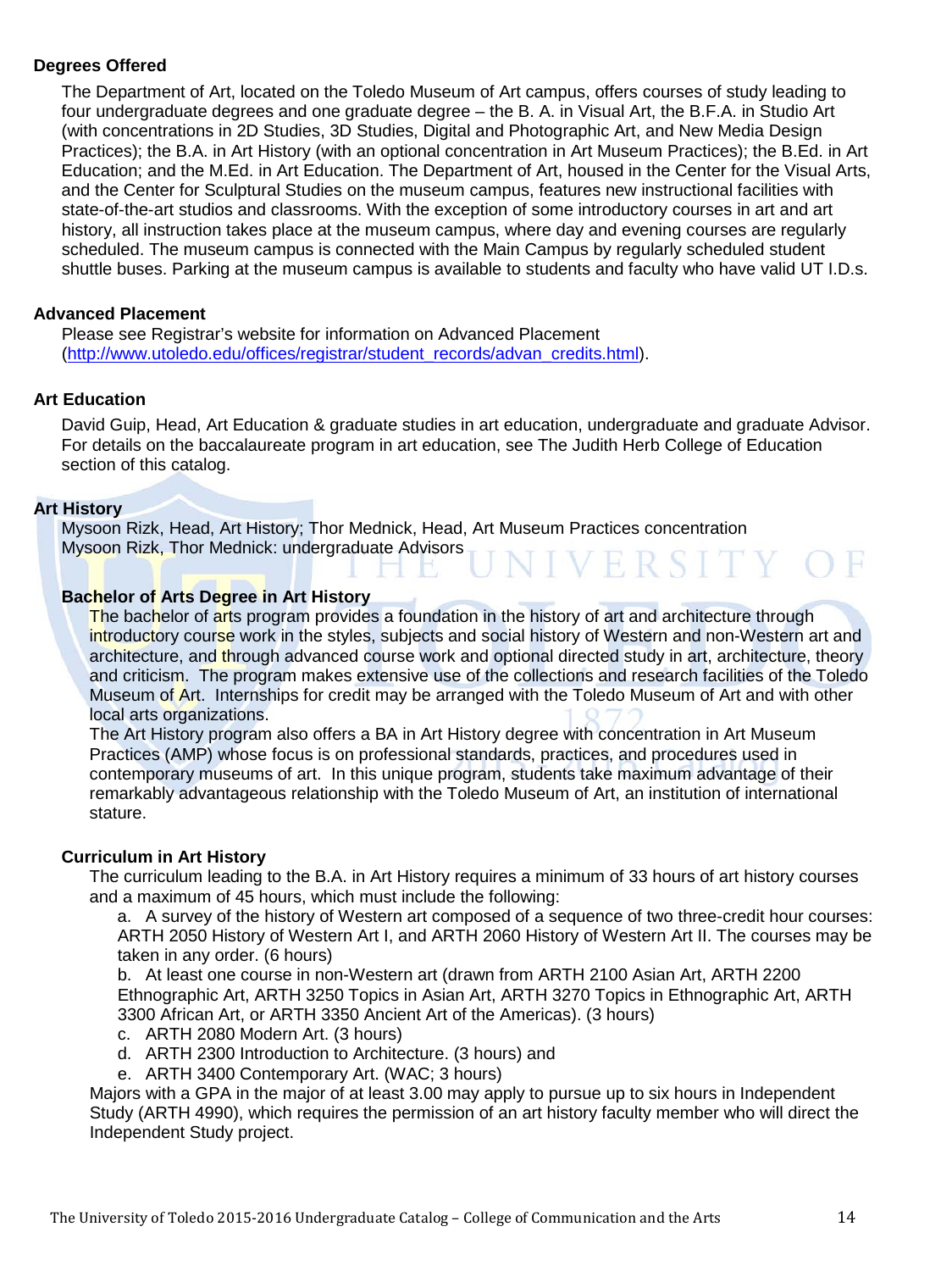The art history major also must take 18 hours of related courses, which must be chosen from courses acceptable for major credit in studio art, anthropology, classical civilization, literature courses in English or in a foreign or classical language (in addition to the college language requirement), basic courses in a second foreign language, history, music history or literature, philosophy or religion, theater or film history, or in other areas approved by the Advisor.

#### **Honors in Art History**

To earn the B.A. degree with honors in art history, the student must fulfill all requirements listed above. In addition, the student must maintain an overall GPA of 3.0 and a GPA of 3.5 in the major. In addition to the major requirement for 33 hours in art history courses, the honors student must complete two, two-credit courses, Senior Thesis I and II (ARTH 4910 and ARTH 4920). The thesis must be sponsored and supervised by a member of the art history faculty and shall be approved in final form by that faculty member.

#### **Concentration in Art Museum Practices (AMP)**

Students interested in learning about art museums or pursuing museum-based careers may elect to pursue the Concentration in Art Museum Practices (AMP), whose course work may be part of the minimum 33 credit hours needed for the B.A. in Art History.

(Students not majoring in Art History and who qualify may participate in AMP courses, but are not eligible for the concentration.) Completion of the Concentration in Art Museum Practices requires an overall GPA of at least 3.0 and a GPA in the Art History major of 3.20.

The Art Museum Practices Concentration consists of 12 hours in the major (in addition to the required courses for the B.A., for a minimum of 33 hours in Art History) and 3 hours in the related area: As part of the Art History major a student pursuing the AMP concentration is required to take:

- a. ARTH 3900 Art Museum Practices. (Fall, 3 hours);
- b. ARTH 3950 AMP: [Topic]. (Spring, 3 hours)
- c. ARTH 3960 TMA Exhibit: [Topic]. (Fall, 3 hours)
- d. ARTH 4940 Internship. (3 hours); and

In the **related area**, the student pursuing the concentration in Art Museum Practices is also required to take:

f. ART 3950 New Media Practices: Methods, Techniques, and Professional Practice. (3 hours)

#### **Minor in Art History**

Students may minor in art history through the declaration of the minor with the College of Communication and the Arts and the completion of a minimum of 21 hours of art history courses, which must include the following:

a. At least one course in non-Western art (drawn from ARTH 2100 Asian Art, ARTH 2200 Ethnographic Art, ARTH 3250 Topics in Asian Art, ARTH 3270 Topics in Ethnographic Art, ARTH 3300 African Art, or ARTH 3350 Ancient Art of the Americas). (3 hours); and

b. A two-course survey history of Western art composed of two, three-credit courses – ARTH 2050 History of Western Art I, ARTH 2060 History of Western Art II. The courses may be taken in any order.

The remaining hours for the minor may be selected from any courses offered by the art history program. Minors may elect to pursue up to three hours in Independent Study (ARTH 4990). Independent Study requires the permission of an art history faculty member who will direct the Independent Study project.

#### **Studio Art**

Arturo Rodriguez, Head, Studio Art

Deborah Orloff, Coordinator for undergraduate Advisors

Chris Burnett, Brian Carpenter, Daniel Hernandez, Thomas Lingeman, Barbara Miner, Karen Roderick-Lingeman, Arturo Rodriguez, Barry Whittaker, Eric Zeigler: undergraduate Advisors.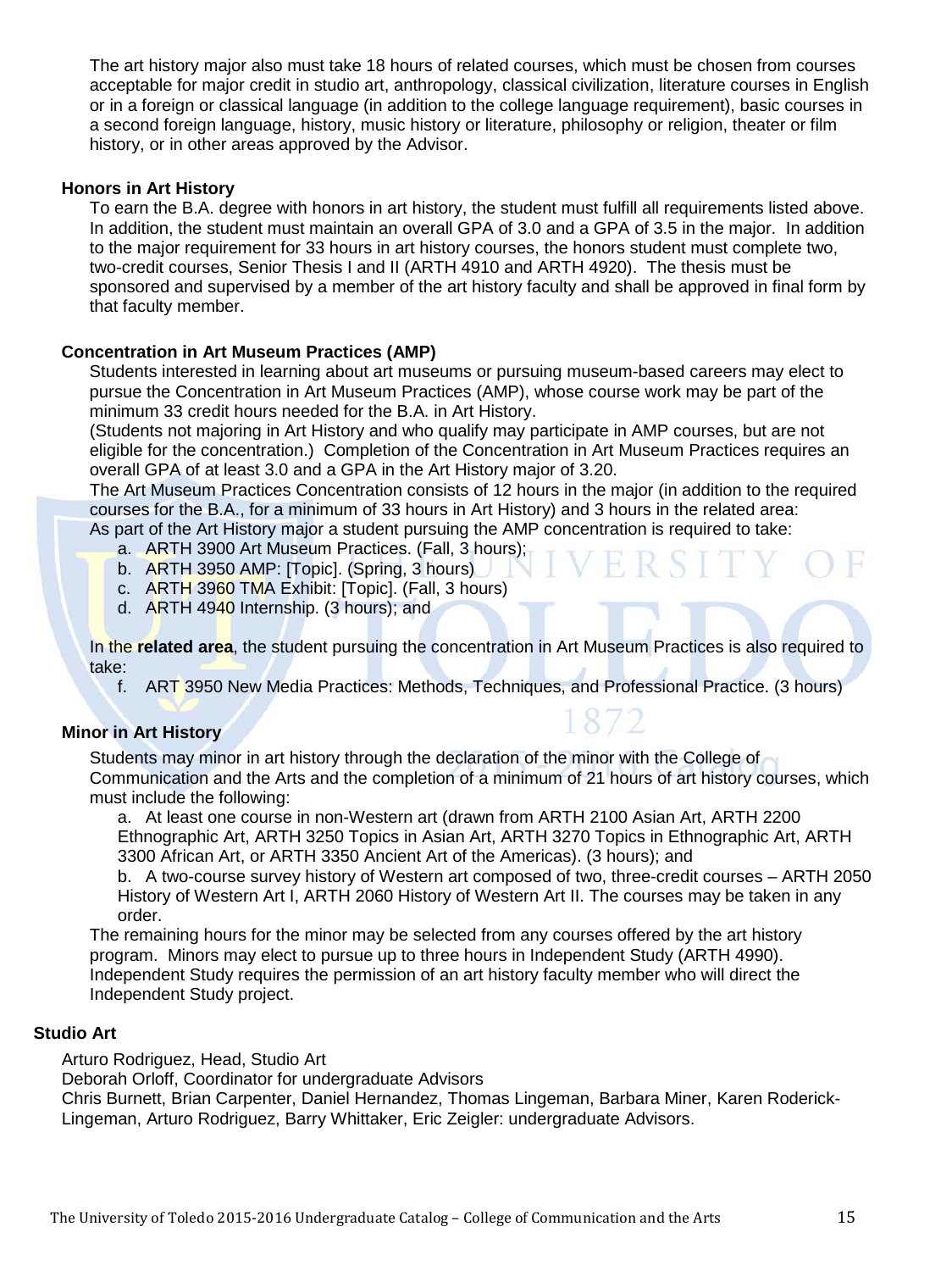#### **Bachelor of Arts Degree in Visual Art**

The Bachelor of Arts program in visual art provides the student with a solid foundation in art through introductory courses in drawing, design and the history of art, and it offers study in three areas of studio art as well as advanced work in art history. These department offerings are deeply integrated with the general education of the Colleges of Language, Literature and Social Sciences, and Natural Sciences and Mathematics (humanities and sciences requirements and directed electives) with the purpose of using visual art as a special instrument for cognitive growth, knowledge discovery and cultural engagement. The B.A. in Visual Art is a special kind of liberal arts degree based in studio art – students seeking a professional degree should consider the B.F.A. in Studio Art degree program. Though there is no concentration offered, students may choose from 2D studies (drawing, printmaking, painting), 3D studies (sculpture, ceramics), and /or digital and photographic art (photography, digital arts) for their advanced studio coursework.

The curriculum leading to the B.A. in Visual Art requires a minimum of 48 hours of courses in the major, which must include the following:

| a. Foundational Art Studies (Basic skills area) -15 credit hours total                                     |
|------------------------------------------------------------------------------------------------------------|
| ART 1050 Fundamentals of Surface (3 hours)                                                                 |
| ART 1060 Fundamentals of Form (3 hours)                                                                    |
| ART 1070 Fundamentals of Digital Media (3 hours)                                                           |
| ART 1080 Perceptual Drawing (3 hours)                                                                      |
| ART 1090 Explorations in Drawing (3 hours)                                                                 |
| b. Core Art Studies - 12 credit hours total                                                                |
| Guided electives in 2D Core Studies (choose one) (3 hours)                                                 |
| ART 2100 2D-Life Drawing                                                                                   |
| ART 2110 2D-Printmaking<br>VIVERSIT<br>ART 2300 2D-Painting                                                |
| Guided electives in 3D Core Studies (choose one) (3 hours)                                                 |
| ART 2200 3D-Sculpture                                                                                      |
| ART 2210 3D-Ceramics                                                                                       |
| Guided electives in New Media Core Studies (choose one) (3 hours)                                          |
| <b>ART 2010 NM-Digital Print-based Media</b>                                                               |
| ART 2030 NM-Photography                                                                                    |
| Core elective (choose one 2D, 3D, or NM course) (3 hours)                                                  |
| c. Advanced Art Studies - 15 credit hours total                                                            |
| ART 3000/4000 level in 2D, 3D, NM Studies (9 hours)                                                        |
| Catalog<br>ART 2000/4000 level in 2D, 3D, NM Studies (6 hours)                                             |
| Note: In certain circumstances, students are permitted to take up to 6 credit hours of 2000 level          |
| courses in order to fulfill core prerequisites to take selected AAS level courses. See the catalog         |
| listing of offerings and prerequisites. The AAS courses provide a consistent framework of                  |
| categories within each area: 2D Studies is divided into 2D Methods, 2D Visual Perception and               |
| 2D Concepts; 3D Studies is divided into 3D Methods and 3D Concepts; New Media Studies is                   |
| divided into NM Imaging, NM Interactivity and NM Time/Motion/Space. Within each of these                   |
| area categories, specific course topics and content are offered on a rotational basis and appear           |
| in the catalog using a prefix and descriptive course subtitle. For example, in a given semester,           |
| ART 3100 2D Methods would appear as ART 3100 2D Methods: Screen-printing.                                  |
| d. Support Courses - 6 credit hours total                                                                  |
| ART 3400 Concepts in Art Studio and Theory (CAST) (3 hours)                                                |
| Note: usually taken in the student's junior or senior year.                                                |
| ART 4410 BA Thesis Project (3 hours)                                                                       |
| Note: a project-based capstone course usually taken during the student's final semester.                   |
| In addition to the 48 hours of course work in art, the studio major pursuing the B.A. degree in Visual Art |
| must take 18 hours of related course work, which must be chosen from courses acceptable for major          |
| credit and which must include at least 15 hours in art history – one non-Western Art History, and          |
| History of Western Art I & II (ARTH 2050 & 2060). The remaining hours* may be selected from courses        |
| offered in art history or from the degree audit.                                                           |

#### Total - 18 credits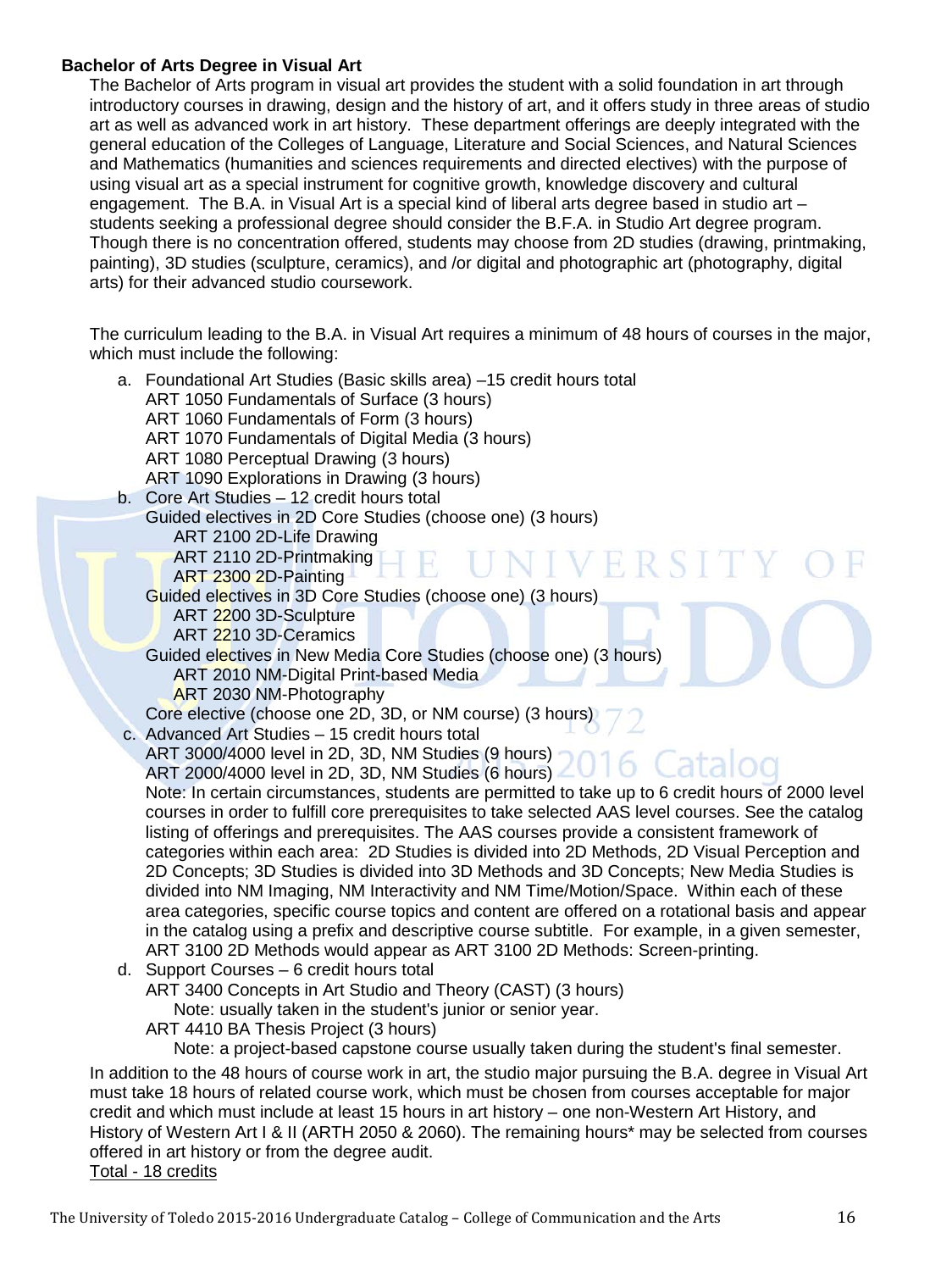ARTH 2050 History of Western Art I (3 hours) ARTH 2060 History of Western Art II (3 hours) ARTH (Non-Western) (3 hours) ARTH 2080 (Modern) or ARTH 3500 History of Photography (3 hours) ARTH 3400, 3600, or 4500 (3 hours) \*Related course (3 hours)

Note: All Foundation Art Studies courses, 2 Core Art Studies courses, and either ARTH 2050 or ARTH 2060 Art History Survey must be taken before the 3000/4000 level. BA Visual Art students select from the same pool of course offerings as the B.F.A. students, except for the capstone thesis project. Students pursuing the B.A. degree may not elect the PS/NC option in studio art or art history courses or in related courses.

Art majors should meet every semester with their Advisor.

#### **Bachelor of Fine Arts Degree in Studio Art**

The Bachelor of Fine Arts program, which may be entered through successful application to the entire studio art faculty, provides the student, who is preparing for professional commitment to the field of studio art, with a more intensive educational experience. In distinction from the B.A. program, the B.F.A. curriculum provides the student with a more in-depth experience in the major area of studio concentration, and studio electives.

Students entering the B.F.A. program may choose from the following 4 areas of studio concentration – 2D Studies (drawing, printmaking, painting), 3D Studies (sculpture, ceramics), Digital and Photographic Art (photography, digital arts) and New Media Design Practices (note: studio courses for the latter two concentrations use the NM prefix).

Students who are interested in admission to the B.F.A. program (and who have fulfilled the requirements indicated below) must apply to the Chair of the B.F.A. Committee. The student should obtain the appropriate application materials from the Chair of the B.F.A. Committee or from the departmental office. Before applying, the student must consult with their Advisor about the application process, and subsequently the application form must be signed by the Advisor. The student must also meet with the Chair of the B.F.A. committee at least 5 calendar days before the application due date to discuss their draft application materials.

Before applying to the B.F.A. program, a student must have completed or be in the process of completing 30 semester hours of undergraduate study, which must include 15 hours of Foundational Art Studies in studio art – 6 hours of drawing (ART 1080, 1090); 6 hours of design (ART 1050, ART 1060); 3 hours of digital media (ART 1070) – and at least 15 hours of general education requirements and art history (ARTH 2050 or ARTH 2060 and not ARTH 1500). At the time of application, the student must have maintained at least a 3.0 GPA in all courses in studio art and art history. The department allows adjusted GPAs to be used in reaching the 3.0 benchmark in accordance with the UT policy of recalculated GPAs [\(http://www.utoledo.edu/offices/registrar/student\\_records/gpa\\_recalculation.html\)](http://www.utoledo.edu/offices/registrar/student_records/gpa_recalculation.html) as well as previously adjusted incoming transfer GPAs for coursework used in the major and related fields. If required courses are still in process at the time of application, acceptance is provisional until all such courses are completed and the GPA standard is maintained. Applications are reviewed every Fall and Spring semester. If the application is denied, the student may reapply the following semester, but only one reapplication is permitted.

In order to insure that students have an adequate period of study as a B.F.A. candidate, each student must spend at least 4 semesters within the B.F.A program enrolled in studio art courses (usually with 18 credit hours remaining in the major) and must pass a minimum of 4 B.F.A. candidate reviews: the initial review, 2 semester progress reviews, and the B.F.A Thesis Exhibition review (note: the prerequisites for this capstone course and review are 115 credit hours overall; ART 3400; ART 3850 or 4850; and 21 credit hours in Advanced Art Studies). In special circumstances where the student is unable to complete 4 reviews in the time needed to complete all other program requirements, the student may petition the faculty for an exception. B.F.A. students must present work for review and attend every B.F.A. review while he or she is in the program. Failure to pass the capstone review, or failure to pass 2 consecutive progress reviews, will eliminate the student from the program. Once eliminated from the program, the student may continue studies in the B.A. in Visual Art degree program but may not reapply to the B.F.A program.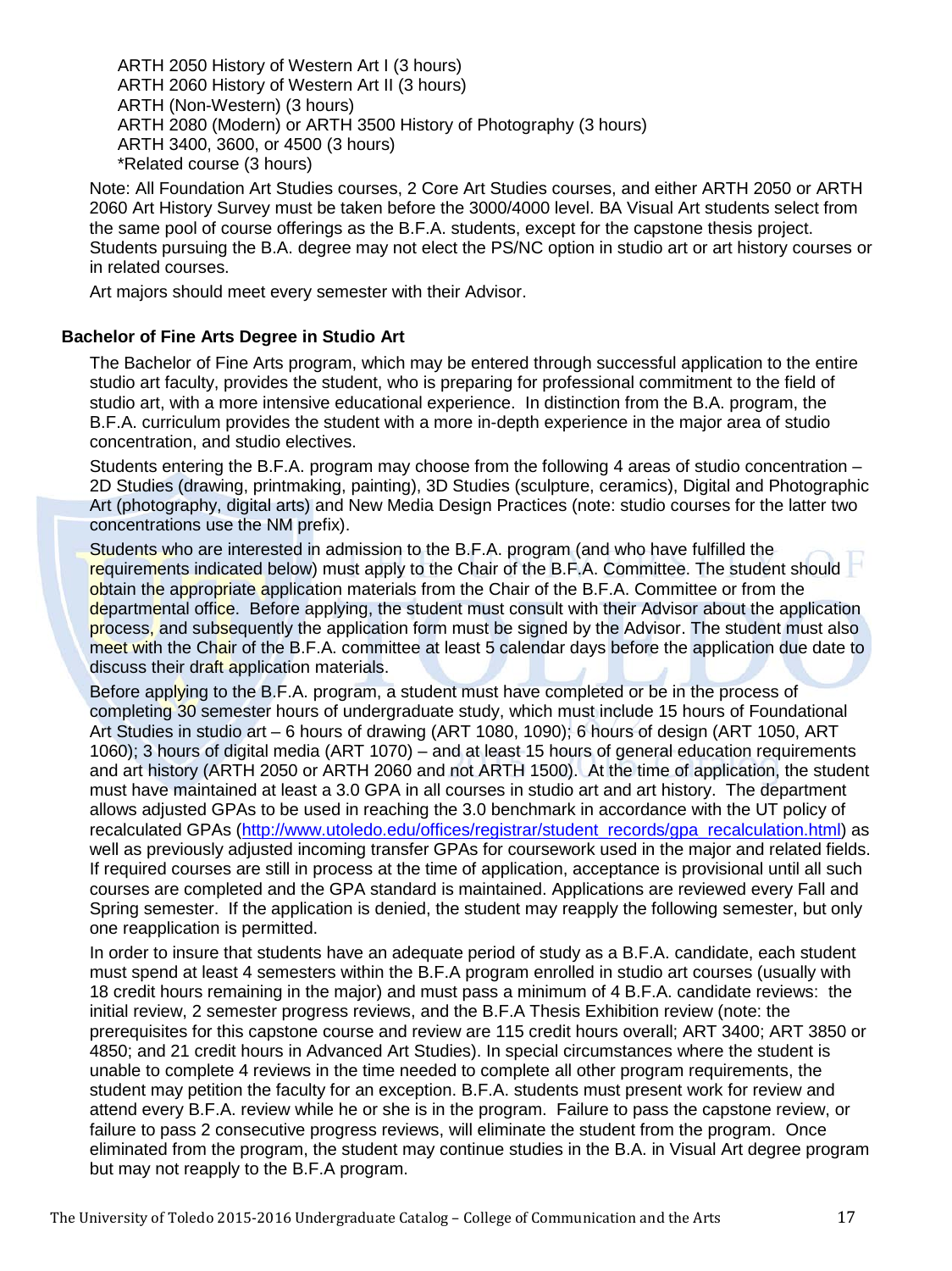The curriculum leading to the B.F.A. in studio art requires a minimum of 63 hours of courses in the major, which must include the following:

a. Foundational Art Studies (Basic skills area) – 15 credit hours total ART 1050 Fundamentals of Surface (3 hours) ART 1060 Fundamentals of Form (3 hours) ART 1070 Fundamentals of Digital Media (3 hours) ART 1080 Perceptual Drawing (3 hours) ART 1090 Explorations in Drawing (3 hours) b. Core Art Studies – 15 credit hours total *2D Studies concentration:* 2D Core Studies (all required) (9 hours) ART 2110 2D-Printmaking ART 2100 2D-Life Drawing ART 2300 2D-Painting 3D Core Studies (choose one) (3 hours) ART 2200 3D-Sculpture ART 2210 3D-Ceramics NM Core Studies (choose one) (3 hours) ART 2010 NM-Digital Print-based Media ART 2030 NM-Photography *3D Studies concentration:* 2D Core Studies (choose two) (6 hours) ART 2110 2D-Printmaking ART 2100 2D-Life Drawing ART 2300 2D-Painting 3D Core Studies (all required) (6 hours) ART 2200 3D-Sculpture ART 2210 3D-Ceramics NM Core Studies (choose one) (3 hours) ART 2010 NM-Digital Print-based Media ART 2030 NM-Photography *Digital and Photographic Art concentration (NM prefix):* 2D Core Studies (choose one) (3 hours) ART 2110 2D-Printmaking 2015 - 2016 Catalog ART 2100 2D-Life Drawing ART 2300 2D-Painting 3D Core Studies (choose one) (3 hours) ART 2200 3D-Sculpture ART 2210 3D-Ceramics NM Core Studies (all required) (9 hours) ART 2010 NM-Digital Print-based Media ART 2020 NM-Digital Interactive Media ART 2030 NM-Photography *NMDP concentration:* ART 2010 Core NM-Print-based Media ART 2020 Core NM-Interactive Media ART 2030 Core NM-Photography ArtComm Tech Core (6 hours)

*Students will work with their advisor to choose 6 hours of technical courses from departments across the College of Communication and the Arts as well as CMPT courses. Course selections include, but are not limited to:*

- ART 3010 Web-based Art
- ART 4010 New Media Interactivity
- ART 4020 Time, Motion, Space
- FILM 2320 Video I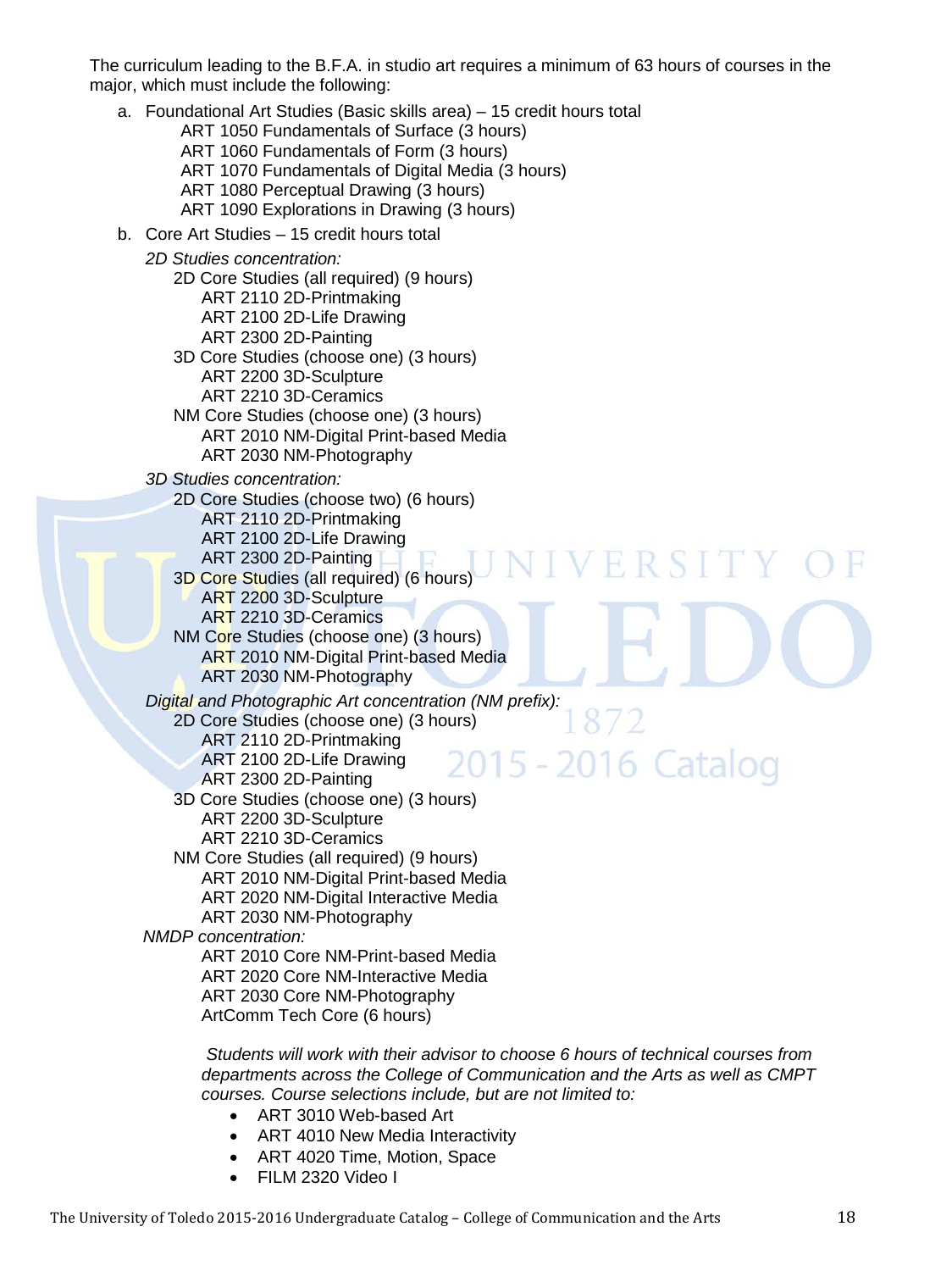- MUS 2270 Recording Techniques
- MUS 2260 Electronic Music
- COMM 2160 Television Production I
- COMM 2000 Mass Communication and Society (also Gen Ed)
- COMM 2150 Digital Publishing
- COMM 3340 Visual Communication I
- CMPT 1500 Flash Web Animation
- CMPT 2030 C Family Programming
- CMPT 2320 XML Concepts & Programming
- CMPT 2410 Desktop Publishing
- CMPT 2420 Advanced Desktop Publishing
- CMPT 2620 Web Site Maintenance
- c. Advanced Art Studies 18 or 24 credit hours total
	- Studies in area of concentration –18 credit hours total all concentrations

The AAS courses provide a consistent framework of categories within each area of concentration: 2D Studies, 3D Studies, Digital and Photographic Art and New Media Design Practices (see listing below). Within each of these areas, specific course topics and content are offered on a rotational basis and appear in the catalog using a prefix and descriptive course subtitle. For example, in a given semester, ART 3100 2D Methods would appear as ART 3100 2D Methods: Screen-printing. Students can retake a given course category to fulfill their AAS credit requirements as long as it is offered with a different topic title.

2D Studies

ART 3100 & 4100 2D-Methods Art 3110 & 4110 2D-Visual Perception ART 3120 2D-Concepts

3D Studies

ART 3200 & 4200 3D-Methods ART 3210 & 4210 3D-Concepts

Digital and Photographic Art ART 3000 & 4000 NM-Imaging ART 3010 & 4010 NM-Interactivity ART 4020 NM-Time/Motion/Space

New Media Design Practices

ART 3000, 3010, 4000, 4010, 4020 (12 hours - any topics) ART or ArtComm electives (6 hours)

Additional studies at ART 2000/4000 level outside the concentration – 6 credit hours total for 2D, 3D, and Digital and Photographic Art only

Note: Students are permitted to take 2000 level courses in circumstances where they need to fulfill core prerequisites in order to take selected AAS level courses. See the catalog listing of offerings and prerequisites.

d. Support Courses – 9 credit hours total for 2D, 3D, and Digital and Photographic Art only ART 3400 Concepts in Art Studio and Theory (CAST) (3 hours)

Note: usually taken in the student's junior or senior year.

ART 4400 BFA Thesis Exhibition (3 hours)

Note: an exhibition-based capstone course usually taken during the student's final semester. ART 4850 Professional Practices (3 hours)

Note: usually taken in student's junior or senior year.

 e. Practicum and Professional Practices Courses – 13 credit hours total for New Media Design Practices only

ART 3850 Gallery Practices or 4850 or 3400 CAST

- ART 3900 New Media Design Practices Externship
- ART 3950 New Media Design Practices Methods, Techniques and Professional Practice
- ART 4950 New Media Design Practices Intensive
- ART 4951 New Media Design Practices Seminar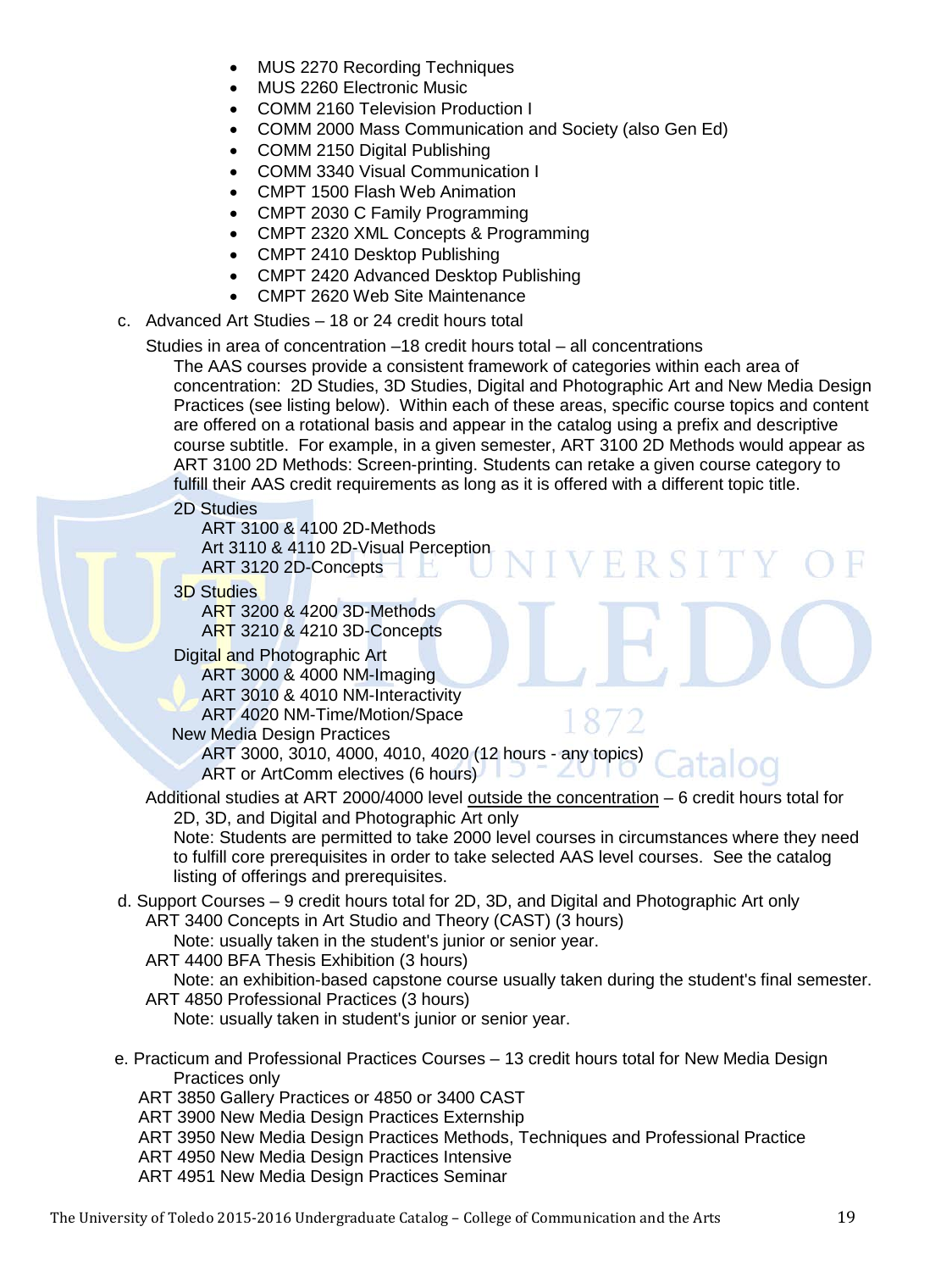In addition to the 61 or 63 hours of course work in art, the studio major pursuing the B.F.A. degree, in any area of concentration, must take 18 hours of related course work, which must be chosen from courses acceptable for major credit and which must include at least 15 hours in art history – one of which is a non-Western Art History, History of Western Art I and History of Western Art II (ARTH 2050 & 2060). The remaining hours\* may be selected from courses offered in art history or from the degree audit.

2D and 3D Studies concentrations – 18 credits total ARTH 2050 History of Western Art I (3 hours) ARTH 2060 History of Western Art II (3 hours) ARTH Non-Western (3 hours) ARTH 2080 (Modern) (3 hours) ARTH 3400, 3500, 3600, or 4500 (3 hours) \*Related course (3 hours)

Digital and Photographic Art concentration – 18 credits total ARTH 2050 History of Western Art I (3 hours) ARTH 2060 History of Western Art II (3 hours)

ARTH Non-Western (3 hours)

ARTH 3600 History of New Media (3 hours)

ARTH 3400, 3500 or 4500 (3 hours)

\*Related course (3 hours)

New Media Design Practices – 18 credits total

ARTH 2050 History of Western Art I (3 hours)

ARTH 2060 History of Western Art II (3 hours)

ARTH Non-Western (3 hours)

ARTH 2080 (Modern) or 2980 (History of Graphic Design) or 3500 (3 hours)

ARTH 3400, 3500, 3600 or 4500 or COMM 2000 (3 hours)

ARTH 3950 AMP Topic (3 hours)

Students pursuing the B.F.A. degree may not elect the PS/NC option in studio art or art history courses or in related courses. Art majors pursuing the B.F.A. degree must meet every semester with their Advisors who are assigned by the B.F.A. committee.

#### **Honors in B.F.A. in Studio Art Degree**

Admission to the B.F.A. program qualifies the student for departmental honors in studio art. Honors students must maintain a minimum GPA of 3.0 in studio art and art history and are subject to annual review by an appropriate committee designated by the studio art faculty.

#### **Honors in B.A. in Visual Art Degree**

Qualified juniors and seniors may apply to the Honors Program in studio art. The following are requirements for entrance into the Honors Program in studio art:

- A. Admission
	- 1. 3.5 minimum GPA in studio art
	- 2. 3.3 minimum cumulative GPA
	- 3. 6 hours must be completed in the area of concentration, plus 9 hours of Foundational Art Studies
	- 4. Instructors' permission (areas of concentration: 2D Studies, 3D Studies, New Media Studies)
- B. Requirements

A student must have completed a minimum of six hours of honors course work in studio art before beginning the thesis project. (Note: This does not include six hours of concentration needed for admission into the Honors Program.) The student must take the BA Thesis Project capstone as an honors course with additional requirements. The designation "honors" on the diploma will be given to students who receive a grade of A on the honors thesis project and maintain a minimum GPA of 3.5 in studio art.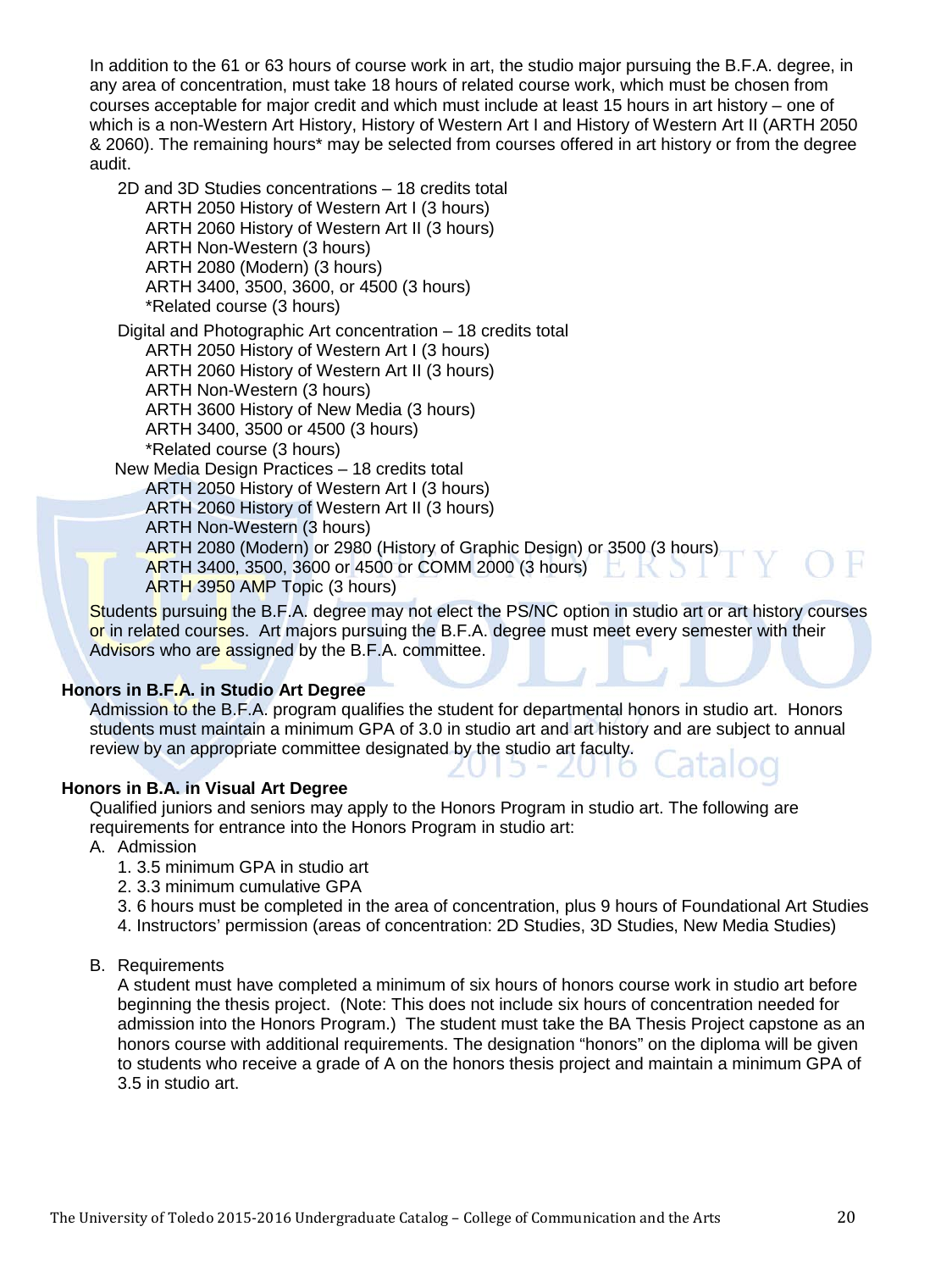#### **Requirements for a Minor in studio art**

The minor in studio art provides a general introduction to the use of tools and materials and an understanding of traditional and experimental media for the production of fine art. The minor in studio art is further designed to enrich the student's life by increasing her/his awareness of the world by developing skills of visual perception and communication. Students electing to minor in studio art must complete 21 hours of course work, including nine hours of Foundational Art Studies (see below), which provide the basic technical and theoretical skills essential for a fundamental understanding of the discipline as well as a rigorous preparation for the advanced/upper division courses.

Foundational Art Studies (choose **3** of 4 courses) – 9 hours

ART 1050 Fundamentals of Surface (3 hours)

ART 1060 Fundamentals of Form (3 hours)

ART 1070 Fundamentals of Digital Media (3 hours)

ART 1080 Perceptual Drawing (3 hours)

Elective courses: Upon completion of the required foundations courses, students must take 12 hours distributed in any of the following subject areas: 2D Studies (drawing, printmaking, painting), 3D Studies (sculpture, ceramics), New Media Studies (photography, digital arts), with no more than nine hours in one studio area. A minimum of six hours must be in Advanced Art Studies courses at the 3000 level and above.

Recommended courses: It is strongly recommended that the following art history survey courses be taken:

ARTH 2050 or 2060 (3 hours)

One course in the history of non-Western art (3 hours)

One additional course in the history of Western art (3 hours)

Students must maintain a minimum GPA of 2.0. for all course work in the minor (in keeping with College of Communication and the Arts standards). Candidates for the minor in studio art must have their course work verified and approved by an Advisor in studio art or the Chair of the department prior to making formal application for graduation.

#### **Department of Communication**

Jeffrey S Wilkinson, Chair Lisa Bollman, Advisor

**Degrees Offered:** Communication offers a program for a bachelor of arts in Communication, and in Media Communication.  $\angle U \cup$ 

The Department of Communication has offices and studio facilities in Sullivan Hall and Rocket Hall. Communication offers courses of study leading to two undergraduate degrees, the Bachelor of Arts in Communication and the Bachelor of Arts in Media Communication. Students opting for a degree in Communication will study subjects related to public relations and organizational communication. Students selecting study in Media Communication will focus on journalism and broadcast/telecast/webcast video production. The department has equipment and state-of-the-art video production facilities in Rocket Hall as well as Savage Arena and produces event coverage for the university. Classrooms and computer labs are located near faculty offices in Sullivan Hall and Rocket Hall.

#### **Communication**

Undergraduate advisors (including Honors) are assigned by the Department. Contact the Department Chair.

#### **Bachelor of Arts Degree in Communication**

The Bachelor of Arts program provides a foundation for students to excel in organizational environments such as corporations, non-profits, and mass media. A balance of skills training and critical thinking subjects prepare students for careers in public relations, corporate communication, and related areas. Students are encouraged to be active in experiential and service learning projects through the department-sponsored student organizations Lambda Pi Eta and PRSSA (Public Relations Student Society of America).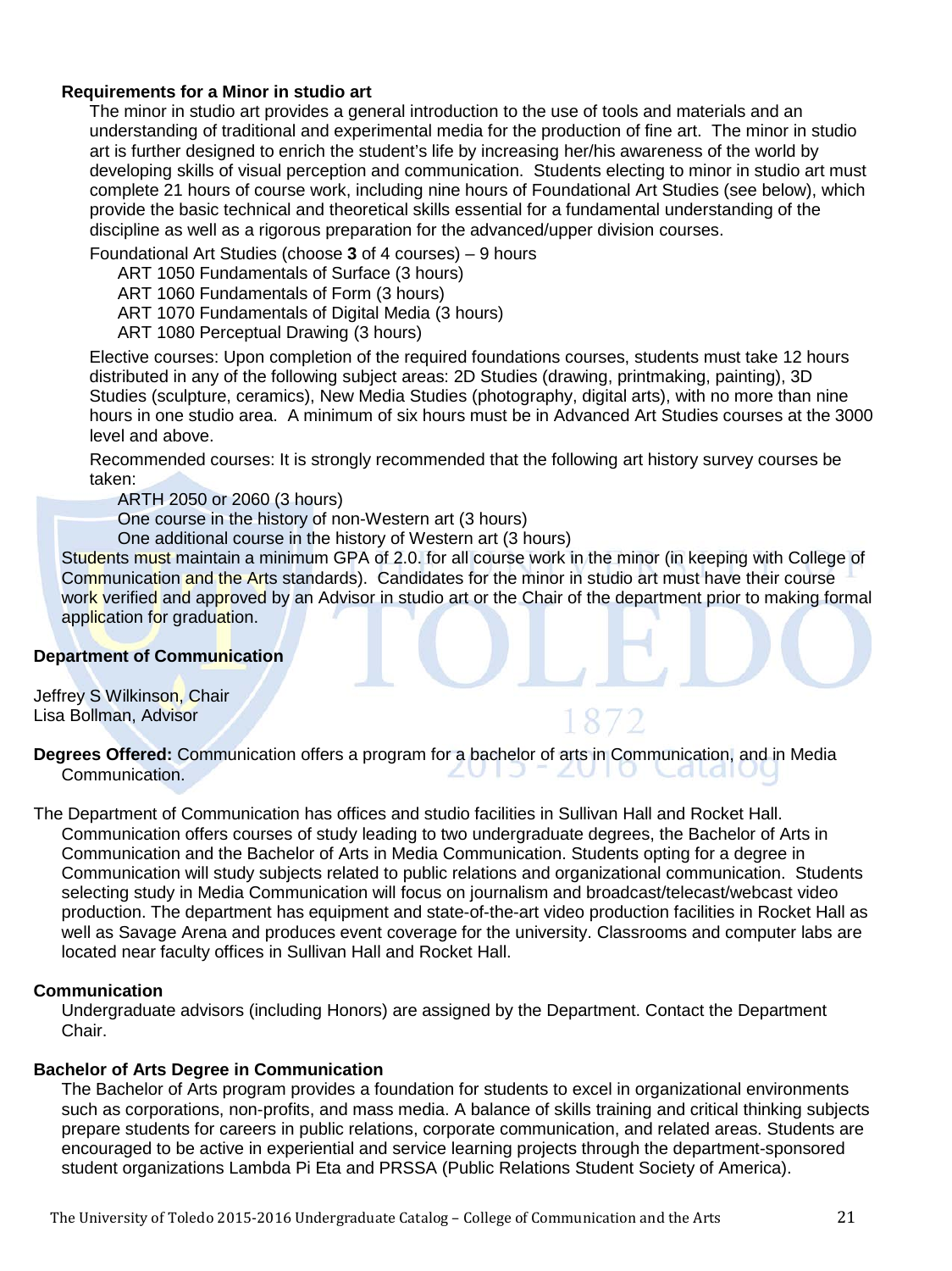#### **Curriculum in Communication**

The curriculum leading to the B.A. in Communication requires a minimum of major is 36 hours in the major and a maximum of minimum; 50 hours maximum, which must include the following:

#### **Required: (19 hours)**

All Communication majors must take the following six courses before enrolling in major courses at the 3/4000 level: COMM 2000 Mass Communication and Society (3) COMM 2130 Media Writing I (3) COMM 2600 Public Presentations (3) COMM 2820 Small Group Communication (3) COMM 2840 Interpersonal Communication (3) COMM 2870 Communication Theory (3)

Students must also take this course in their Senior year: COMM 4910 Professional Portfolio (1)

#### **Electives: (17 hours. At least 12 credits must be taken at the 3/4000 level.)**

While Communication Majors are completing their required 2000-level Communication courses, they may take any of the following 2000-level courses:

Comm. 2050 Media and Society (3) Comm. 2120 Reporting (3) Comm. 2150 Digital Publishing (3) Comm. 2160 TV Production 1 (3) Comm. 2210 Audio Production 1 (3)  $\mathbb{R}$ H. Comm. 2220 TV Production 2 (3) Comm. 2180 Media Producing and Performance (3) Comm. 2300 Photojournalism (3) Comm. 2500 Social Media 1 (3) Comm. 2810 Nonverbal Communication (3) Comm. 2830 Organizational Communication (3) Comm. 2890 Crisis & Conflict in Organizations (3) Comm. 2910 Professional Communication (3) Comm. 2990 Independent Study (1-4)

Current hiring practices indicate a graduate in the field of communication should have a basic working knowledge of skills needed in broadcasting, journalism, public relations and organizational communication. Once Communication majors have completed the 2000-level required courses, they should consult with their advisor and take any of the following courses:

- Comm. 3120 Media Writing 2 (3) Comm. 3150 Feature Writing (3) Comm. 3180 Mass Communication Law (3) Comm. 3210 Audio Production 2 (3) Comm. 3260 Event Web streaming (3) Comm. 3270 Multimedia Newswriting (3) Comm. 3290 Content Management (3) Comm. 3340 Visual Communication 1 (3) Comm. 3350 Graphic Communication 1 (3) Comm. 3500 Social Media 2 (3) Comm. 3610 Speech Writing (3) Comm. 3720 Public Relations Principles (3) Comm. 3820 Persuasion and Propaganda (3) Comm. 3830 Principles of Debate (3) Comm. 3850 Research Methods (3) Comm. 3880 Professional Business Communication (3)
- Comm. 4090 Mass Communication Ethics (3)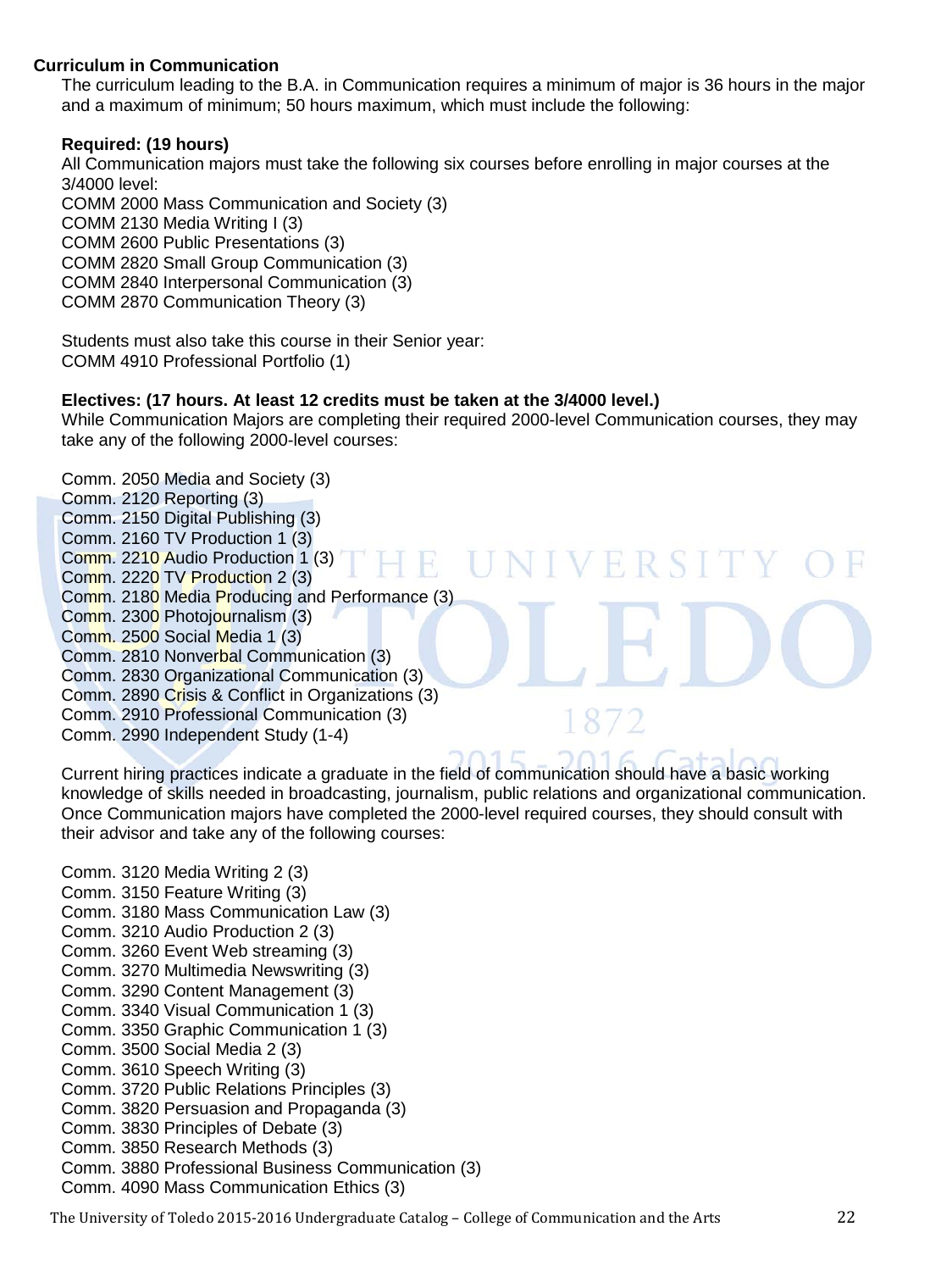Comm. 4100 Multimedia Journalism (4) Comm. 4110 High School Publications (3) Comm. 4220 TV Production 3 (4) Comm. 4250 Mass Communication History (3) Comm. 4330 Integrated Media (3) Comm. 4340 Visual communication 2 (3) Comm. 4350 Graphic Communication 2 (3) Comm. 4630 Public Relations Practices (3) Comm. 4640 Public Relations Case Studies (3) Comm. 4820 Family Communication (3) Comm. 4830 Gender, Culture and Communication (3) Comm. 4940 Internship (1-6) Comm. 4900 Communication Seminar (1-3) Comm. 4990 Independent Study (1-4)

#### **Media Communication (PENDING APPROVAL FROM OHIO BOARD OF REGENTS)**

Undergraduate advisors (including Honors) are assigned by the Department. Contact the Department Chair.

#### **Bachelor of Arts Degree in Media Communication**

The Bachelor of Arts program provides a foundation for students to excel in mass media and communications-related fields such as journalism, video production, and program broadcast/telecast/webcast. Special emphasis is provided in all aspects of sporting event video production and design. A balance of skills training and critical thinking subjects prepare students for careers in writing, production, news, sports, and the use of social media platforms. Students are encouraged to be active in experiential and service learning projects through either the department's award-winning student news program, UT-10, the department's student-sponsored organization, Zeta Phi Eta, or UT student media such as the Independent Collegian and WXUT-FM, 88.3.

#### **Curriculum in Media Communication**

The curriculum in Media Communication requires a minimum of major is 36 hours of coursework in the major and a maximum of minimum; 50 hours maximum, which must include the following:

#### **Required: (16 Hours)**

All required courses must be passed with a C- or better

Comm. 2000 Mass Communication & Society (3) Comm. 2130 Media Writing 1 (3) Comm. 2160 TV Production 1 (3) Comm. 2180 Media Producing and Performance (3) Comm. 4100 Multimedia Journalism (4) OR Comm. 4220 TV Production 3 (4)

#### **Electives: (20 – 33 hours. At least 16 credits must be taken at the 3/4000 level.)**

Comm. 2210 Audio Production 1 (3) Comm. 2220 TV Production 2 (3) Comm. 2120 Reporting (3) Comm. 2150 Digital Publishing (3) Comm. 2300 Photojournalism (3) Comm. 2500 Social Media 1 (3) Comm. 2990 Independent Study (1-4) Comm. 3120 Media Writing 2 (3) Comm. 3150 Feature Writing (3) Comm. 3180 Mass Communication Law (3) Comm. 3210 Audio Production 2 (3) Comm. 3260 Event Web streaming (3) Comm. 3270 Multimedia Newswriting (3)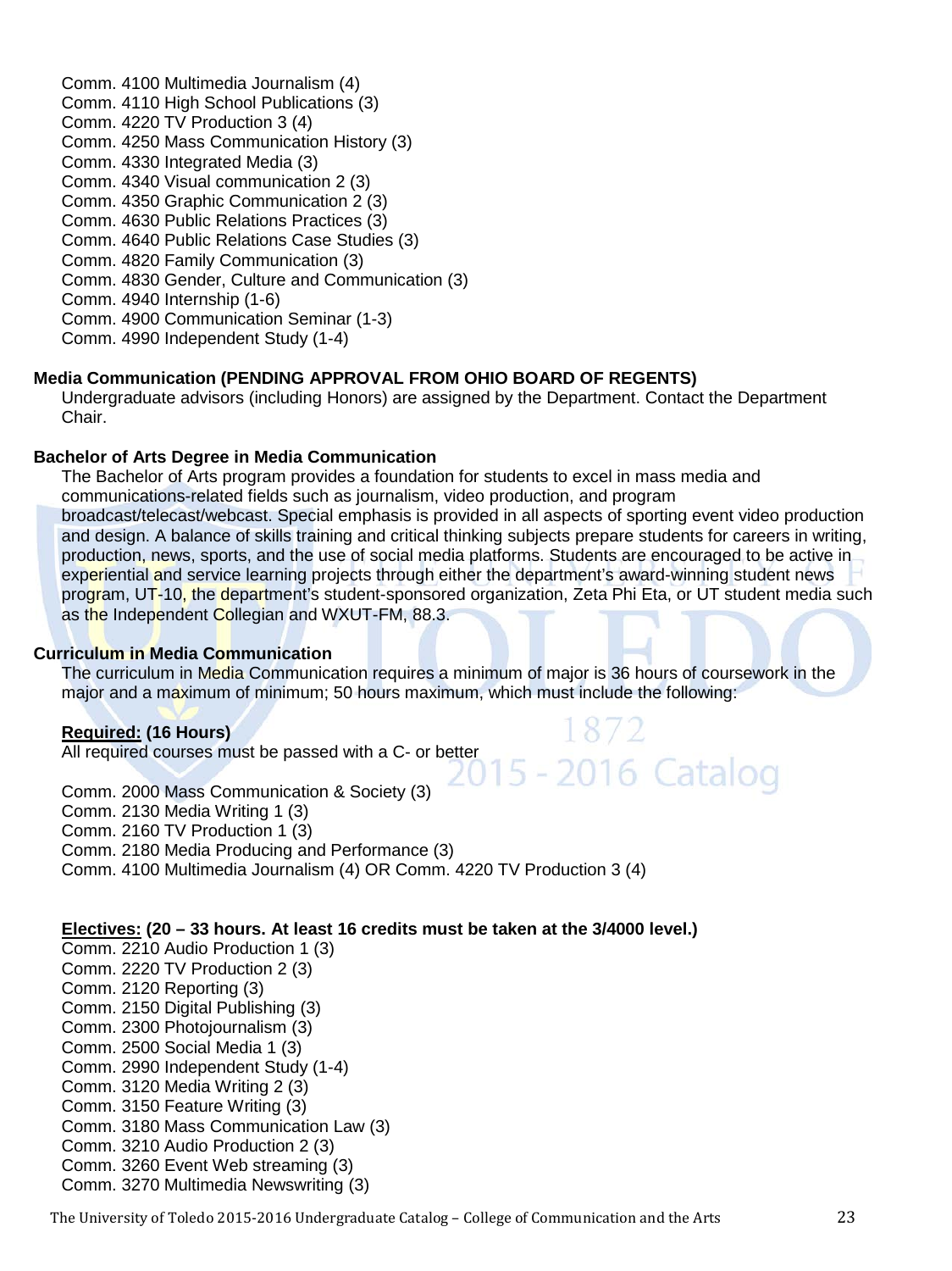Comm. 3290 Content Management (3) Comm. 3350 Graphic Communication 1 (3) Comm. 3500 Social Media 2 (3) Comm. 3880 Professional Business Communication (3) Comm. 4090 Mass Communication Ethics (3) Comm. 4100 Multimedia Journalism (4) Comm. 4220 TV Production 3 (4) Comm. 4250 Mass Communication History (3) Comm. 4330 Integrated Media (3) Comm. 4350 Graphic Communication 2 (3) Comm. 4940 Internship (1-6) Comm. 4900 Communication Seminar (1-3) Comm. 4910 Senior Portfolio (1) Comm. 4990 Independent Study (1-6)

#### **Honors in Communication**

Communication majors may graduate with departmental honors by meeting the following qualifications:

#### **A. Admission**

- Junior or Senior status
- 3.25 minimum GPA in Communication
- 3.0 minimum cumulative GPA
- Completion of all 2000-level Department of Communication required courses.
- An interview with an Honors Advisor
- A letter of application that explains the student's plan of work for the student's proposed Honors.
- Thesis or Project (i.e., a brief prospectus)
- Consent of Department of Communication Honors Advisor

#### **B. Requirements:**

• All general requirements for undergraduate Communication major

• Completion of Honors Thesis or Project as approved by Advisor (the Thesis or Project is intended to be creative, independent work, meeting high scholarly or professional standards, undertaken by the student under the supervision of faculty)

- Defense or public presentation of Thesis or Project
- 13 hours in courses designated as Communication Honors, including 5 credits of COMM 4990:091

Any 3000 or 4000 level Communication course may be designated as "Honors" with the Instructor's permission and his/her assignment of suitable reading and research/project in addition to normal course work.

#### **Requirements for the General Communication Minor**

**Required courses:** (6 hours)

COMM 2000 Mass Communication and Society (3) COMM 2130 Media Writing 1 (3)

**Elective courses:** (15 hours) Choose 6-9 hours from each area:

Communication Studies courses: COMM 2600, 2810, 2820, 2830, 2840, 2870, 2890, 2910, 2990, 3340, 3610, 3720, 3820, 3850, 3880, 4340, 4630, 4640, 4820 and 4830. *Independent Study hours (COMM 2990) may not count toward the minimum requirement of six hours.*

Media courses: COMM 2050, 2120, 2150, 2180, 2210, 2220, 2230, 2300, 2500, 2990, 3120, 3180, 3210, 3270, 3290, 3500, 4090, 4110, 4220, 4250, 4330, and 4640. *Independent Study hours (COMM 2990) may not count toward the minimum requirement of six hours.*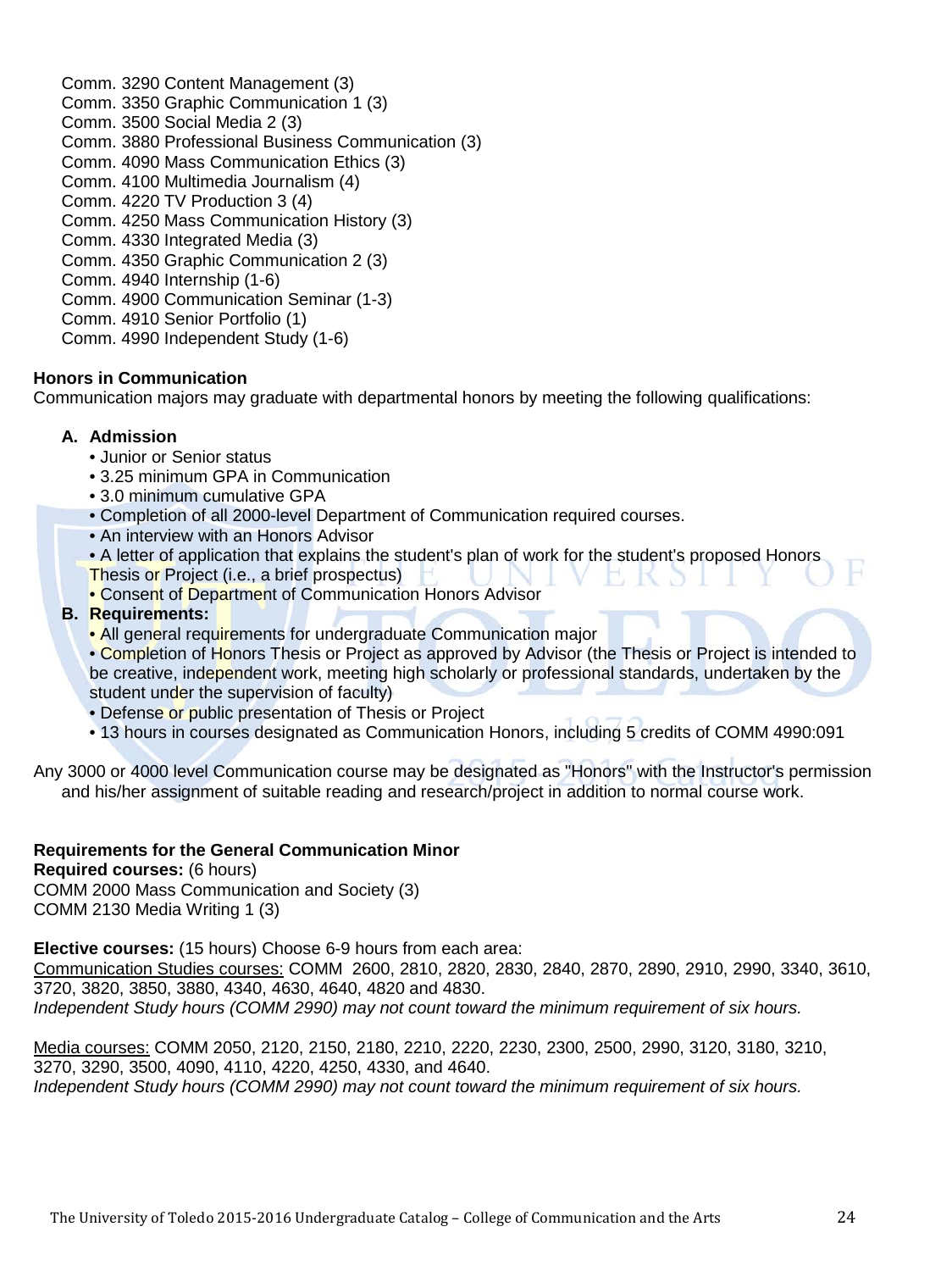#### **[Department of Music](http://www.utoledo.edu/as/music/index.html)**

Dr. Jason Stumbo, Chair

Dr. Lee Heritage, Undergraduate Advisor, B.A., B.M. music minors, HONORS Norm Damschroder, Undergraduate Advisor jazz

- Dr. Timothy D. Brakel, Undergraduate Advisor, instrumental music education
- Dr. Pamela Stover, Undergraduate Advisor, choral/general music education
- Dr. David Jex, Graduate Advisor, M.M. in Performance, M.M.E.

#### **Degrees Offered**

The Department of Music is a fully accredited member of the National Association of Schools of Music, and its degree requirements are in accordance with the latest published regulations of that association. Following are the undergraduate degrees offered by the Department of Music:

A. Bachelor of Music:

Piano Voice Strings (violin, viola, cello, double bass, harp) Wind and Percussion Guitar Instrumental Jazz Vocal Jazz

Instrumental and Vocal Jazz with an Emphasis in Music Business and Recording Arts

- B. Bachelor of Music Education (Multi-age grades K-12, all areas of music education)
	- The Bachelor of Music Education degree is offered through the College of Education. For
	- information on the music education degree, please see the College of Education's catalog.
- C. Bachelor of Arts in Music

The Bachelor of Arts in Music degree allows students the opportunity to tailor their degree programs to their specifications by combining other areas of interest with general music studies

#### **Advanced Placement**

Please see Registrar's website for information on Advanced Placement (http://www.utoledo.edu/offices/registrar/student\_records/advan\_credits.html).

#### **Audition**

In addition to acceptance into the university, students who wish to major in music or music education must pass an entrance audition. All applicants must meet appropriate minimum standards through this audition before being granted admission to the Department of Music. Music majors and minors are required to demonstrate proficiency in one or more of the following instruments: piano, symphonic instruments (strings, woodwinds, brass, percussion), guitar, voice, or harp. This audition is heard by a faculty jury and is closed to all except the area faculty concerned. Students are expected to be prepared to play or sing representative works of acceptable repertoire. A student may be accepted, accepted on provisional status, or denied admission to music degree work based on the entrance audition. Please visit our Web site www.utoledo.edu/comm-arts/music and click on "Audition Signup" or call the Department of Music office at 419.530.2448. For audition guidelines, visit www.utoledo.edu/comm-arts/music.

#### **Requirements for the Bachelor of Arts Degree**

The major of 39 hours in music must be distributed as follows:

- a. Performance Laboratory (0 hours) MUS 1000 (8 semesters) Transfer students will be required to complete a number of semesters proportionate to credits transferred.
- b. Concert Attendance (0 hours) MUS 1010 (6 semesters) Transfer students will be required to complete a number of semesters proportionate to credits transferred.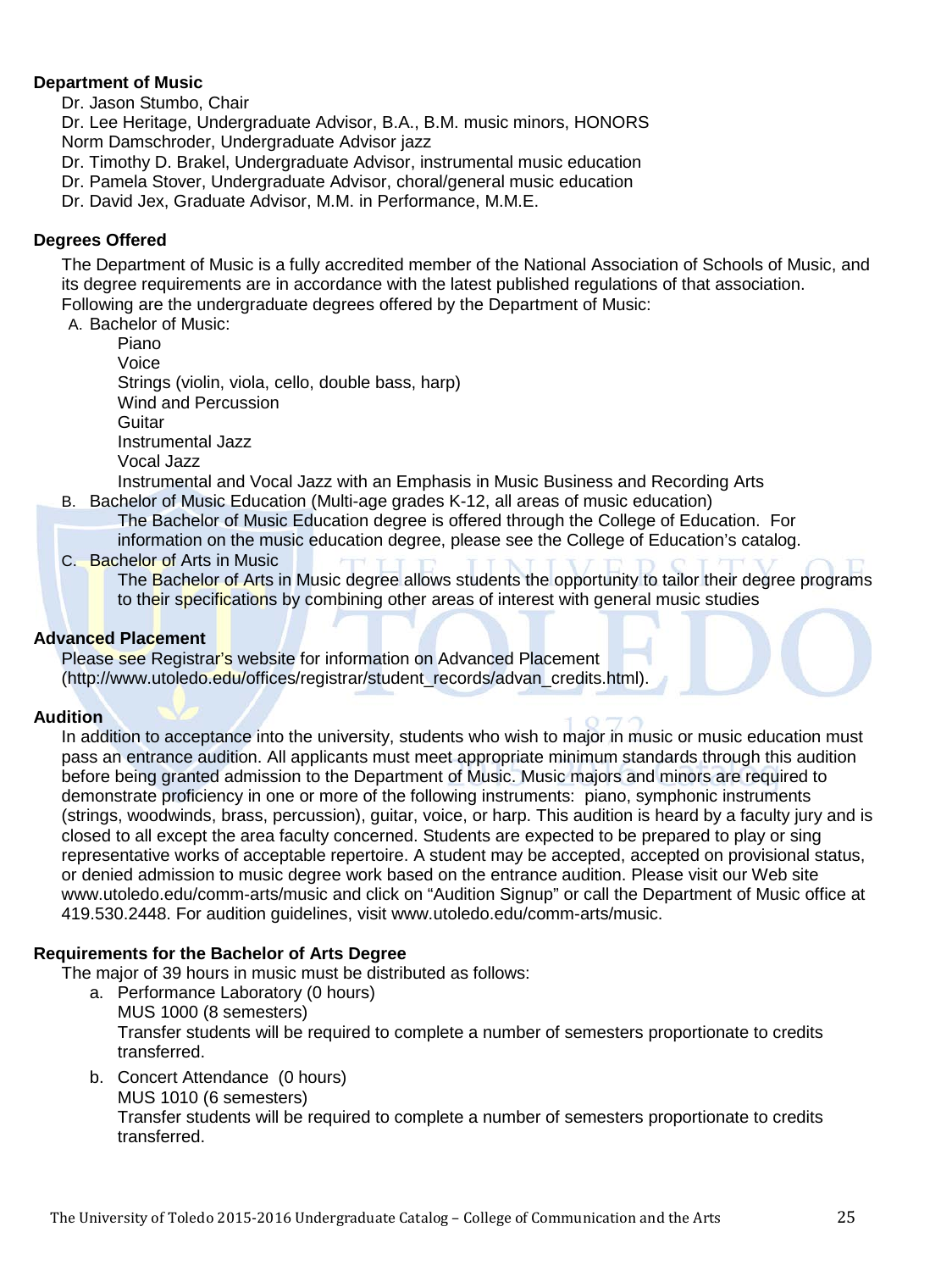- c. Music Theory (16 hours) MUS 1610 MUS 1620 MUS 2610 MUS 2620 (A grade of C or better is required in each course)
- d. Music History and Literature (9 hours) MUS 2410 MUS 3410 MUS 3420

(A grade of C or better is required in each course)

f. Class Piano (2 hours) MUS 1570 MUS 1580 MUS 2570, or MUS 2580

(Two hours from any of the above. A grade of C or better is required in each course. Classes assigned by diagnostic test.)

g. Applied vocal or instrumental instruction (8 hours) MUS 1800 MUS 2800

(Each course must be taken twice. A grade of B or better is required in each course.)

h. Each music major must enroll in one of the following ensembles on the major instrument each semester of enrollment for 8 hours or more until graduation:

MUS 3010 MUS 3020 MUS 3040 MUS 3050 MUS 3090 MUS 3140 MUS 3150 MUS 3160 or MUS 3180

The minimum requirement is an accumulation of eight hours of ensemble credits, but only four hours may count toward the 124 hours required for the degree. BA music students whose principal instrument is the piano must enroll in MUS 3050.044 each semester unless they are directed to enroll in a different ensemble.

Students may elect an additional 11 hours of music courses beyond the required 39 hours of basic courses for a maximum of 50 hours of music within the 124 hours for the bachelor of arts degree. It is recommended that these additional courses include additional music history and literature courses and at least three additional semesters of applied music in the student's major performing area.

The requirement of 18 hours in related courses must be chosen from major level courses in the other humanities. Students may elect to present a full or half recital in their senior year.

#### **Requirements for the Bachelor of Music Degree**

The Bachelor of Music degree is designed to prepare the student for a professional career in performance. The student may pursue one of nine concentrations. Students may be admitted to this program only with the approval of the music faculty, usually determined by a special audition. The requirements for each of the nine bachelor of music degree programs include non-music courses, core music courses and concentration courses.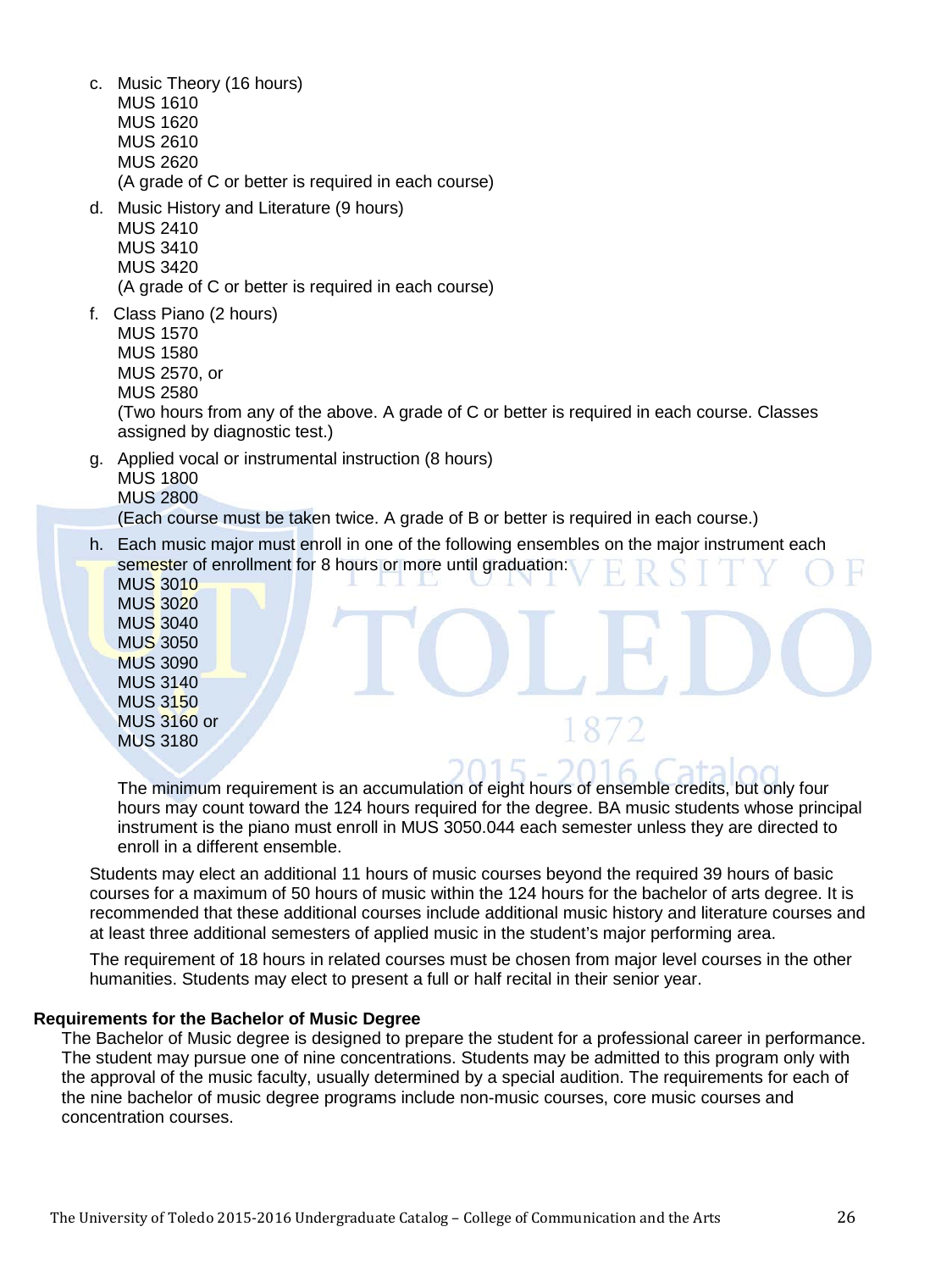#### **Non-Music Courses**

The non-music courses for the bachelor of music degree satisfy university General Education and CoCA college requirements. They total 44 hours and are distributed as follows:

- a. COCA 1000 Orientation (1 hour)
- b. ENGL 1110 and one course chosen from ENGL 1130, ENGL 1140, or ENGL 1150 (6 hours)
- c. PSY 1010 and one other non-PSY Gen Ed social science course (6 hours)
- d. MATH 1180 and two natural science Gen Ed courses from different disciplines. Students with a concentration in music business and recording arts must take PHYS 1310 as one of the two Gen Ed natural science courses (9 hours)
- e. Humanities courses other than music, including one history course and one literature course. Students must select courses to meet the university Gen Ed requirement of two courses from different humanities disciplines. (14 hours)
- f. Non-music electives, including 3 additional hours of natural science and lab, and 3 additional hours of social science. (8 hours)
- g. Students must satisfy the U.S. diversity and non-Western multicultural Gen Ed requirements as part of b, c, e and f above. (6 hours)
- h. Two courses taken must be designated as Writing Across the Curriculum (WAC). One must be in the student's major field of study.

#### **Core Music Courses for Concentrations in Voice, Piano, Guitar, Strings and Wind and Percussion (66 hours)**

- a. Performance Laboratory (0 hours) MUS 1000 (eight semesters) Transfer students will be required to complete a number of semesters proportionate to credits transferred.
- b. Concert Attendance (0 hours) MUS 1010 (six semesters) Transfer students will be required to complete a number of semesters proportionate to credits transferred.
- c. Music Technology (1 hour) MUS 1100
- d. Music Theory (22 hours) MUS 1610 MUS 1620 MUS 2610 MUS 2620

# 1872 2015 - 2016 Catalog

MUS 3610

MUS 4620

(A grade of C or better is required in MUS 1610, 1620, 2610 and 2620)

e. Music History and Literature (9 hours)

MUS 2410 MUS 3410 MUS 3420 (A grade of C or better is required in each course)

- f. Conducting (2 hours) MUS 3500
- g. Applied Music on major instrument (30 hours) MUS 1800 MUS 2800 MUS 3800 MUS 4800

(Each course must be taken twice and a grade of B or better is required in each course)

h. Junior and Senior Recitals (2 hours) MUS 3810 MUS 4810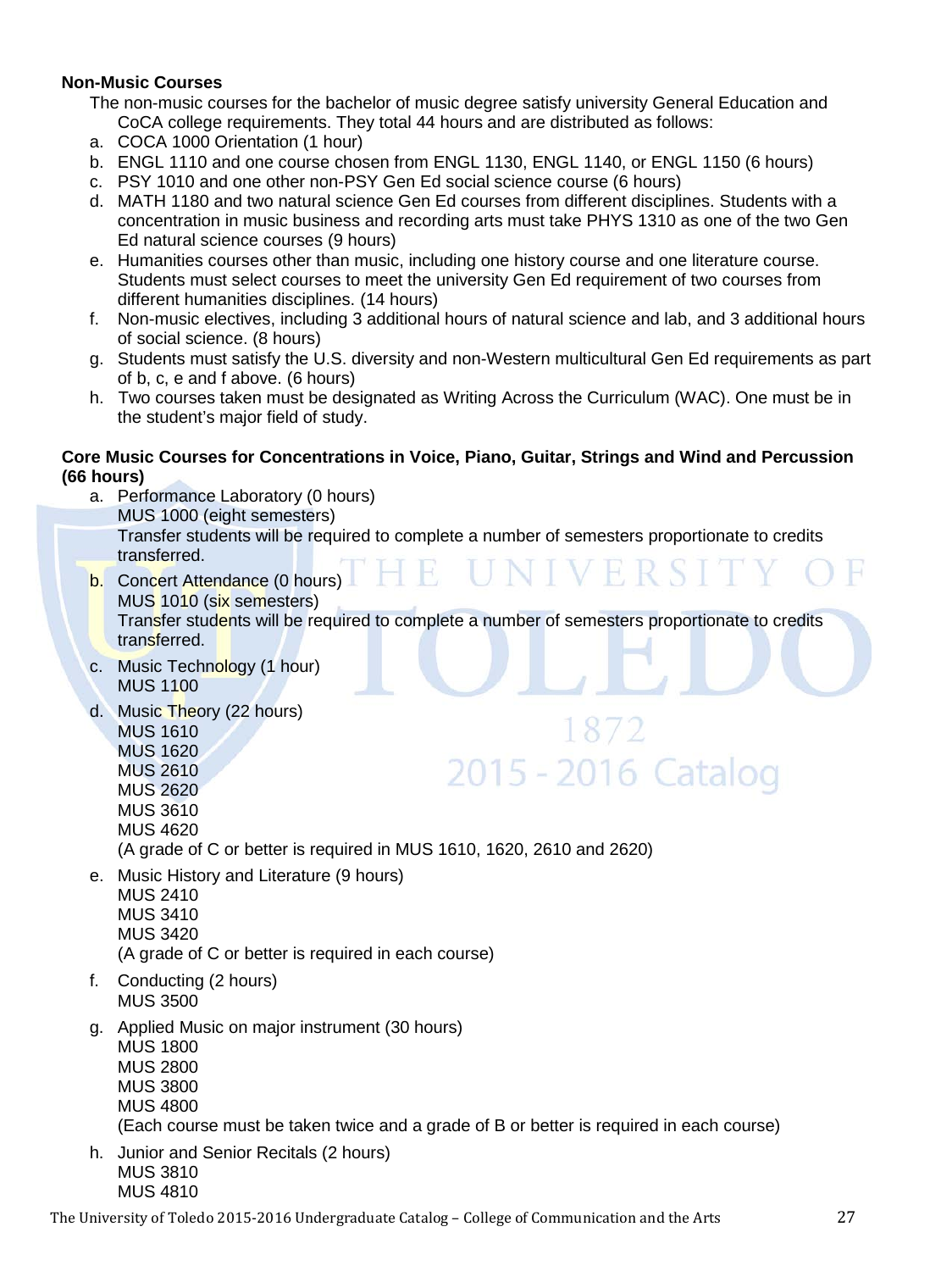Additional requirements for each concentration are indicated below.

**Voice Concentration** – 18 additional hours, for a degree total of 128.

- a. Class Piano (4 hours) MUS 1570 MUS 1580 MUS 2570 MUS 2580 (A grade of C or better is required in each course)
- b. Performing groups (4 hours) Eight semesters chosen from: MUS 3140 MUS 3160 MUS 3180 MUS 3020

(Note: MUS 3020 may only fulfill the requirement for one semester.) Students must enroll in one of these courses each semester they are taking 12 or more hours. Four semesters of MUS 3050:071, 3150, 3170 or 3190. The minimum requirement is an accumulation of 12 hours of ensemble credits, but only four hours may be counted toward the degree

- c. MUS 2530, MUS 2540, MUS 3550 and MUS 4420 (8 hours)
- d. At least one semester each of French and German (8 hours, which also count to fulfill the Humanities requirement listed above in Non-Music, section e.)
- e. Music electives chosen from upper-division academic music courses (2 hours)

**Piano Concentration** – 18 additional hours for a degree total of 128.

- a. Performing groups (4 hours) Four semesters chosen from: MUS 3140 MUS 3160 MUS 3180
	- MUS 3020

(Note: MUS 3020 may only fulfill the requirement for one semester.) Two semesters of MUS 3050:041 or 3050:043. Eight semesters of MUS 3050:044. The distribution of MUS 3050 ensembles indicated here is flexible and may be adjusted to individual needs with the approval of the applied music teacher. The minimum requirement is an accumulation of 14 hours of ensemble credits, but only four hours may be counted toward degree.

- b. MUS 2590, 3580, 3590 and 4450 (9 hours)
- c. Music electives chosen from upper level academic music courses (5 hours)

#### **String Concentration** –17 additional hours for a degree total of 127.

a. Class Piano (3 hours)

MUS 1570 MUS 1580 MUS 2570 MUS 2580 Appropriate courses (determined by placement test). A grade of C or better is required in each course.

- b. Performing groups: Eight semesters of MUS 3090. Students must enroll in MUS 3090 each semester they are taking 12 or more hours. Two semesters of MUS 3140, 3160 or 3180. Four semesters of any choice of small ensembles that includes the student's major instrument. The minimum requirement is an accumulation of 14 hours of ensemble credits, but only four hours may be counted toward the degree. (4 hours)
- c. MUS 1500 and 4410 (5 hours)
- e. Music electives, chosen from upper division academic music courses (5 hours)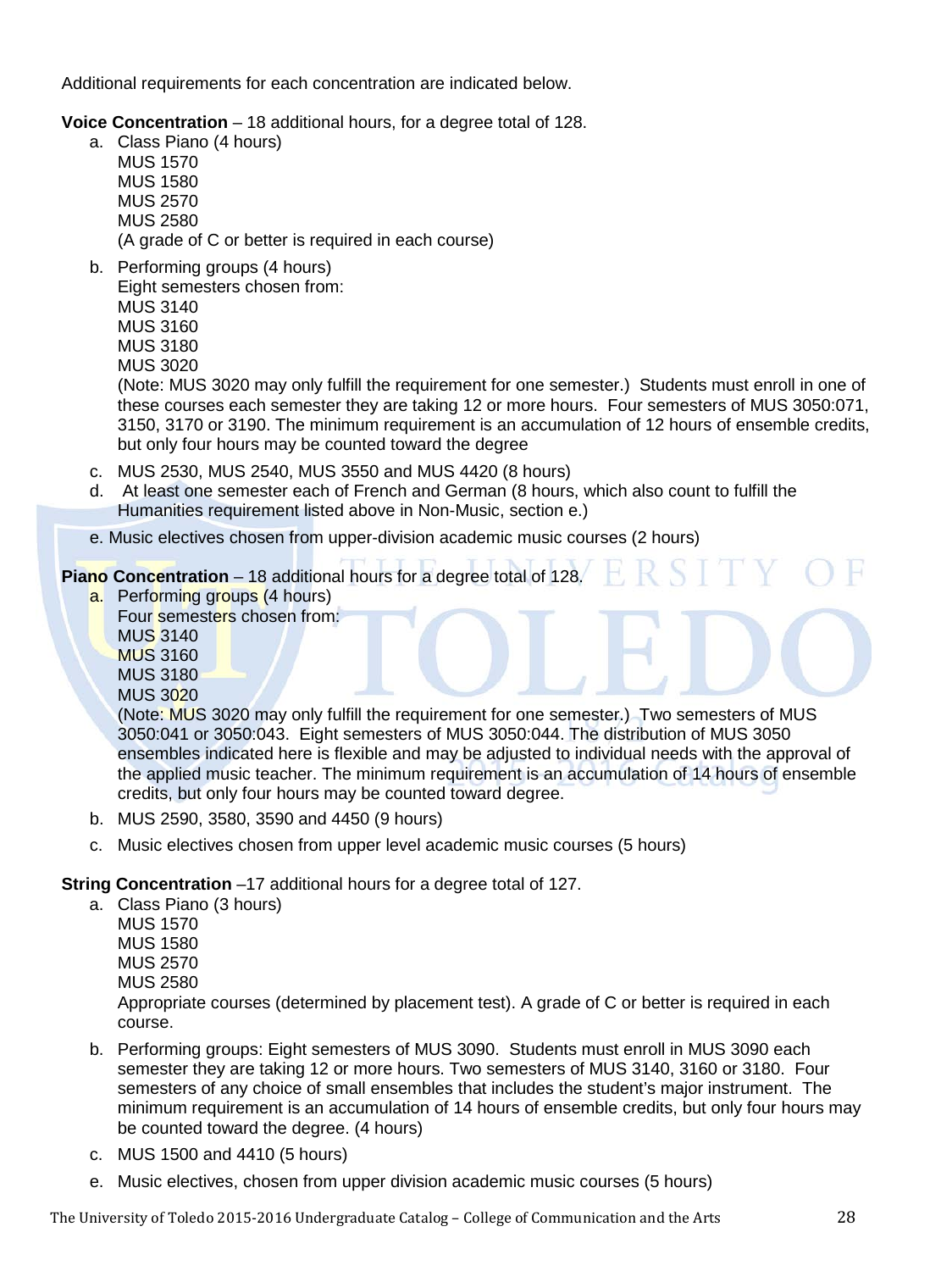**Guitar Concentration** – 17 additional hours for a degree total of 127.

a. Class Piano (3 hours)

MUS 1570 MUS 1580 MUS 2570, or MUS 2580 Appropriate courses (determined by placement test). A grade of C or better is required in each course.

b. Performing groups (4 hours) Eight semesters of MUS 3050:036 Two semesters of MUS 3050:044, 3050:071 or 3050:137 Two semesters of MUS 3020, 3140, 3160 or 3180

(Note: MUS 3020 may only be used to fulfill the ensemble requirement for one semester.) Students must enroll in MUS 3050:036 or any large ensemble (MUS 3010, 3020, 3040 or 3090) each semester they are taking 12 or more hours. The minimum requirement is an accumulation of 12 hours of ensemble credits, but only four hours may be counted toward degree.

- c. MUS 3570 and 4460 (6 hours)
- d. Music electives, chosen from upper division academic music courses. (4 hours)

#### **Wind and Percussion Concentration** – 16 additional hours for a degree total of 126.

a. Class Piano (3 hours) MUS 1570 MUS 1580 THE UNIVERSITY OF MUS 2570, or MUS 2580 Appropriate courses (determined by placement test). A grade of C or better is required in each course

- b. Performing groups: Eight semesters chosen from MUS 3010, 3020, 3040 or 3090 with a minimum of 2 semesters of MUS 3010 and/or MUS 3040, and a minimum of two semesters of MUS 3090. (Note: MUS 3020 may only fulfill the requirement for one semester.) Students must enroll in one of these courses each semester they are taking 12 or more hours. Two semesters of MUS 3140, 3160 or 3180. Four semesters of any choice of small ensembles that includes the student's major instrument. The minimum requirement is an accumulation of 14 hours of ensemble credits, but only four hours may be counted toward degree. (4 hours) - ZVIO CaldiOC
- c. Instrumental Music Literature (3 hours) MUS 4410
- d. Pedagogy on major instrument (2 hours) MUS 1510 MUS 1530, or MUS 1550
- e. Music electives, chosen from upper division academic music courses (4 hours)

#### **Core Music Courses for Instrumental Jazz and Vocal Jazz Concentrations (66 hours)**

- a. Performance Laboratory (0 hours) MUS 1000 (eight semesters) Transfer students will be required to complete a number of semesters proportionate to credits transferred.
- b. Concert Attendance (0 hours) MUS 1010 (eight semesters) Transfer students will be required to complete a number of semesters proportionate to credits transferred.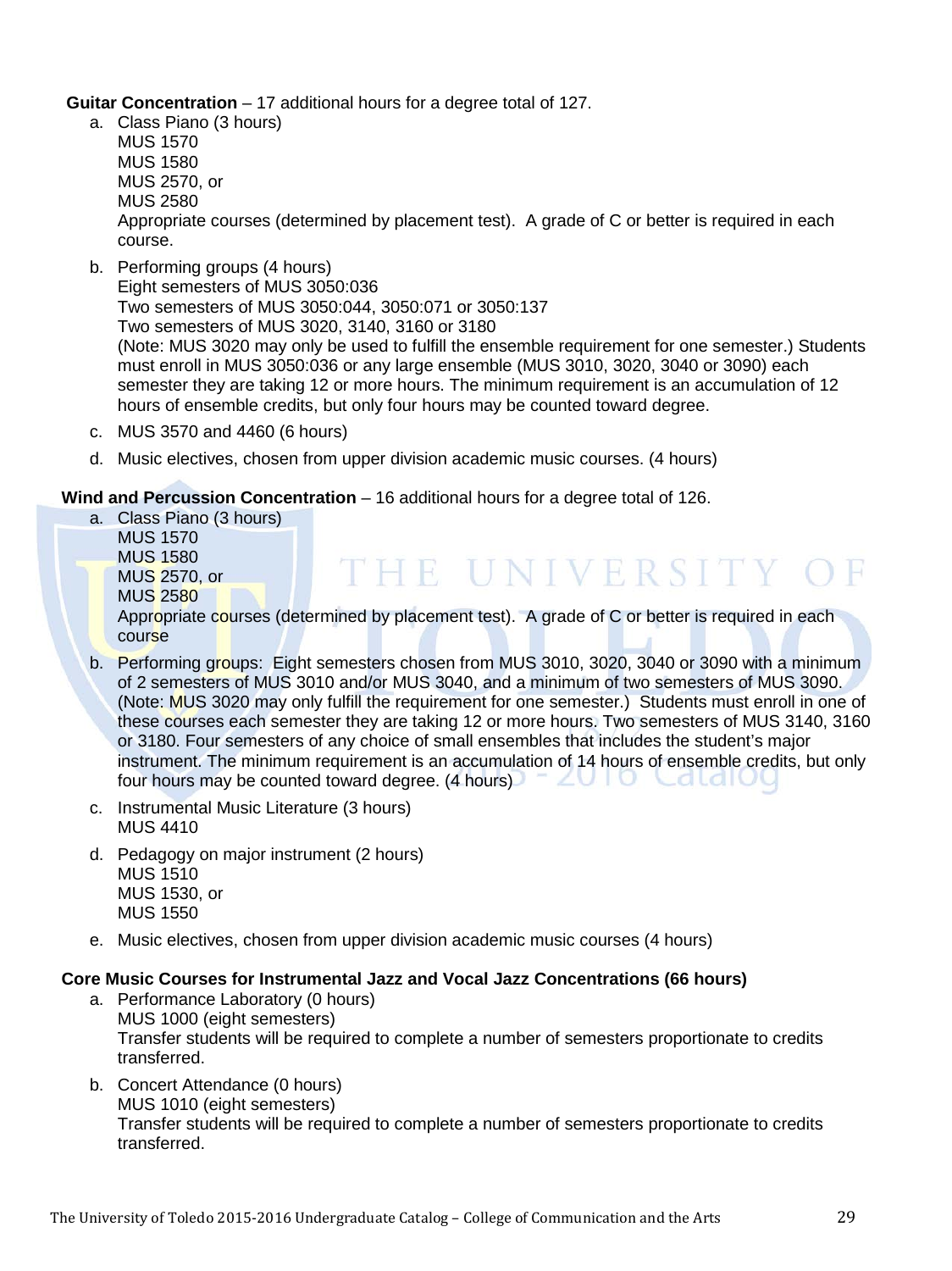- c. Music Technology (1 hour) MUS 1100
- d. Music Theory (22 hours) MUS 1610 MUS 1620 MUS 2610 MUS 2620 MUS 3650 MUS 3660 (A grade of C or better is required in 1610, 1620, 2610 and 2620.)
- f. Music History and Literature (9 hours) MUS 3410 MUS 3420 MUS 3450 (A grade of C or better is required in 3410 and 3420)
- g. Jazz Pedagogy and Conducting (2 hours) MUS 3560
- h. Applied Music (30 hours)

Eight hours of Applied Music (classical) and successful completion of two semesters with a grade of B or better in MUS 2800 (classical).

Eighteen hours of Applied Music (jazz) on the student's major instrument (or combination of instruments with the consent of the Advisor) and successful completion of two semesters with a grade of B or better in MUS 4800 (jazz).

The remaining four hours will include MUS 1570 Class Piano (1 hour), MUS 1590 Jazz Class Piano (1 hour), and 2 semesters of MUS 1800:065 Applied Jazz Piano. A grade of C or better is required in MUS 1570 and 1590

i. Junior and Senior Recitals (2 hours) MUS 3810 MUS 4810

Additional requirements for each concentration are indicated below.

**Instrumental Jazz Concentration** – 17 additional hours, for degree total of 127.

- a. Performing groups: Eight semesters of MUS 3020 and one semester of MUS 3150, 3140, 3160 or 3180. Students must enroll in one of these courses each semester they are taking 12 or more hours. Four semesters of MUS 3050:137. The minimum requirement is an accumulation of 13 hours of ensemble credits, but only four hours may be counted toward degree. (4 hours)
- b. Jazz Improvisation (10 hours)
	- MUS 1700 MUS 2700 MUS 2710 MUS 3700 MUS 3710
- c. Recording Techniques (2 hours) MUS 2270
- d. Music elective, chosen from upper division academic music courses (1 hour)

**Vocal Jazz Concentration** – 17 additional hours, for a degree total of 127.

a. Performing groups: Eight semesters of MUS 3150. Four semesters of MUS 3020 or MUS 3050:137. Students must enroll in one of these courses each semester they are taking 12 or more hours. The minimum requirement is an accumulation of 12 hours of ensemble credits, but only four hours may be counted toward degree. (4 hours)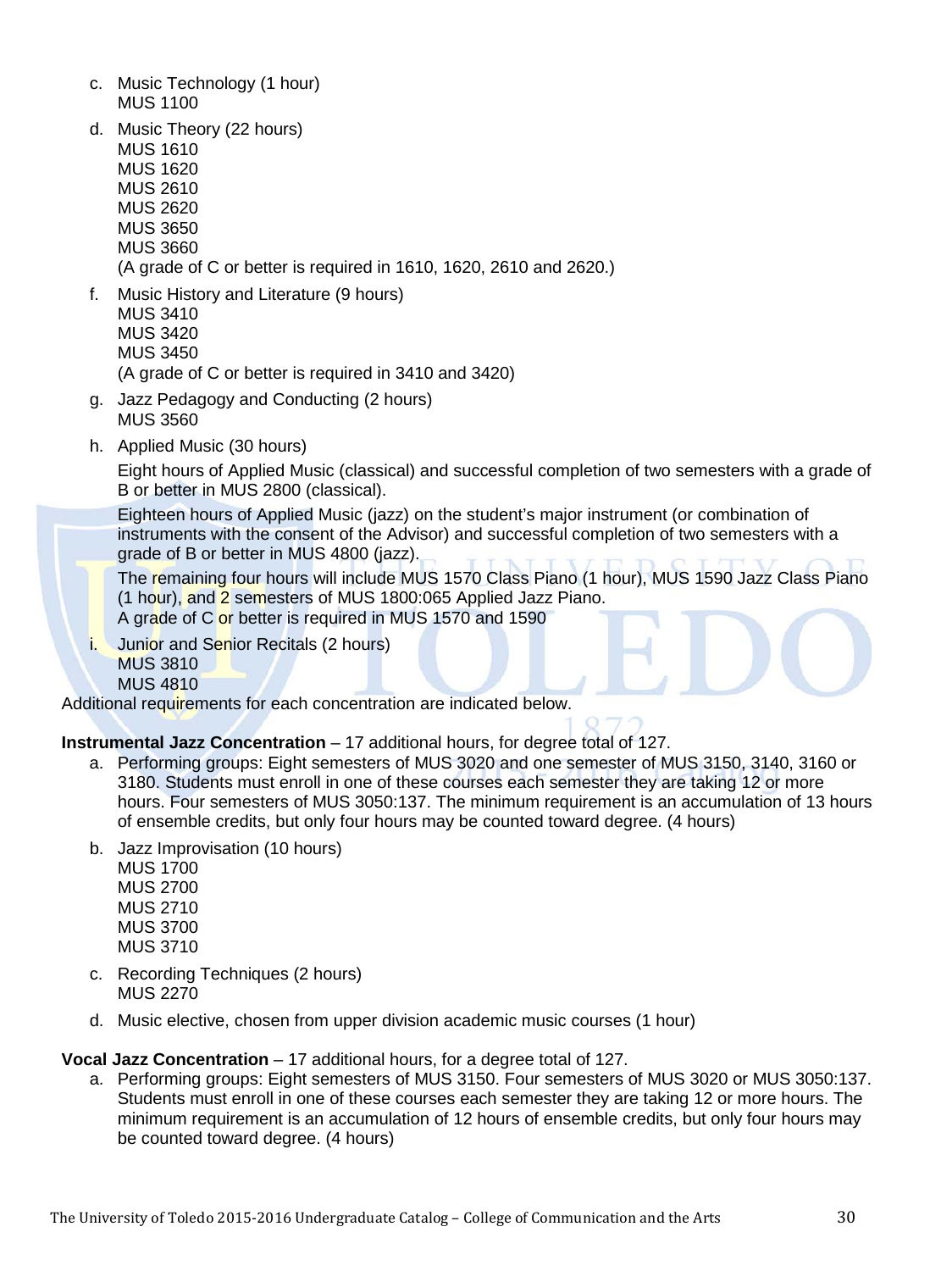- b. Jazz Improvisation (10 hours) MUS 1700
	- MUS 2700 MUS 2710 MUS 3700 MUS 3710
- c. Recording Techniques (2 hours) MUS 2270
- d. Music elective, chosen from upper division academic music courses (1 hour)

#### **Core Music Courses for Instrumental and Vocal Jazz Concentration with an Emphasis in Music Business and Recording Arts (62 hours)**

- a. Performance Laboratory (0 hours) MUS 1000 (eight semesters) Transfer students will be required to complete a number of semesters proportionate to credits transferred.
- b. Concert Attendance (0 hours) MUS 1010 (eight semesters) Transfer students will be required to complete a number of semesters proportionate to credits transferred.

E UNIVERSIT

016 Catalog

- c. Music Technology (1 hour) MUS 1100
- d. Music Theory (14 hours) MUS 1610 MUS 1620 MUS 3650 MUS 3660

(A grade of C or better is required in 1610 and 1620)

- e. Music History and Literature (9 hours) MUS 3410 MUS 3420 MUS 3450 (A grade of C or better is required in 3410 and 3420)
- f. Jazz Pedagogy and Conducting (2 hours) MUS 3560
- g. Applied Music (20 hours)

16 hours of Applied Music (jazz) on the student's major instrument (or combination of instruments with the consent of the Advisor) and successful completion of two semesters with a grade of B or better in MUS 4800 (jazz). The remaining four hours will include MUS 1570 Class Piano (1 hour), MUS 1590 Jazz Class Piano (1 hour), and two semesters of MUS 2800:065 Applied Jazz Piano. A grade of C or better is required in MUS 1570 and 1590

- h. Junior Recital (1 hour) MUS 3810
- i. Music Business (13 hours) MUS 2280 MUS 3280 MUS 3290 MUS 4290 (for six credits)
- j. Music electives, chosen from upper division academic music courses. (2 hours)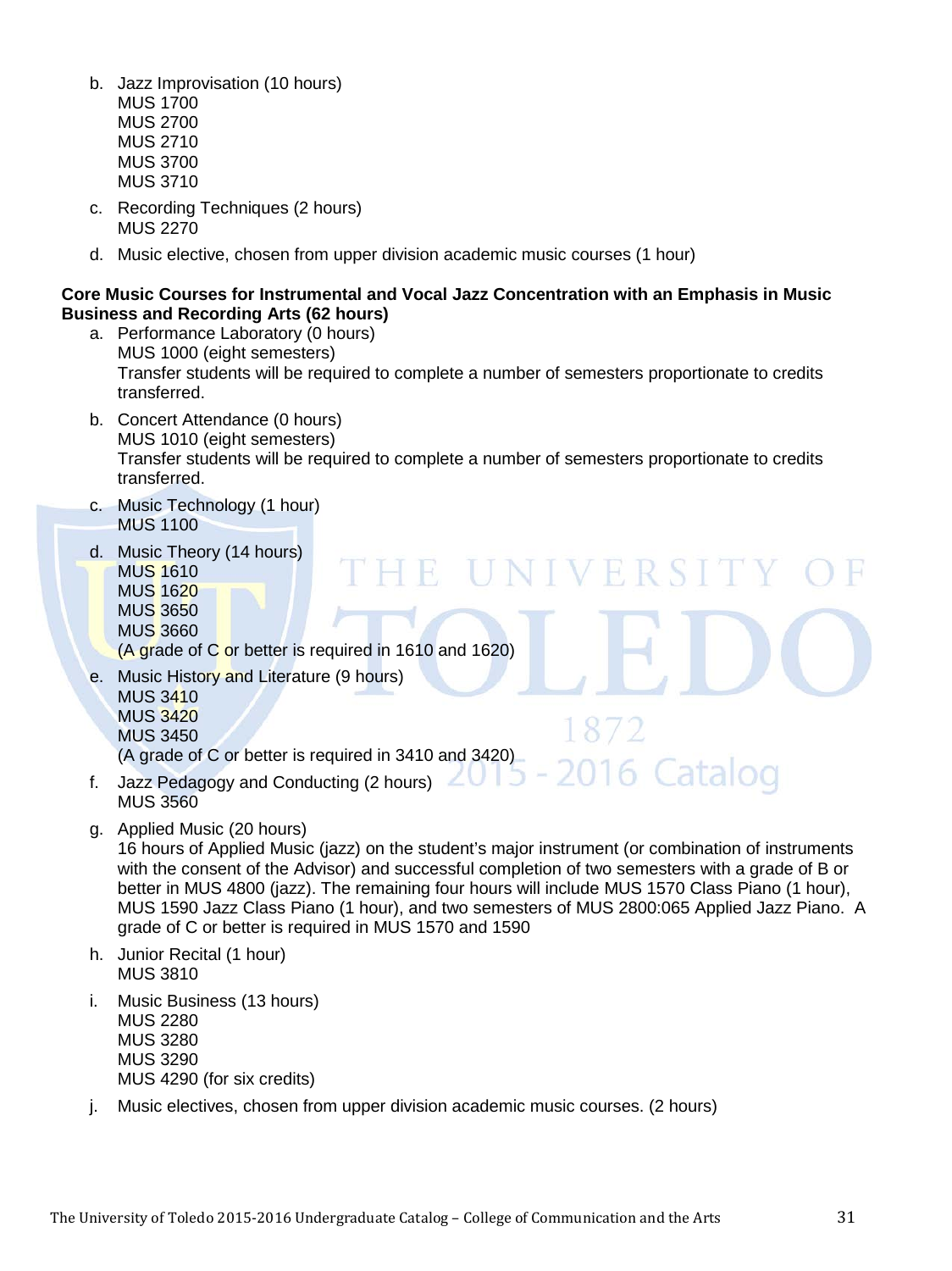### **Instrumental and Vocal Jazz Concentration with an Emphasis in Music Business and Recording**

**Arts** – 18 additional hours, for a degree total of 124 hours.

- a. Performing groups: Follow the same requirements for Instrumental Jazz or Vocal Jazz Concentrations above. Only four hours of ensemble may be counted toward degree 4 hours
- b. Jazz Improvisation (10 hours) MUS 1700 MUS 2700

MUS 2710 MUS 3700 MUS 3710

c. Recording Techniques (4 hours) MUS 2270 MUS 3270

#### **Requirements for the Bachelor of Music Education Degree**

For details on the baccalaureate program in music education, see The Judith Herb College of Education catalog.

#### **Honors in Music**

All music majors have an opportunity to qualify for a departmental honors citation in music if they maintain a minimum cumulative GPA of 3.0 through the junior year and at least a 3.5 average in 12 hours of work chosen from the following courses: MUS 3450, 3470, 3610, 3630, 3650, 3660, 4410, 4420, 4450, 4460, 4620, 4640, 4690 (this course may be taken only once toward honors credit) and 4980 (this may be an "honors only" section). Students interested in honors recognition should complete an intent (to qualify) form available in the music office at the beginning of their sophomore year. In the senior year, the faculty honors committee will invite qualified students to undertake a special three-hour project (MUS 4990) on a topic approved by the honors in music faculty. Each student will work with an assigned Advisor and present on oral defense of the completed project. Satisfactory work will be rewarded by an honors citation recorded in the student's permanent file and in the proper graduation bulletin.

#### **Minor in Music**

Admission to the minor program requires the following:

- 1. approval of the Department of Music; and
- 2. an approved placement audition level on an acceptable instrument or voice (interview for music business and recording arts minor).

Students electing to pursue a minor in music choose one of the seven minors outlined below. It is the student's responsibility, in consultation with the student's major Advisor and the music Advisor, to see that the necessary course work is included in the total number of undergraduate courses taken. Students outside the College of Communication and the Arts should ensure that the minor in music is an approved program within their college. Candidates for the minor in music must have their course work verified and approved by the Advisor for the Department of Music prior to making formal application for graduation. This can be done by presenting a transcript to the music Advisor and completing the verification form for the minor in music.

Students must maintain a minimum GPA of 2.0 for all course work completed in the minor.

#### **Jazz Minor – Total of 22 hours**

MUS 1000 Performance Laboratory (2 semesters) (0 hours) MUS 1010 Concert Attendance (3 semesters) (0 hours) MUS 1570 or 1590 or 2570 or 2580 Piano Class (Placement test required. Grade of C or better is required.) (1 hour) MUS 1700 Jazz Fundamentals (2 hours) MUS 2700 Jazz Improvisation I (2 hours) MUS 2710 Jazz Improvisation II (2 hours) MUS 1800 Applied Jazz Music\* 2800 (8 hours)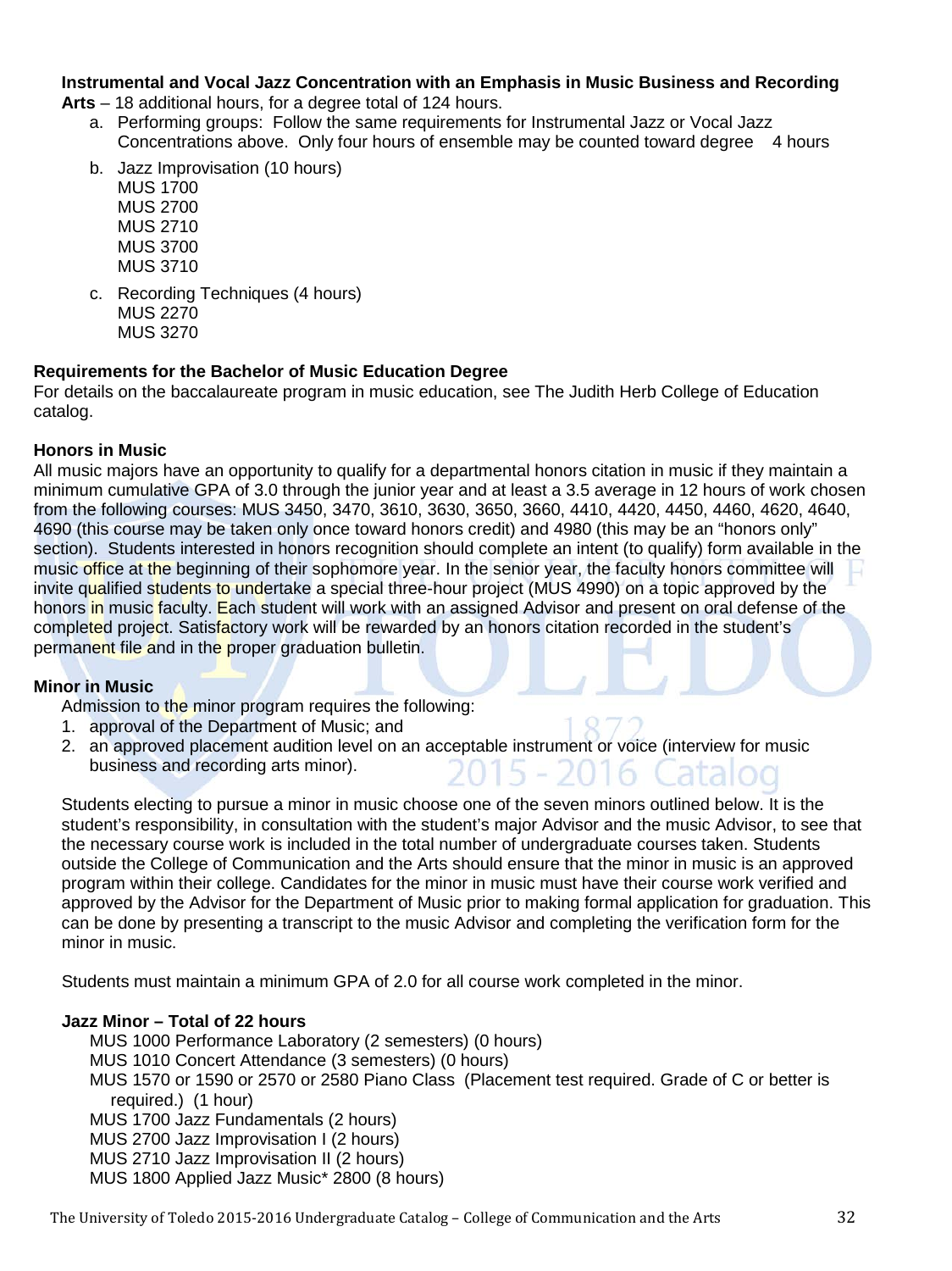MUS 3020 Jazz Ensembles (4 semesters) 3150 3050: 136, or 3050: 137 (4 hours) MUS 3450 Jazz History and Literature (3 hours)

#### **Instrumental Minor – Total of 22 hours**

MUS 1000 Performance Laboratory (2 semesters) (0 hours)

- MUS 1010 Concert Attendance (3 semesters) (0 hours)
- MUS 1570 or 1590 or 2570 or 2580 Piano Class (Placement test required. Grade of C or better is required.) (1 hour)
- MUS 1610 Music Theory and Ear Training I (A grade of C or better is required.) (4 hours)
- MUS 1800 Applied Music\* 2800 (8 hours)
- MUS 3010 Ensembles (4 semesters) 3040, 3050:36, or 3090 (4 hours)
- MUS 2410 Music History and Literature I (A grade of C or better is required.) (3 hours)
- MUS electives Major level only, excluding ensembles (2 hours)

#### **Vocal Minor – Total of 22 hours**

- MUS 1000 Performance Laboratory (2 semesters) (0 hours)
- MUS 1010 Concert Attendance (3 semesters) (0 hours)
- MUS 1570 or 1580 or 2570 or 2580 Piano Class (Placement test required. Grade of C or better is required.) (1 hour)
- MUS 1610 Music Theory and Ear Training I (A grade of C or better is required.) (4 hours)
- MUS 1800 Applied Music\* 2800 (8 hours)
- MUS 3140 Ensembles (4 semesters) 3160 or 3180 (4 hours)
- MUS 2410 Music History and Literature I (A grade of C or better is required.) (3 hours)
- MUS electives Major level only, excluding ensembles (2 hours)

#### **Keyboard Minor – Total of 22 hours**

- MUS 1000 Performance Laboratory (2 semesters) (0 hours)
- MUS 1010 Concert Attendance (3 semesters) (0 hours)
- MUS 1610 Music Theory and Ear Training I (A grade of C or better is required.) (4 hours)
- MUS 1800, 2800 Applied Music\* (8 hours)
- MUS 3010, 3040, Ensembles (4 semesters) 3050:44, 3090, 3140, 3160, or 3180 (4 hours)
- MUS 2410 Music History and Literature I (A grade of C or better is required.) (3 hours)
- MUS 3580 Functional Techniques (2 hours)

MUS electives Major level only, excluding ensembles (1 hour)

#### **Music Theory Minor – Total of 22 hours**

MUS 1000 Performance Laboratory (2 semesters) (0 hours)

- MUS 1010 Concert Attendance (3 semesters) (0 hours)
- MUS 1570 or 1580 or 2570 or 2580 Piano Class (Placement test required. Grade of C or better is required.) (3 hours)
- MUS 1610, 1620, 2610 and 2620 Music Theory and Ear Training I-IV (A grade of C or better is required in each course.) (16 hours)
- MUS 2410 Music History and Literature I (A grade of C or better is required.) (3 hours)

#### **Music History and Literature Minor – Total of 22 hours**

MUS 1000 Performance Laboratory (2 semesters) (0 hours)

- MUS 1010 Concert Attendance (3 semesters) (0 hours)
- MUS 1570, 1580, 2570 or 2580 Piano Class (Placement test required. Grade of C or better is required.) (1 hour)
- MUS 1610 Music Theory and Ear Training I (A grade of C or better is required.) (4 hours)
- MUS 2410, 3410 and 3420 Music History and Literature I-III (A grade of C or better is required in each course.) (9 hours)
- MUS 4000 level Music History Class (3 hours)
- MUS electives Major level only, excluding ensembles (5 hours)

#### **Music Business and Recording Arts Minor – Total of 25 hours**

- MUS 1000 Performance Laboratory (one semester taken concurrently with MUS 3270) (0 hours)
- MUS 1010 Concert Attendance (3 semesters) (0 hours)
- MUS 1570, 1580, 1590, 2570 or 2580 Piano or Jazz Piano Class (Placement test required. Grade of C or better is required.) (1 hour)
- MUS 1610 Music Theory and Ear Training I (A grade of C or better is required.) (4 hours)

The University of Toledo 2015-2016 Undergraduate Catalog – College of Communication and the Arts 33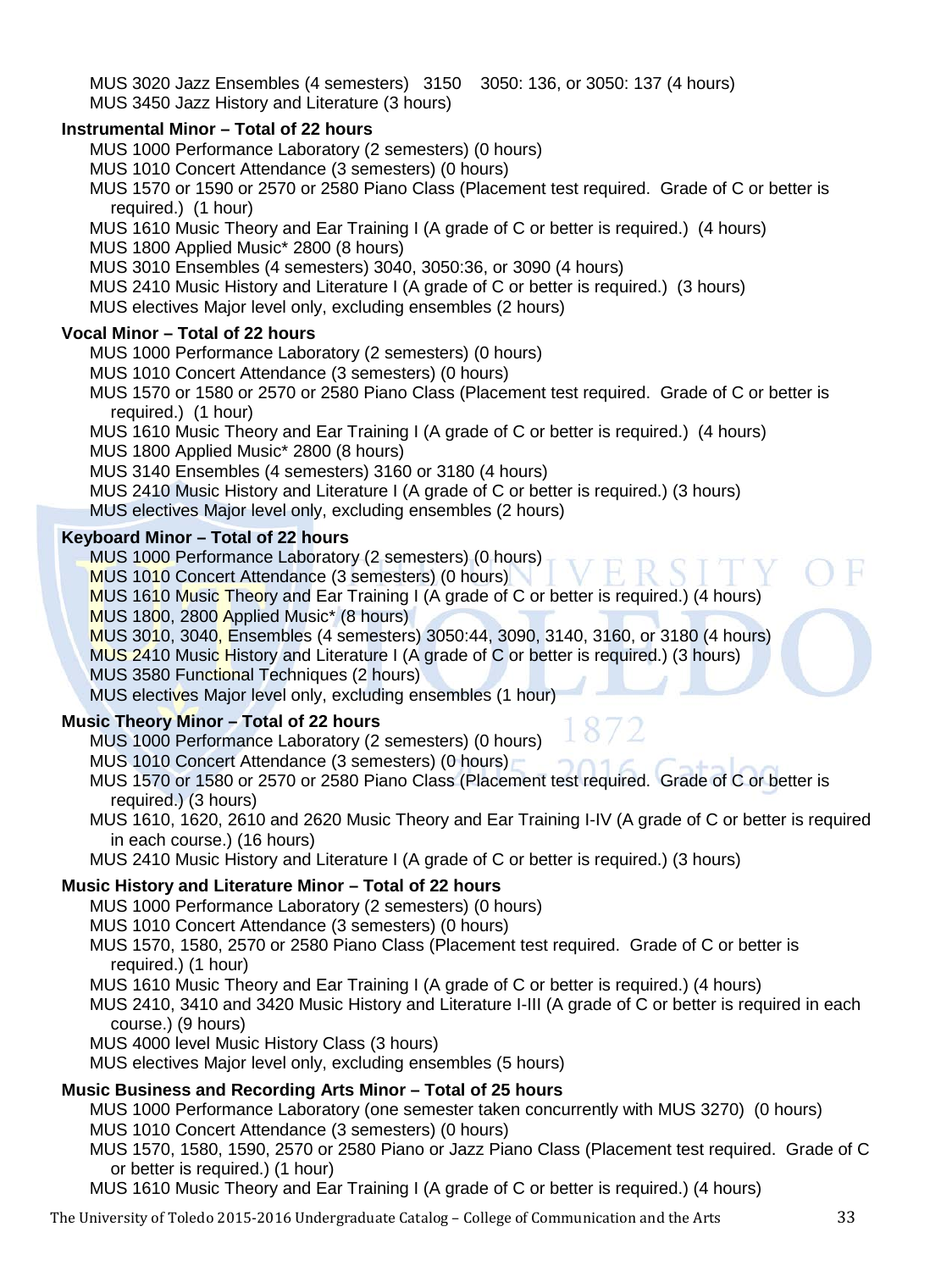MUS 2270 Recording Techniques (2 hours) MUS 2280 Survey of Music Business (3 hours) MUS 3270 Advanced Recording Techniques (2 hours) MUS 3280 Concert and Event Production (3 hours) MUS 3290 Music Industry Practicum (1 hour) MUS 4290 Music Industry Internship (Internships are available for 2, 3, 4, or 6 hours) (6 hours) PHYS 1310 Physics of Music and Sound (3 hours) \* At least 6 hours must be in the same instrument or voice.

#### **Music Technology Minor – Total of 22 hours**

MUS 1000 Performance Laboratory (0 hours - to be taken concurrently with MUS 3270) MUS 1570 Class Piano (1 hour) MUS 1610 Music Theory and Ear Training (4 hours) MUS 2260 Electronic Music (2 hours) MUS 2270 Recording Techniques (2 hours) MUS 3260 Advanced Electronic Music (2 hours) MUS 3270 Advanced Recording Techniques (2 hours) MUS 3470 Theatre Sound (3 hours) MUS 4990 Recording Studio Internship (3 hours – must take twice for 6 hours) PHYS 1310 (3 hours – to be taken as one of the Natural Science requirements in the Gen Ed)

#### **[Department of Theatre and Film](http://www.utoledo.edu/as/theatrefilm/index.html)**

Dr. Edmund Lingan, Chair, Theatre and Film Advisor

Cornel Gabara, Theatre Advisor Daniel Thobias, Theatre Advisor Holly Hey, Film Advisor Tammy Kinsey, Film Advisor Dr. Matt Yockey, Film Advisor

#### **Degrees Offered**

The department of theatre and film offers baccalaureate programs in both theatre and film/video. In addition, four minors are offered – theatre, film/video, history and criticism of drama, and cinema studies. Students interested in secondary teaching certification should consult The Judith Herb College of Education.

E UNIVERSITY

The Bachelor of Arts programs in theatre and film/video are designed to prepare the student for a wide range of career options and/or postgraduate study through a strong liberal arts curriculum. Students may choose a bachelor of arts major in either theatre or film. Theatre majors may pursue additional concentrations in performance, design/technology or theatre studies after completing the basic requirements of 35 hours in the major.

#### **General Guidelines for the Bachelor of Arts**

No more than 50 hours in the major courses are allowed for the Bachelor of Arts major. Any hours over 50 will not count toward the degree.

A student majoring in theatre or film may petition to substitute a comparable course or courses for one or more of the required courses in the major. Such requests should be made in writing to the department Chair and are subject to approval by the department faculty.

The requirement of 18 hours in related courses must be met with courses chosen from a list of approved courses in the student's Degree Audit. Choose these courses in consultation with the departmental Advisor. Related courses must be chosen from courses acceptable for major credit, not courses that were approved for general or distributive requirements at university or college level. The P/NC option is available to theatre and film majors in the areas of the major.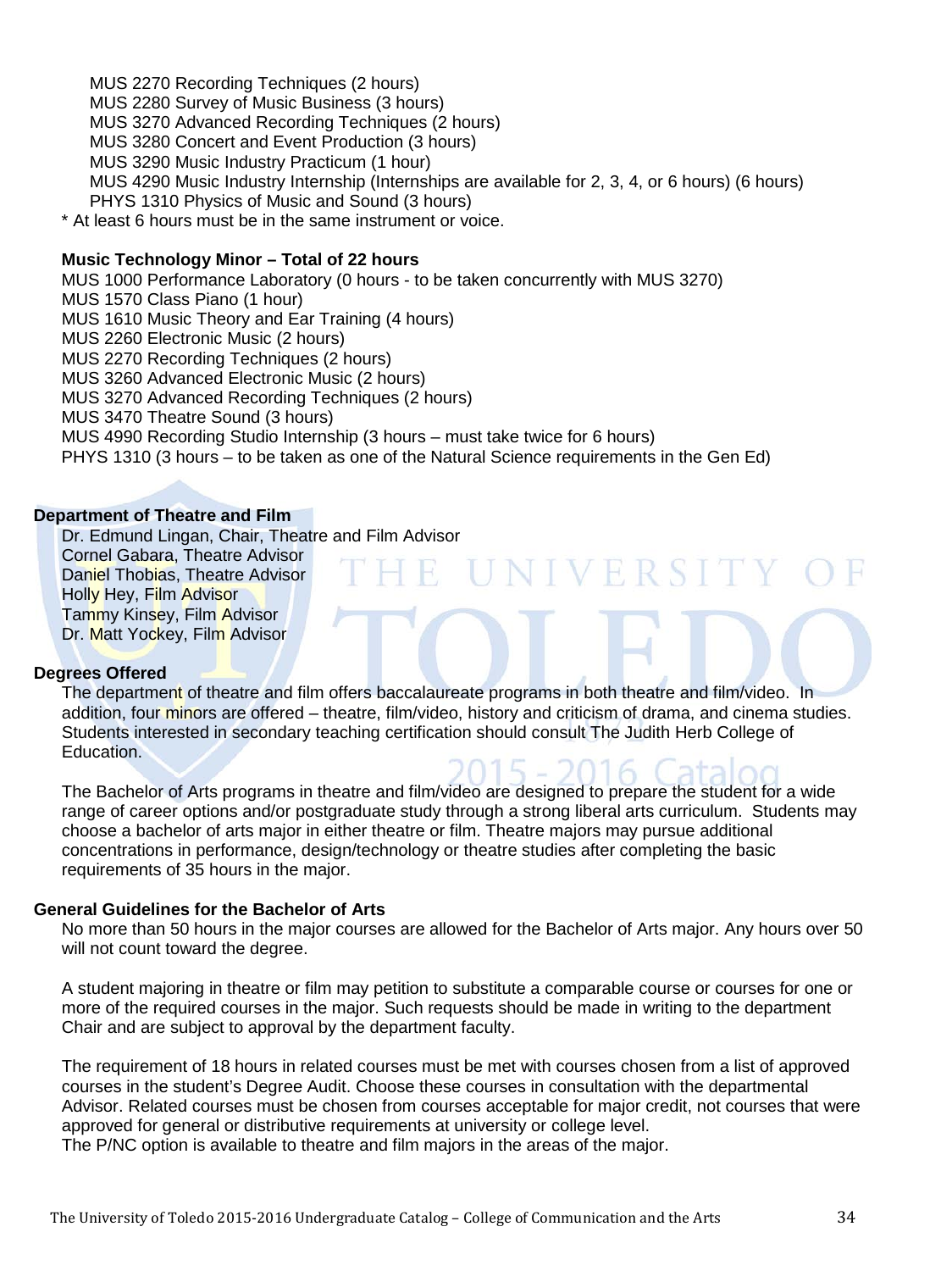#### **Requirements for the Bachelor of Arts Program in Film and Video**

When a FILM course is a prerequisite for another FILM course, a grade of C or better must have been earned in the prerequisite course.

#### **Film/Video**

A minimum of 35 hours in film/video to include the following:

**Take the following (12 hours):** FILM 2310 Film I (3 hours) FILM 2320 Video I (3 hours) FILM 2340 Critical Approaches to Cinema Studies (3 hours) FILM 2350 Cinema History (3 hours)

#### **Select 3 hours from:**

FILM 3410 European Cinema (3 hours) FILM 3420 Third Cinema (3 hours)

#### **Select 3 hours from:**

FILM 3370 Documentary Film (3 hours) FILM 3380 Experimental Film (3 hours) FILM 3390 History of Video Art (3 hours)

#### **Select 7 hours from:**

FILM 3310 Film II (4 hours) FILM 3320 Video II (4 hours) FILM 3350 Screenwriting (3 hours) FILM 3360\* Production Topic (4 hours) FILM 3730 Directing for Camera (3 hours) FILM 4320\* Film/Video Workshop (4 hours) FILM 4350 Screenwriting 2 (3 hours) FILM 4940 Internship (3 hours)

#### **Take 10 hours of film electives.**

\*May be taken more than once

#### **Honors in Film/Video**

Qualified juniors and seniors may apply to work for honors in film/video. The following are requirements for entrance into the Honors Program in film/video:

NIVERSITY

015 - 2016 Catalog

#### A. **Admission:**

- 1. Minimum GPA of 3.3 in film/video courses;
- 2. Minimum cumulative GPA of 3.0; and
- 3. Completion of 12 hours in film/video
- B. **Requirements:** A student must have completed nine hours of honors course work in film/video before beginning the thesis project. The honors topic and project are to be developed in close conjunction with an honors faculty Advisor. A student may enroll for the thesis paper in FILM 4950 Honors Thesis for a maximum of six hours of credit. The designation "honors" on the diploma will be given to students who receive a grade of A on the honors thesis and maintain a 3.3 GPA in film/video.

#### **Requirements for the Bachelor of Arts Program in Theatre**

A minimum of 35 hours in theatre to include the following:

#### **Choose 3 hours from:**

THR 1040 Stage Lighting and Sound (3 hours) THR 1050 Stage Costuming (3 hours)

#### **Take the following:**

THR 1030 Stagecraft (3 hours) \*THR 2000 Theatre Practicum (1 hour) THR 2200 Perspectives on Theatre (3 hours) THR 2610 Acting I (3 hours) \*\*THR 2640 Voice and Movement (2 hours) THR 3150 Theatre History (3 hours)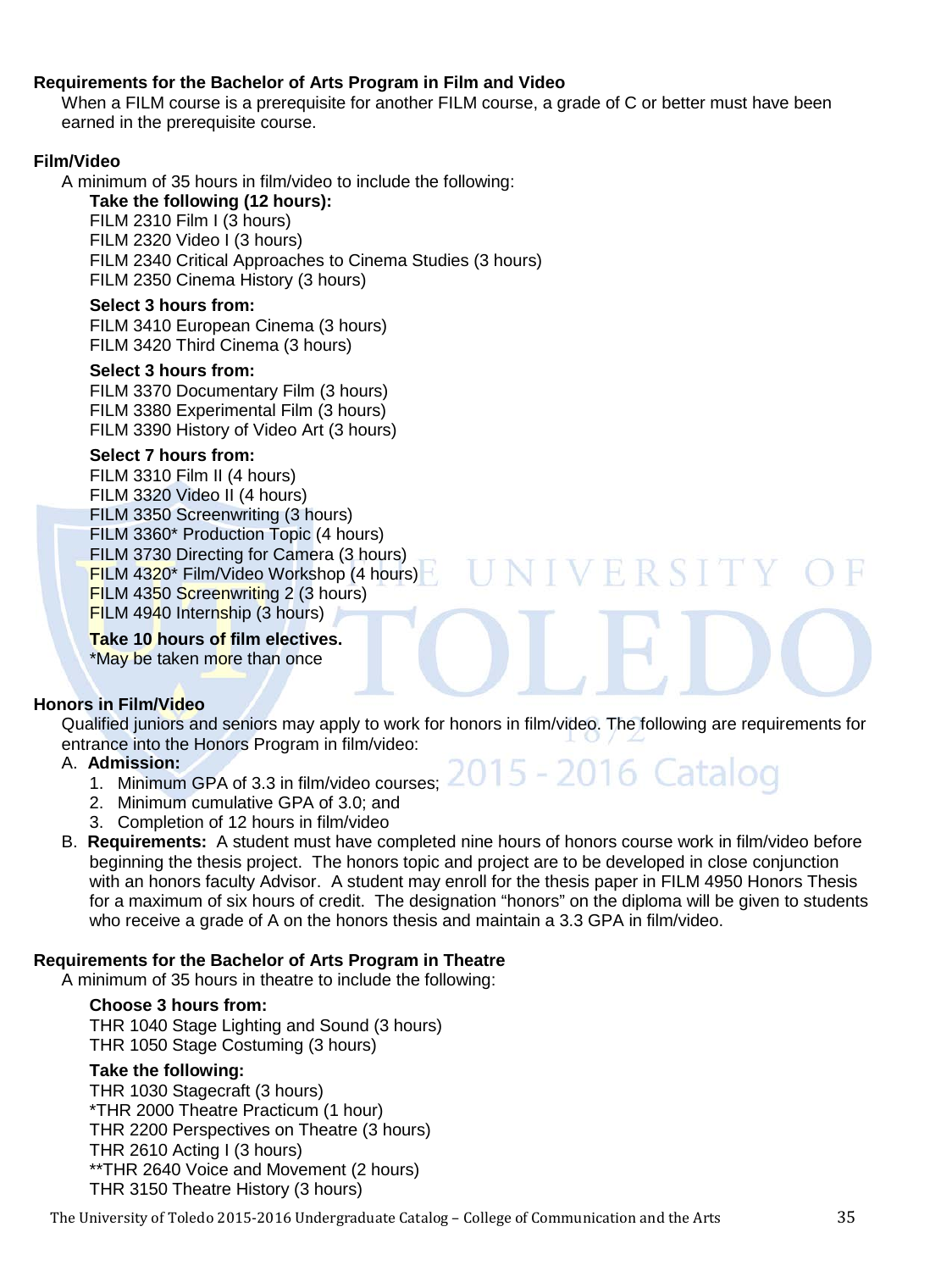THR 3250 Theatre Management (3 hours) THR 3710 Directing (3 hours) THR 4150 Theatre Studies (3 hours) THR 4500 Professional Aspects (2 hours)

\* Must be taken twice. At least one credit must be taken at UT. \*\*May be taken more than once

#### **Take any additional theatre electives that will reach the required 35 minimum hours for the major.**

#### **Concentrations**

Students pursuing a B.A. in theatre also may complete an optional concentration in performance, design/technology or theatre studies by taking an additional 12 hours as follows:

**Performance:** Take 12 hours from THR 2620, 3610, 3620, 3640, 3650, 4620, 4640 and 4990.

**Design/technology:** Take 12 hours from THR 3410, 3440, 3480, 4400 and 4990.

**Theatre studies:** Take 12 hours including special topics in theatre and drama in consultation with the coordinator/Advisor of theatre studies.

#### **Honors in Theatre**

Qualified juniors and seniors may apply to work for honors in theatre. The following are requirements for entrance into the Honors program in theatre:

**UNIVERSITY** 

2016 Catalog

#### A. **Admission**

- 1. Minimum GPA of 3.3 in theatre courses;
- 2. Minimum cumulative GPA of 3.0; and
- 3. Completion of 12 hours in theatre.
- B. **Requirements:** A student must have completed a minimum of nine hours of honors course work in theatre before beginning the thesis project. The honors topic and paper are to be developed in close conjunction with an honors faculty Advisor. A student may enroll for the thesis paper in THR 4950 Honors Thesis for a maximum of six hours of credit. The designation "honors" on the diploma will be given to students who receive a grade of A on the honors thesis and maintain a 3.3 GPA in theatre.

#### **Requirements for the Minors**

A minimum of 21 hours is required for minors in theatre and film, as follows for each minor:

#### **Minor in Film/Video**

#### **Take the following (12 hours):**

FILM 2310 Film I (3 hours) FILM 2320 Video I (3 hours) FILM 2340 Critical Approaches to Cinema Studies (3 hours) FILM 2350 Cinema History (3 hours)

**Choose 1 or 2 courses from studies:** FILM 2980\*, 3370, 3380, 3390, 3410, 3420, 3980\*, 4340, 4360, 4370\*.

**Choose 1 or 2 courses from production:** FILM 3310, 3320, 3350, 3360\*, 3730, 4320\*, 4350.

\*May be taken more than once.

#### **Minor in Cinema Studies**

#### **Take the following (6 hours):**

FILM 2340 Critical Approaches to Cinema Studies (3 hours) FILM 2350 Cinema History (3 hours)

#### **Choose 1 course from:**

FILM 3410 European Cinema (3 hours) FILM 3420 Third Cinema (3 hours)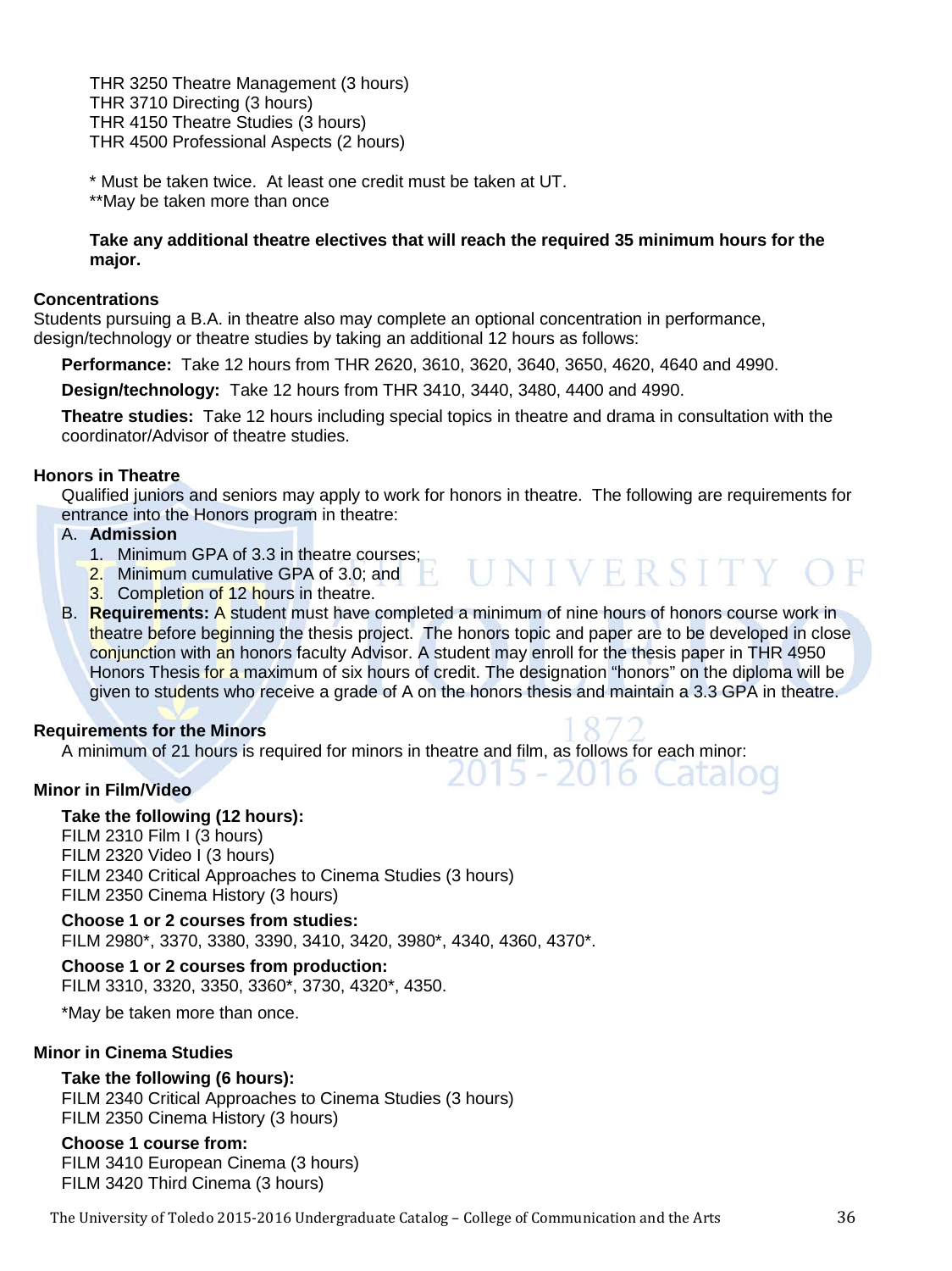#### **Choose 1 course from:**

FILM 3370 Documentary Film (3 hours) FILM 3380 Experimental Film (3 hours) FILM 3390 History of Video Art (3 hours)

#### **Choose 1 course from:**

FILM 2310 Film I (3 hours) FILM 2320 Video I (3 hours) FILM 3350 Screenwriting (3 hours)

#### **Take 6 hours of film electives.**

#### **Minor in Theatre**

#### **Choose 6 hours from:**

THR 1030 Stagecraft (3 hours) THR 1040 Stage Lighting and Sound (3 hours) THR 1050 Stage Costuming (3 hours)

#### **Choose 12 hours from:**

THR 2200 Perspectives on Theatre (3 hours) THR 2610 Acting I (3 hours) THR 2640 Voice and Movement (2 hours) THR 3110 World Theatre I (3 hours) THR 3120 World Theatre II (3 hours) THR 4110 Modern American Theatre (3 hours)

**Take 3 hours of theatre electives.**

#### **Minor in History and Criticism of Drama**

#### **Take the following (9 hours):**

THR 3110 World Theatre I (3 hours) THR 3120 World Theatre II (3 hours) ENGL 3810 Shakespeare (3 hours)

#### **Choose 12 hours from the following:**

THR 4110 Modern American Theatre (3 hours) ENGL 4310 British Drama (3 hours) ENGL 4340 Modern Drama (3 hours)

\*THR 4900 Special Topics: Theatre and Drama (3 hours)  $\sqrt{2}$ \*THR 4900 may be taken more than once. Students also may substitute courses in drama in a foreign language – i.e., in classics, French, Spanish, German, etc. – with the approval of the minor coordinator.

**NIVERSI** 

#### **College of Communication and the Arts Interdisciplinary Minors**

Because of the interdisciplinary nature of these minors, students must work with their advisor in selecting which courses to take. Courses required/counted in the major may not also be taken for minor credit. Whenever possible, courses should be chosen from outside a student's major.

#### **Digital Arts and Visual Communication** (18 hours)

**Description:** A broad range of communication design and creative problem-solving skills will prepare students to apply, and demonstrate an understanding of the visual communication design process using both traditional design skills and the latest computer software.

#### **Required:**

ART 1070 Fundamentals of Digital Media (Art majors should replace this course with an additional elective from below) (3 hours)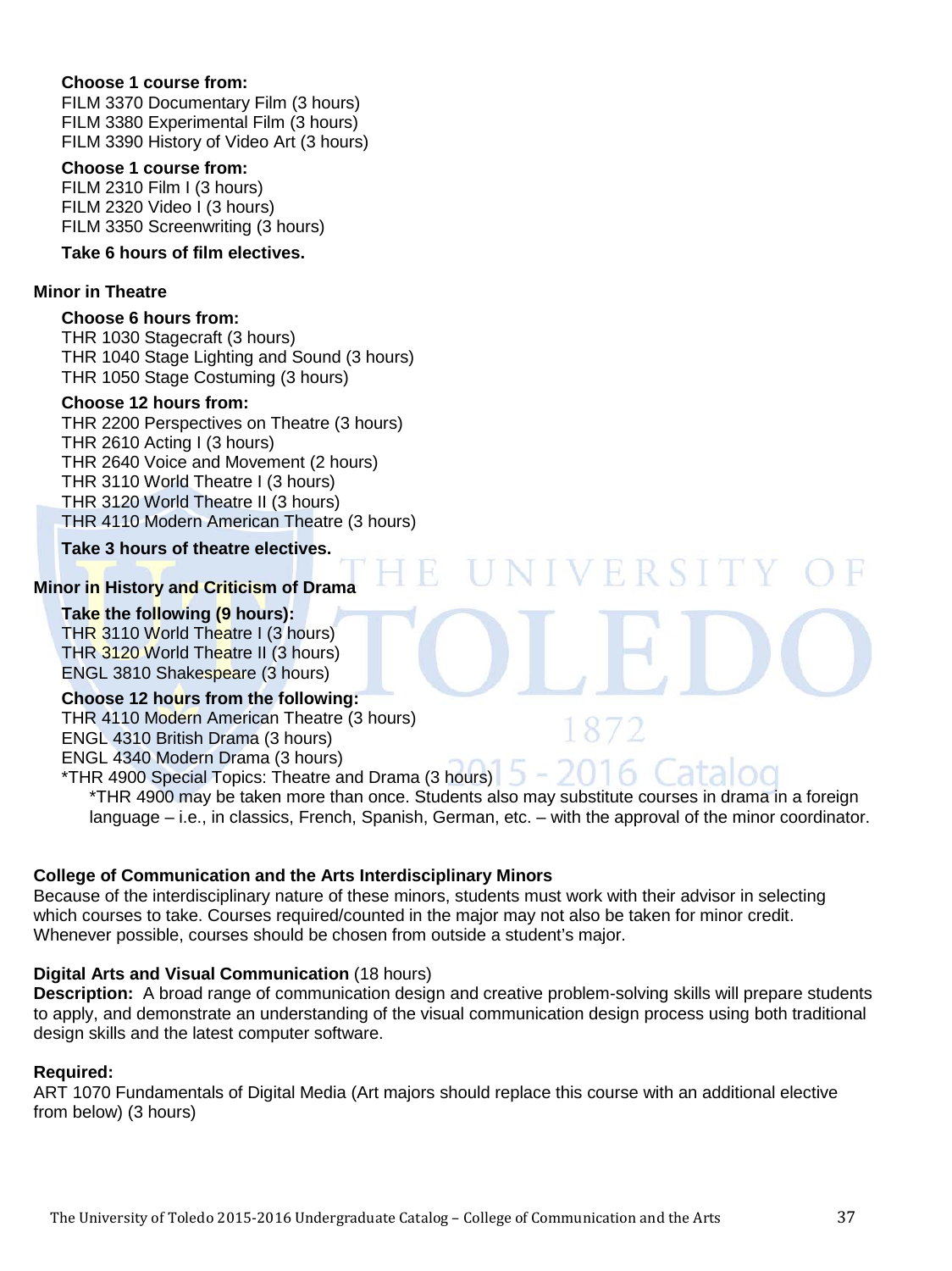#### **Select remaining credits to total 18 from:**

ART 1050 Fundamentals of Surface (2D Design) (3 hours) ART 1080 Perceptual Drawing (3 hours) \*ART 2010 Digital Print-Based Media (3 hours) \*ART 2020 Digital Interactive Media (3 hours) \*ART 2030 Photography (Introduction/digital) (3 hours) COMM 2150 Digital Publishing (3 hours) COMM 2300 Photojournalism (3 hours) \*FILM 2320 Video I (3 hours) ARTH 2980 History of Graphic Design (3 hours) \*ART 3000 NM Black and White Photography (3 hours) \*ART 3000 NM Digital Photography (Intermediate) (3 hours) \*ART 3010 NM Interactivity (3 hours) COMM 3340 Visual Communication I (3 hours) COMM 3350 Graphic Communication I (3 hours) \*FILM 3560 Digital Post-production (4 hours) \*ART 4020 NM Imaging: Electronic Text and Publishing (3 hours) \*COMM 4330 Integrated Media (3 hours) \*COMM 4340 Visual Communication II (3 hours) \*COMM 4350 Graphic Communication 2 (3 hours)

*\* This course has at least one pre-requisite. Contact the instructor to determine if you have acceptable alternative experience for admission into the course.*

### **Documentary Production and Practice** (18 hours)

**Description:** The CoCA interdisciplinary minor in Documentary Production and Practice aims to teach students about the history and application of documentary practice so that they may have an understanding of the specific tools and techniques used in the creation of still and moving images that convey factual, scientific and personal histories.

1872

2015 - 2016 Catalog

*CoCA recommends that non-Art majors also take ART 1070 before beginning this minor.*

**Required Courses:** (6 hours) Choose one (3 hours):

> COMM 2160 TV Production I \*FILM 2310 Film I

#### Choose one (3 hours):

\*ART 2030 Photography COMM 2300 Photojournalism

#### **Select remaining credits to total 18 from:**

*(Courses should be chosen primarily from outside your major. At least 9 credits must be at the 3/4000 level.)*

\*ART 2030 Photography \*FILM 2310 Film I COMM 2160 TV Production I COMM 2300 Photojournalism \*COMM 3180 Mass Communication Law \*FILM 3370 Documentary Film \*FILM 3510 Lighting and Cinematography \*FILM 3820 Documentary Field Production \*ART 4000 New Media Imaging *(Documentary Photography or other appropriate topics chosen in consultation with Advisor)* \*FILM 4210 Film Censorship

The University of Toledo 2015-2016 Undergraduate Catalog – College of Communication and the Arts 38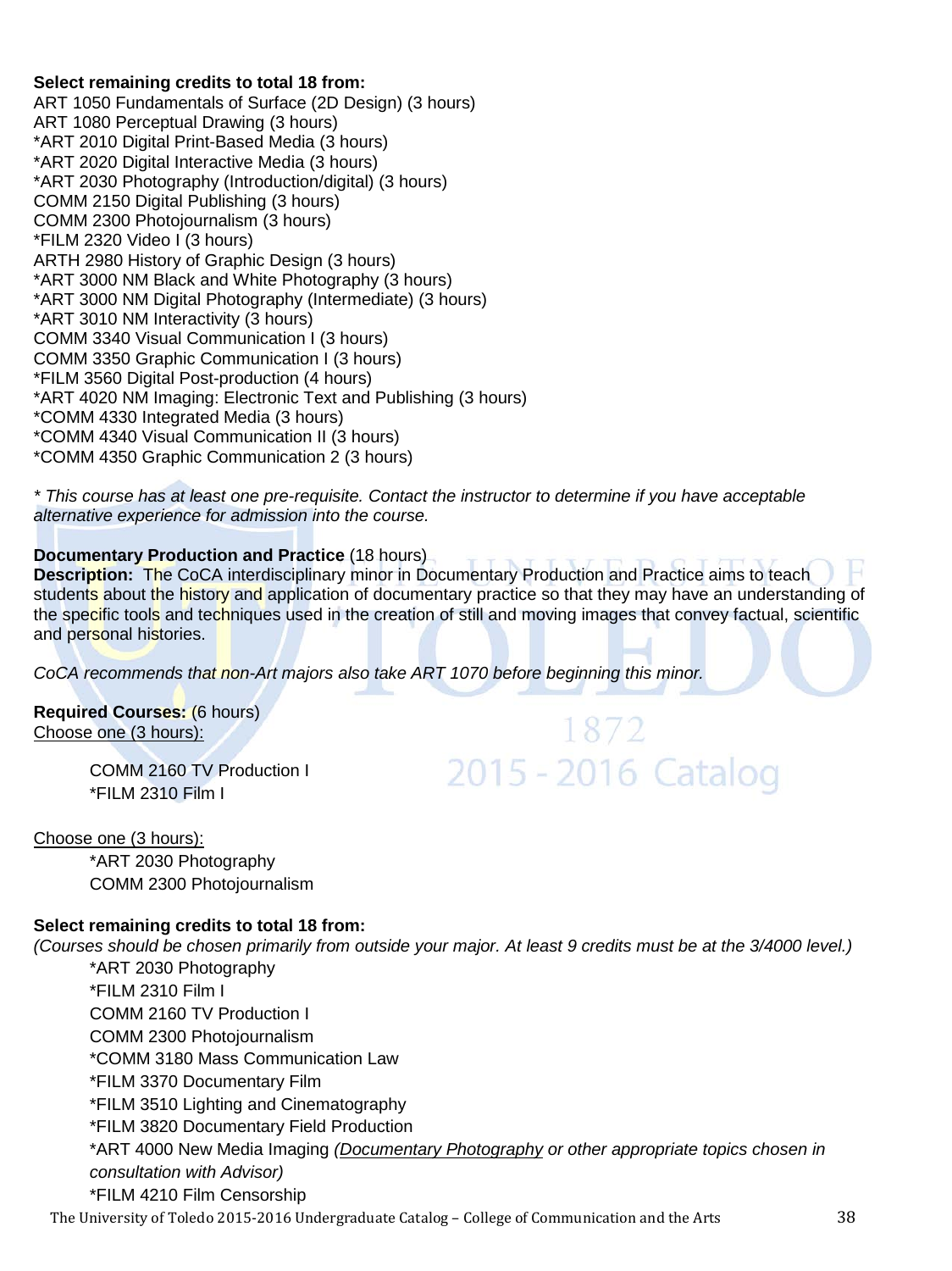\*COMM 4220 TV Production III \*COMM 4250 Mass Communication History

*\* This course has at least one pre-requisite. Contact the instructor to determine if you have acceptable alternative experience for admission into the course.*

#### **Sound Production and Design** (18 Hours)

**Description:** A minor in Sound Production and Design is a specialized secondary field of study for students who wish to concentrate on audio production in a variety of professional settings. This minor prepares students for careers as recording and sound engineering professionals in live performance, live television & radio broadcast, and audio postproduction for film and video.

#### **Required Courses:**

COMM 2210 Audio Production I (3 hours) THR 4400 Theatre Design: Sound (3 hours) MUS 2260 Electronic Music (2 hours) MUS 2270 Recording Techniques (2 hours)

#### **Select remaining credits to total 18 from:**

THR 1030 Lighting and Sound (3 hours) ART 1070 Fundamentals of Digital Media (3 hours) COMM 3210 Audio Production II (3 hours) MUS 3260 Advanced Electronic Music (3 hours) MUS 3270 Advanced Recording Techniques (2 hours) FILM 3520 Audio Production and Post-Production (3 hours)

#### **Visual Effects and Animation** (18 Hours)

**Description:** A minor in Visual Effects and Animation is a specialized secondary field of study for students who wish to develop techniques for motion graphics and animation concept development and production.

#### **Required Courses:**

ART 1070 Fundamentals of Digital Media *(Art majors should replace this course with an additional elective from below)* (3 hours) 2015 - 2016 Catalog \*FILM 4240 Genre: Animation Studies (4 hours)

#### **Select remaining credits to total 18 from:**

\*ART 2020 Digital Interactive Media (3 hours) \*FILM 2310 Film I (3 hours) \*FILM 2320 Video I (3 hours) \*ART 3010 NM Interactivity (3 hours) COMM 3350 Graphic Communication I (3 hours) \*FILM 3530 Animation and Optical Printing (3 hours) \*ART 4020 NM Time/Motion/Space (3 hours)

*\* This course has at least one pre-requisite. Contact the instructor to determine if you have acceptable alternative experience for admission into the course.*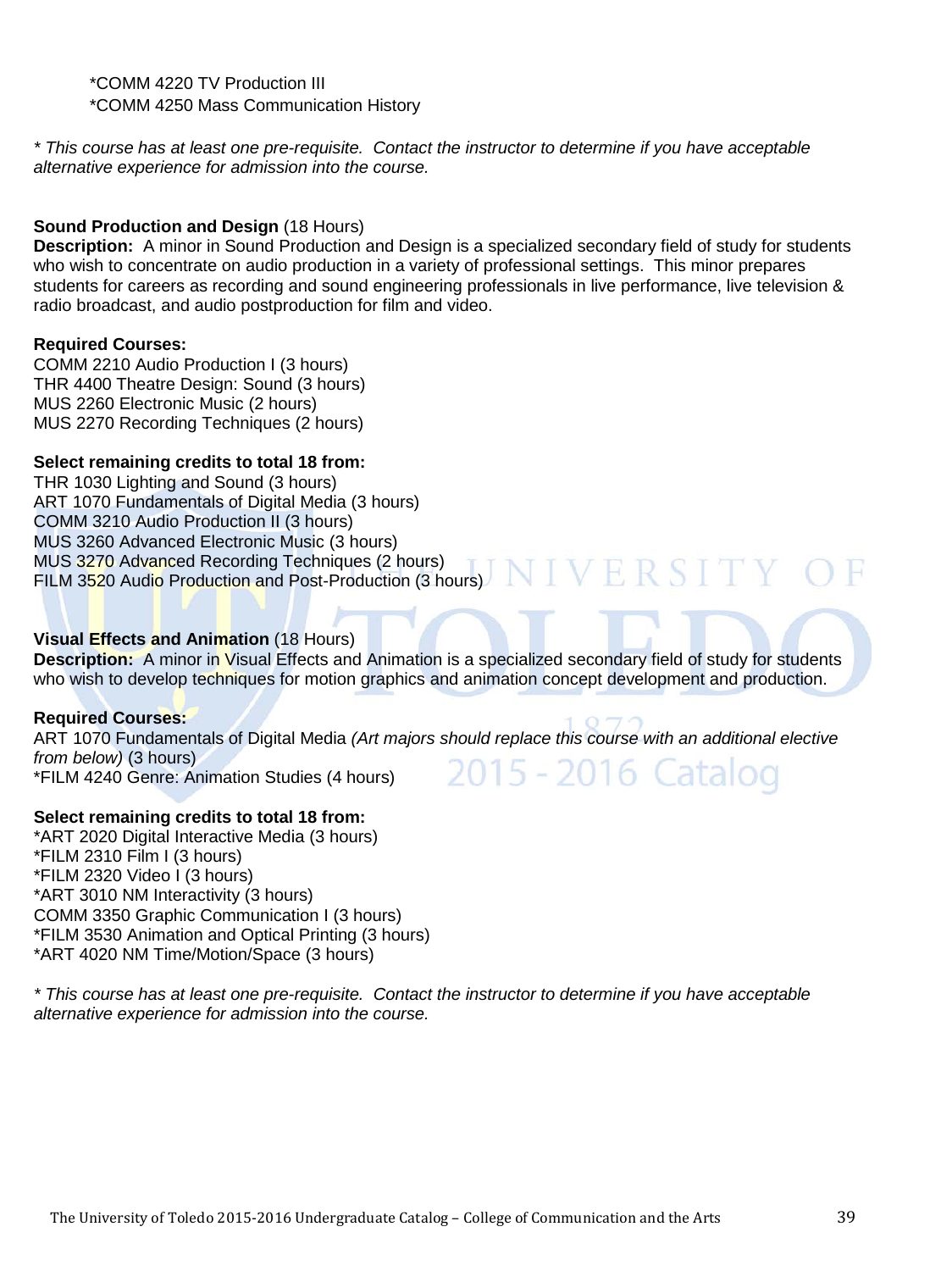#### **College of Communication and the Arts Faculty**

#### **Department of Art**

**Christopher Burnett**, 2007, Associate Professor B.F.A., Rhode Island School of Design; M.A., M.F.A., University of New Mexico **Jason Cox**, 2015, Assistant Professor B.F.A., M.A.T.,The Maryland Institute College of Art; Ph.D., The Ohio State University **Debra Davis**, 2000, Professor and Dean B.A., M.S. Ed., Northern Illinois University; M.F.A., University of Colorado **David H. Guip**, 1972, Professor B.S., B.F.A., M.Ed., Wayne State University; Ed.D., Ball State University **Daniel Hernandez**, 2012, Assistant Professor B.F.A, Northwest Missouri State University; M. F. A., American University **Thomas Lingeman**, 1979, Professor B.S., Ball State University; M.F.A., Southern Illinois University of Art **Thor Mednick**, 2013, Assistant Professor B.F.A., M.A., University of Southern California; Ph.D., Indiana University **Barbara W. F. Miner**, 2000, Professor and Chair B.F.A., State University of New York - New Paltz; M.F.A., Eastern Michigan University **Deborah Orloff**, 1994, Professor B.F.A., Clark University; M.F.A., Syracuse University **Mysoon Rizk**, 2000, Associate Professor B.A., Oberlin College; B. S., A.M., Ph.D., University of Illinois at Urbana - Champaign **Arturo Rodriguez**, 2001, Associate Professor B.F.A., Kansas City Art Institute; M.F.A., Indiana University – Bloomington **Barry Whittaker**, 2011, Assistant Professor B.F.A., University of Texas; M.F.A., University of Colorado

#### **Emeritus Faculty**

**Diana Attie**, 1962, Professor Emeritus, 2012 B.S., M.A., Cleveland Institute of Art; Case Western Reserve University **Duane Bastian**, 1971, Professor Emeritus, 1999 A.B., M.A., Eastern Michigan University; M.Ed., Ph.D., The University of Toledo **Peter Elloian**, 1966, Professor Emeritus, 2001 5 - 2016 Catalog B.F.A., Cleveland Institute of Art; M.F.A., University of Iowa **Rex Fogt**, 1972, Professor Emeritus, 2012 B.A., Bluffton College; M.F.A., University of Michigan **Marc S. Gerstein**, 1980, Professor Emeritus, 2012 B.A., Brandeis University; M.A., Ph.D., Harvard University **Richard Putney**, 1979, Associate Professor B.A., M.A., Ph.D., University of Delaware

#### **Lecturers**

**Brian Carpenter**, 2014, Lecturer A.A., B.A., University of Toledo, M.F.A., Cranbrook Academy of Art **Karen Roderick-Lingeman**, 2003, Senior Lecturer B. Ed., The University of Toledo; M.F.A, University of North Dakota **Eric Zeigler**, 2014, Lecturer B.F.A., Bowling Green State University; M. F. A., San Francisco Art Institute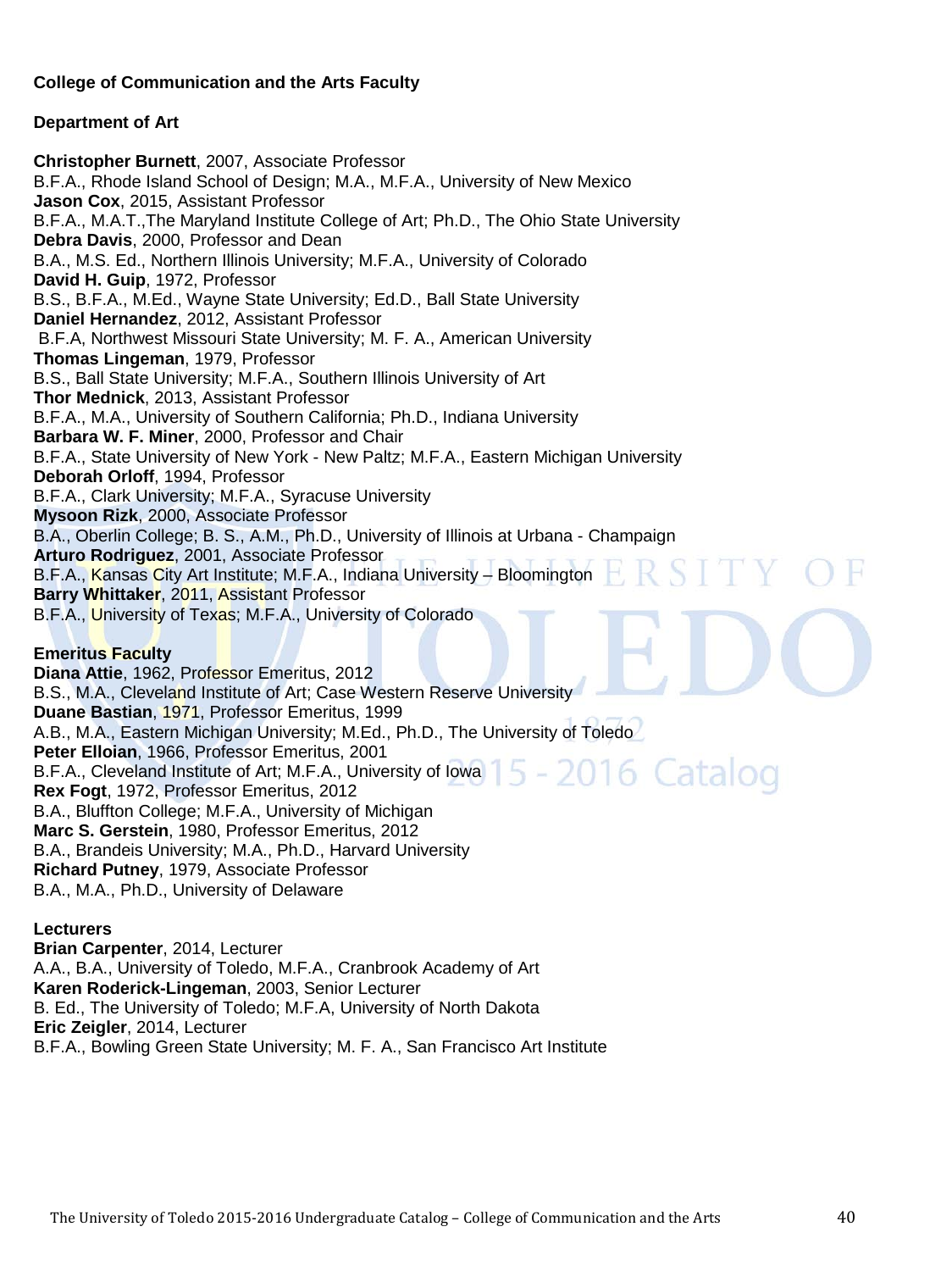#### **Department of Communication**

**Paul A. Fritz**, 1978, Professor B.A., Capital University; M.A., Ph.D., Bowling Green State University **Paulette D. Kilmer**, 1997, Professor B.A., M.A., University of Wisconsin; M.A., University of Kansas; Ph.D., University of Illinois **Jacqueline Layng**, 1997, Professor B.A., M.A., Ed.D., Northern Illinois University **Brian A. Patrick**, 2001, Professor B.A., M.A., University of Detroit; Ph.D., University of Michigan **Donald E. Reiber**, 1979, Associate Professor B.A., M.A., The Ohio State University **Sumitra Srinivasan**, 2006, Associate Professor B.Sc., M.A., The University of Madras; M.S., Syracuse University; Ph.D., Georgia State University **David E. Tucker**, 1987, Professor B.A., Wittenberg University; M.A., Ph.D., Bowling Green State University **Jeffrey S. Wilkinson**, 2014, Professor and Chair B.S., University of Florida; M.A., Ph.D, University of Georgia **Emeritus Faculty James B. Benjamin**, 1986, Professor Emeritus 2013 B.S., Dakota State College; M.A., Ph.D., The Pennsylvania State University **Carlton O. DeFosse**, 1979, Professor Emeritus, 1999 B.S., M.S., Western Illinois University; Ph.D., The University of Toledo **Richard J. Knecht**, 1971, Professor Emeritus 2013

B.S., University of Dayton; M.A., Miami University; Ph.D., The Ohio State University **Paul A. Many**, 1980, Professor Emeritus 2013 B.A., St. John's University; M.A., The Ohio State University; M.F.A., Bowling Green State University; Ph.D., Ohio University **Bernice C. Marti**, 1969, Professor Emeritus, 1983 B.A., M.A., Michigan State University; Ed.D., The University of Toledo **Norbert Mills**, 1974, Associate Professor Emeritus, 2005 B.A. Winona State College; M.A., Ph.D., Bowling Green State University **Charles G. Russell**, 1975, Professor Emeritus, 1999 B.S., M.S., Ph.D., Southern Illinois University **Ethel M. Wilcox**, 1972, Professor Emeritus, 1999

B.A., Southern Oregon College; M.A., Ph.D., Bowling Green State University

**Lecturers**

**Amy Capwell-Burns**, 2003, Associate Lecturer B.A., Baldwin-Wallace College; M.A., Cleveland State University; Ph.D., Bowling Green State University **Dee Drummond**, 2007, Associate Lecturer B.A., The University of Toledo; M.A., Michigan State University **Eleanor Dombrowski**, 2013, Lecturer B.S., Eastern Michigan University; M.A., Western Michigan University **Fatima A. Shousher Simon**, 2004, Senior Lecturer B.A., University of Toledo; M.A., Bowling Green State University **David M. Strukel**, 2008, Associate Lecturer

B.A., Bowling Green State University; M.A., Kent State University; Ph.D., Bowling Green State University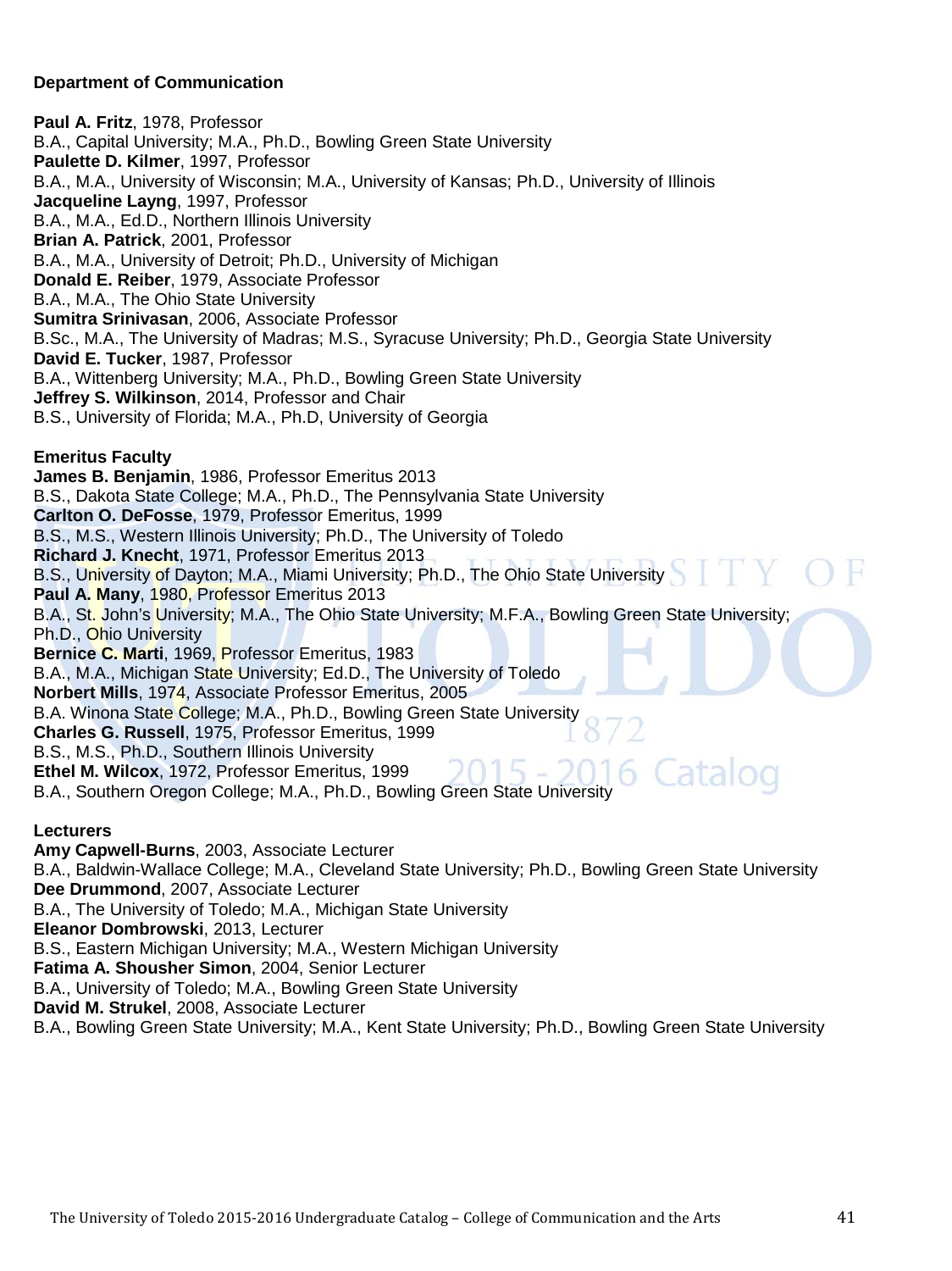#### **Department of Music**

**Michael Boyd**, 1987, Professor B.M., Wisconsin Conservatory of Music; M.M., D.M.A., Eastman School of Music **Timothy D. Brakel,** 2000, Associate Professor B.S., Jacksonville State University; M.S., Indiana State University; D.M.E., Indiana University **Jon Hendricks,** 2000, Distinguished University Professor D.P.A. (Hon.), The University of Toledo **Lee Heritage**, 1993, Associate Professor B.M., Shenandoah University; M.M., University of Wisconsin; D.M.A., University of Illinois **David N. Jex**, 1983, Professor B.M., The University of Toledo; M.M., Bowling Green State University; D.M.A., Cleveland Institute of Music/Case Western Reserve University **Erik Johanson**, 1993, Associate Professor B.A., Augustana College; M.M., University of Cincinnati **Raymond C. Marchionni**, 2001, Professor B.M., M.M., University of Michigan; D.M.A., North Texas State University **Gunnar Mossblad**, 2002, Professor B.M., M.M., University of North Texas **Olman Piedra**, 2011, Assistant Professor B.M., Baylor University; M.M.P., M.M., University of Michigan, D.M.A., Bowling Green State University **Denise Ritter-Bernardini**, 2011, Assistant Professor B.S., East Central University; M.M., Texas Christian University; D.M.A., University of Oklahoma **Pamela Stover**, 2011, Assistant Professor B.M., Iowa State University; M.A., University of Iowa; Ph.D., Indiana University **Jason Stumbo**, 2005, Associate Professor and Chair B.S., M.M., University of Tennessee; Ph.D., University of Missouri **Tad Weed**, 2011 Assistant Professor B.M., Grove School of Music; M.M., Grove School of Music **Emeritus Faculty Virginia A. Chambers**, 1975, Professor Emeritus, 1992 B.M., University of Louisville; N.M., Eastman School of Music; Ph.D., University of Michigan **Robert M. DeYarman**, 1978, Professor Emeritus, 1999 B.A., M.A., Ph.D., State University of Iowa 6 Catalog **Thomas D. East**, 1971, Professor Emeritus, 1992 B.A., University of Northern Colorado; M.M., Indiana University **Stephen W. Hodge**, 1989, Professor B.M.E., M.M.E., Wichita State University; D.M.A., University of Colorado **Mary R. Kihslinger**, 1967, Professor Emeritus, 1998 B.M.E., Alverno College; M.M., University of Wisconsin **James L. Mason**, 1969, Professor Emeritus, 1992 B.S., M.A., Wayne State University **Frances A. Renzi**, 1973, Professor Emeritus, 1999 B.M., North Texas State University; M.S., Juilliard School of Music **Barbara A. Rondelli Perry**, 1975, Professor Emeritus, 2011 B.M., Kansas State College of Pittsburg; M.M., Pittsburg State University; L.R.A.M., Royal Academy of Music, London **Richard M. Webster,** 1965, Professor Emeritus, 1993 B.A., University of Washington; M.M., Eastman School of Music **Arthur S. Winsor Jr.**, 1958, Professor Emeritus, 1992 B.S., M.A., University of North Carolina; Ph.D., University of Michigan